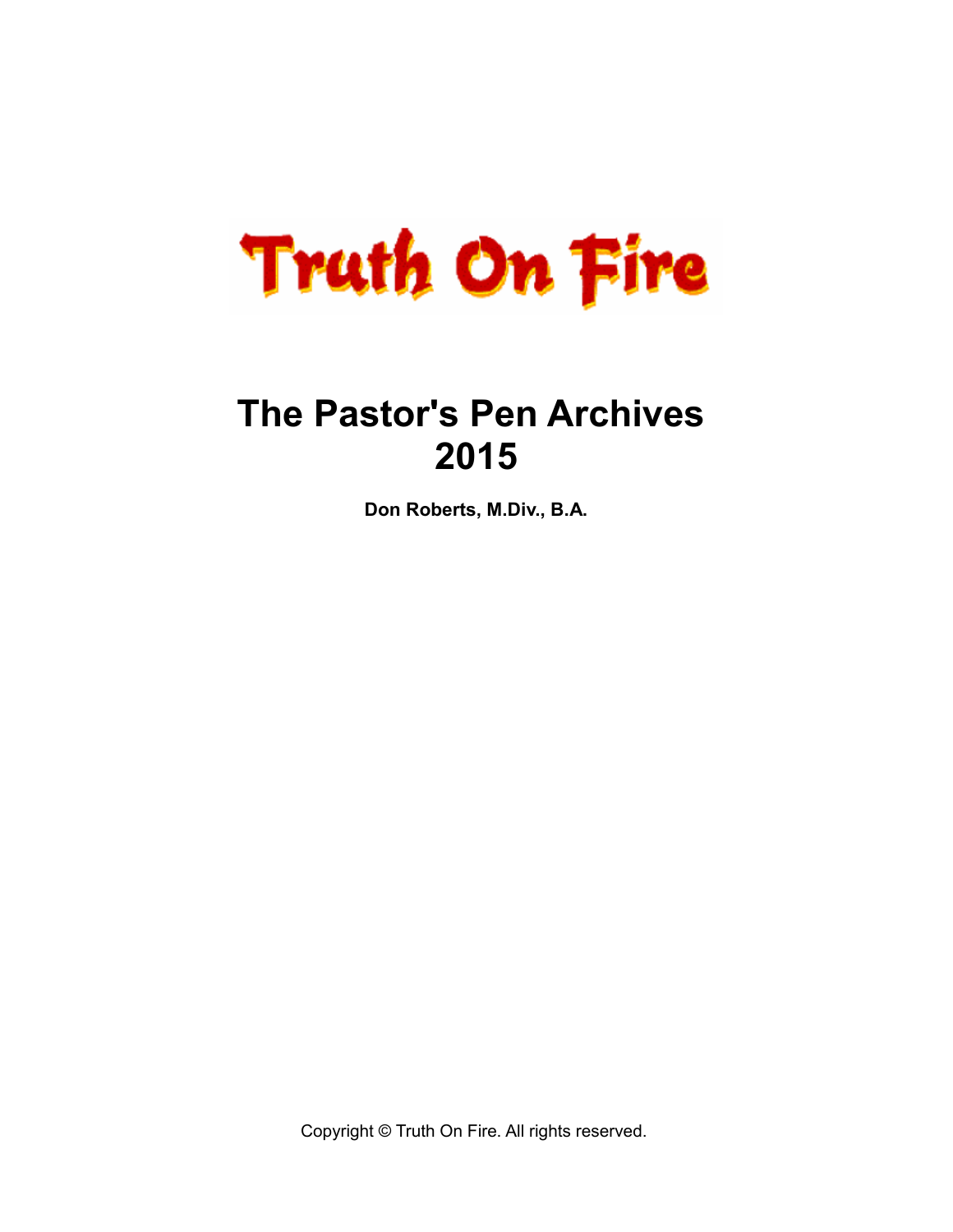# Table of Contents

| The Importance of Hearing and Being Heard18 |  |
|---------------------------------------------|--|
|                                             |  |
|                                             |  |
|                                             |  |
|                                             |  |
|                                             |  |
|                                             |  |
|                                             |  |
|                                             |  |
|                                             |  |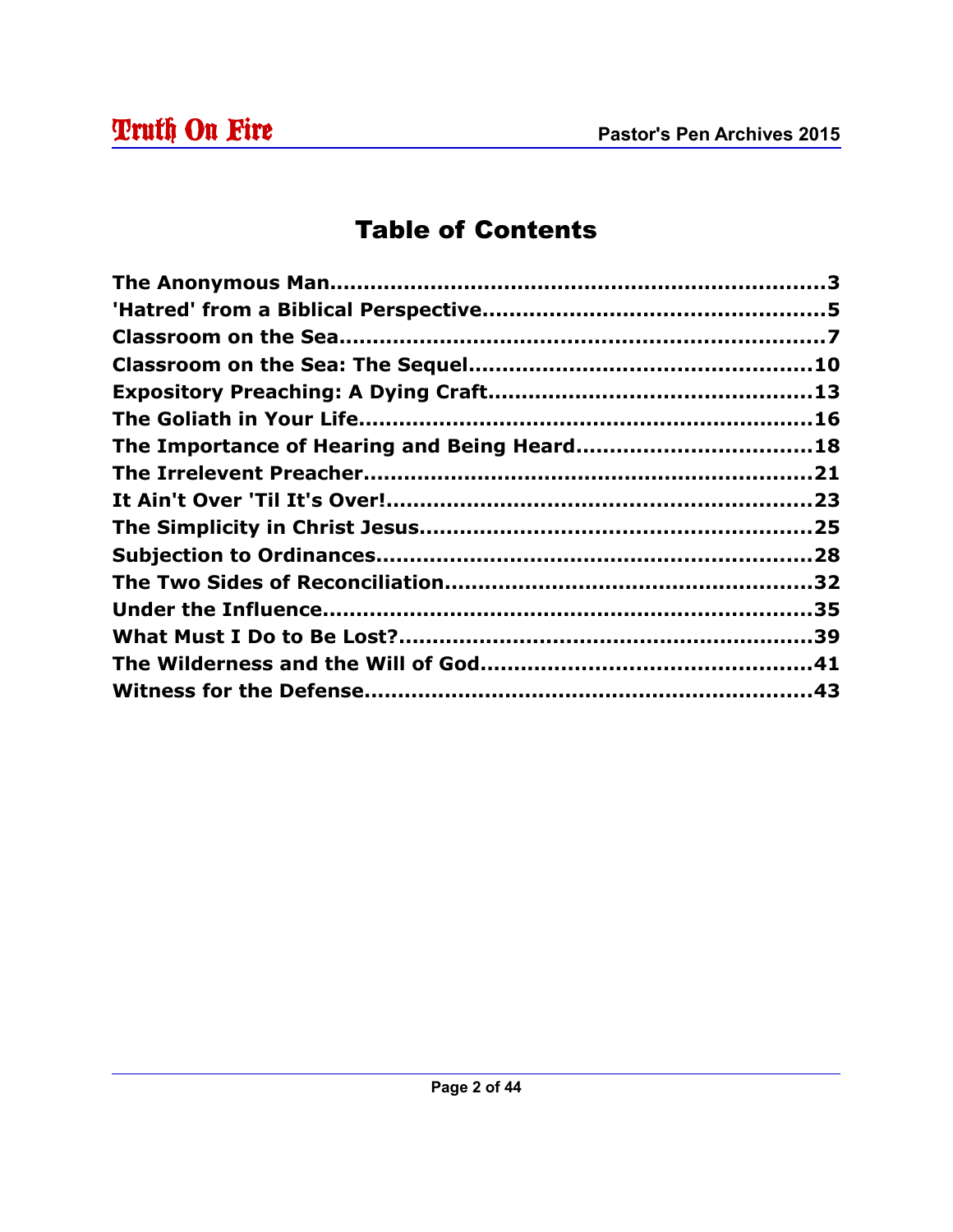#### The Anonymous Man

How would you answer the following true or false question? Jesus and his apostles were the only ones who preformed miracles while he was on this earth. If we were to insert that question on a standard Bible quiz, I dare say that a high percentage of participants would give "True" as their answer. But they would be wrong! In the Gospel that bears his name, Mark records an incident involving an anonymous man who was casting out devils in Jesus' name. Its significance is both instructive and encouraging.

The apostle John brought up the incident during a private house meeting, saying: "Master, we saw one casting out devils in thy name, and he followed not us: and we forbad him, because he followeth not us" (Mark 9:38). The verb tenses paint a colorful picture of the encounter. The verb "casting out" is a present participle, signifying that John and his cohorts likely witnessed not one but several exorcisms. The verb "forbad" means "to hinder or restrain" with a view to curtailing or stopping the activity. The tense is imperfect—continuous action in past time. So, the anonymous man continued to cast out demons from his beleaguered countrymen while the apostles kept on insisting that he curtail his ministry and join their ranks. The anonymous man apparently considered the emancipation of sinners of greater import than a token association with John and the boys, and therefore went about his business...to their chagrin.

Now we know two things to be true of any man or woman who is casting out devils in Jesus' name. First, that individual is operating in faith. Secondly, he or she is operating in the power of the Spirit! Or to say it another way, they live as did Stephen, a man "full of faith, and of the Holy Ghost" who "did great wonders and miracles among the people" (Acts 6:5, 8). Or as Barnabas, who was a "good man, and full of the Holy Ghost and of faith" (11:23-24). Barnabas was a preacher par excellence. He "exhorted" the disciples at Antioch to "cleave unto the Lord with purpose of heart" with the result that "much people was added unto the Lord" (11:23). That, my friend, is effective ministry—an effectiveness that is absence from the great majority of churches across America!

Could it be that the faith and Holy Ghost power that accentuated the ministries of Stephen, Barnabas, and the anonymous man are absent from ours? The reason sinners are not being added to the Lord is probably because saints are not cleaving to the Lord! The point is this unnamed man, while an annoyance to the apostles and anonymous to us, shared a kindred spirit with Stephen and Barnabas!

Two questions come to mind. First, what made the apostles think that this man would be better off in their company? This is the same crowd that Jesus had referred to as "faithless" and admonished for their lack of spiritual discipline in the areas of "prayer and fasting" (9:19, 29). Moreover, they had been engaged in a petty, self-serving squabble about "who should be the greatest" (9:34). Our anonymous man was operating on a higher spiritual plane than the apostles, and did well to reject their offer. He had already learned what the apostles had yet to learn at Pentecost—that experiencing and enjoying God's presence and power was not restricted to the physical presence of Christ!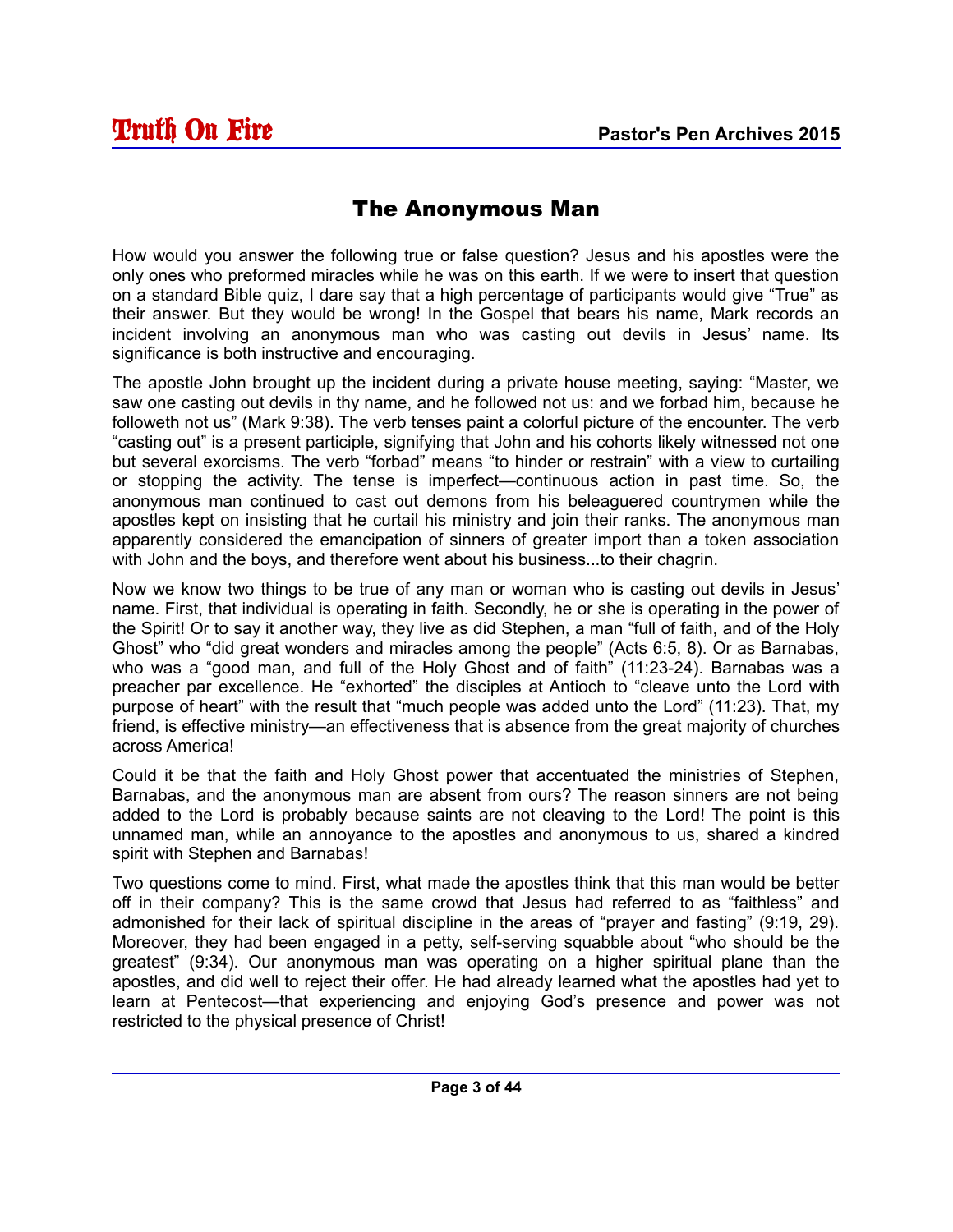Secondly, when did the anonymous man establish his faith connection with the Lord Jesus? While there is no definitive answer, Mark appears to have provided a hint in the same chapter. Remember the earlier dialogue Jesus had with the father of the demon-possessed son from whom the disciples were unable to cast out the dumb spirit? The father asked: "If thou canst do anything, have compassion on us, and help us" (9:22). Jesus rejoined: "If thou canst believe, all things are possible to him that believeth" (9:23). Jesus was telling the father in no uncertain terms that faith in him and the power of his name was the trump card for apostolic impotence! In other words, your faith could have gotten the job done without my personal presence or any help from my personal assistants. I believe our man was in the crowd that day, heard our Lord's words about the primacy of faith, and ventured out with an unfettered vision founded upon the word of Christ!

Do you and I have a problem being anonymous? Are we willing to be anonymous with men while being approved of God? Living by faith and being filled with Holy Ghost power is not an apostolic privilege. It is as readily available to those of us who labor in obscurity as it is to those who appear to be pillars in the church. That unnamed man was an outsider from an apostolic perspective, but an insider from the only perspective that really counts—God's!

It is said that prayer is the key to heaven, and faith unlocks the door. May the Lord Jesus grant us grace to embrace faith afresh, and to open as many kingdom doors for God's glory as did Stephen, Barnabas, and the anonymous man!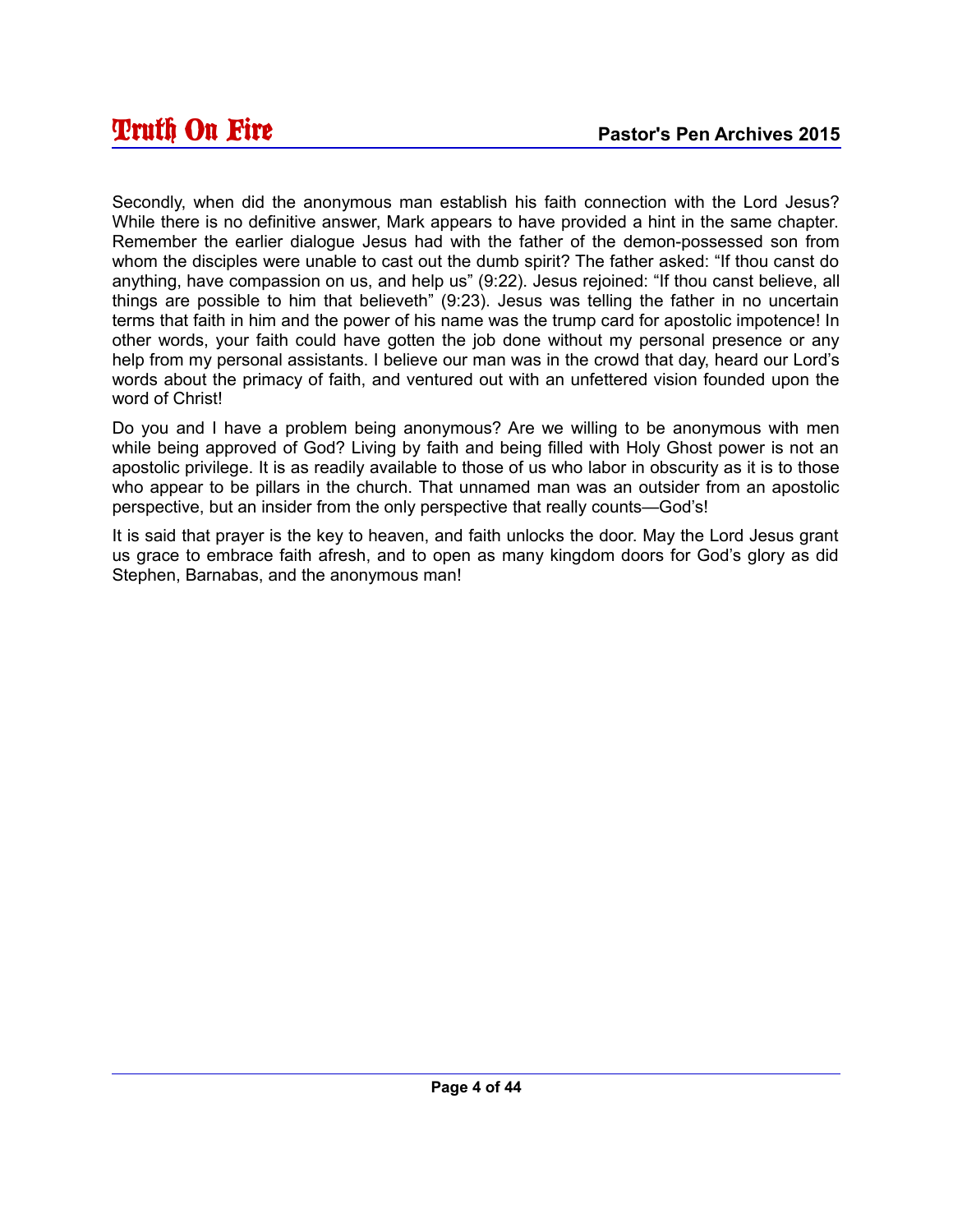#### 'Hatred' from a Biblical Perspective

In our politically-correct and progressively-corrupt culture, Liberal forces are redefining practices once thought of as abnormal as the new normal. Sodomites and lesbians now have a civil right to marry and practice their perversion, as do all members of the LBGT community. Our culture has, in essence and on purpose, exchanged the God of scripture for one of their own making. Even some Baptist groups with a fundamentalist track record on same-sex sin have announced they are going to revisit their heretofore strict biblical views on homosexuality, lesbianism, etc.

We who embrace the scriptures as the final authority in all matters of faith and practice are bound by faith to adopt the mind of God as expressed in his Word. That means identifying all sexual sin, whether fornication, adultery, homosexuality, transsexualism or transgenderism, as deviancy, morally corrupt and abominable behavior.

Proponents of sexual deviancy argue that it should be allowed since it harms no one but the parties involved. Such logic presupposes an absentee God. Yet the scriptures, which chronicle God's role as Creator, who made mankind as male and female, as well as his Omnipresence and Omniscience say he hates this stuff. It's offensive to him as a flagrant violation of divine design. If God hates sexual sin, why would anyone want to like it? The answer to that question can be found in John 3:19.

If God and a believer have the same mind about sexual deviancy, the PC world will wrongfully brand that individual as a hater. The scriptures portray hatred in three basic ways. First, there is 'hatred' which is a "work of the flesh" (Galatians 5:20). It's visceral ill-will towards someone that wishes them harm and thus rejoices in their misfortune. Such visceral, fleshly hatred is strictly subjective in nature.

Secondly, there is "hatred" in the sense of rejection, which is objective in nature. Jesus taught followers to "hate" their fathers and mothers as a prerequisite for discipleship (Luke 14:26). That is, Jesus is the ultimate authority for the believer, not his parents. Believers are to honor fathermother and honor Jesus at the same time. It's an authority thing. Jesus illustrated this truth at Cana of Galilee when he changed water into wine. He said to his mother Mary: "Woman, what have I to do with thee?" (John 2:4). There was no disrespect in our Lord's words, but a loving assertion he was operating under an authority higher than hers. To hate one's father and mother is to reject their ultimate authority to call the shots in life. For the true disciple, Jesus is the ultimate and final authority.

We see this second usage in Romans 9:13: "Jacob have I loved, but Esau have I hated." In the context, the Lord's hatred of Esau was the rejection of firstborn Esau in the Messianic line. He elected Jacob for that purpose. God's hatred (rejection) of Esau had NOTHING to do with his personal salvation. This interpretation is bouyed by the prophecy given to Rebecca: "The elder shall serve the younger" (Romans 9:12). The fact that elder Esau NEVER served the younger Jacob means that the descendents of each man were in view. The purpose of God according to election was fulfilled in the Messianic seed of promise, the Lord Jesus Christ, coming through the line of second-born Isaac and second-born Jacob. It was God's sovereign prerrogotive to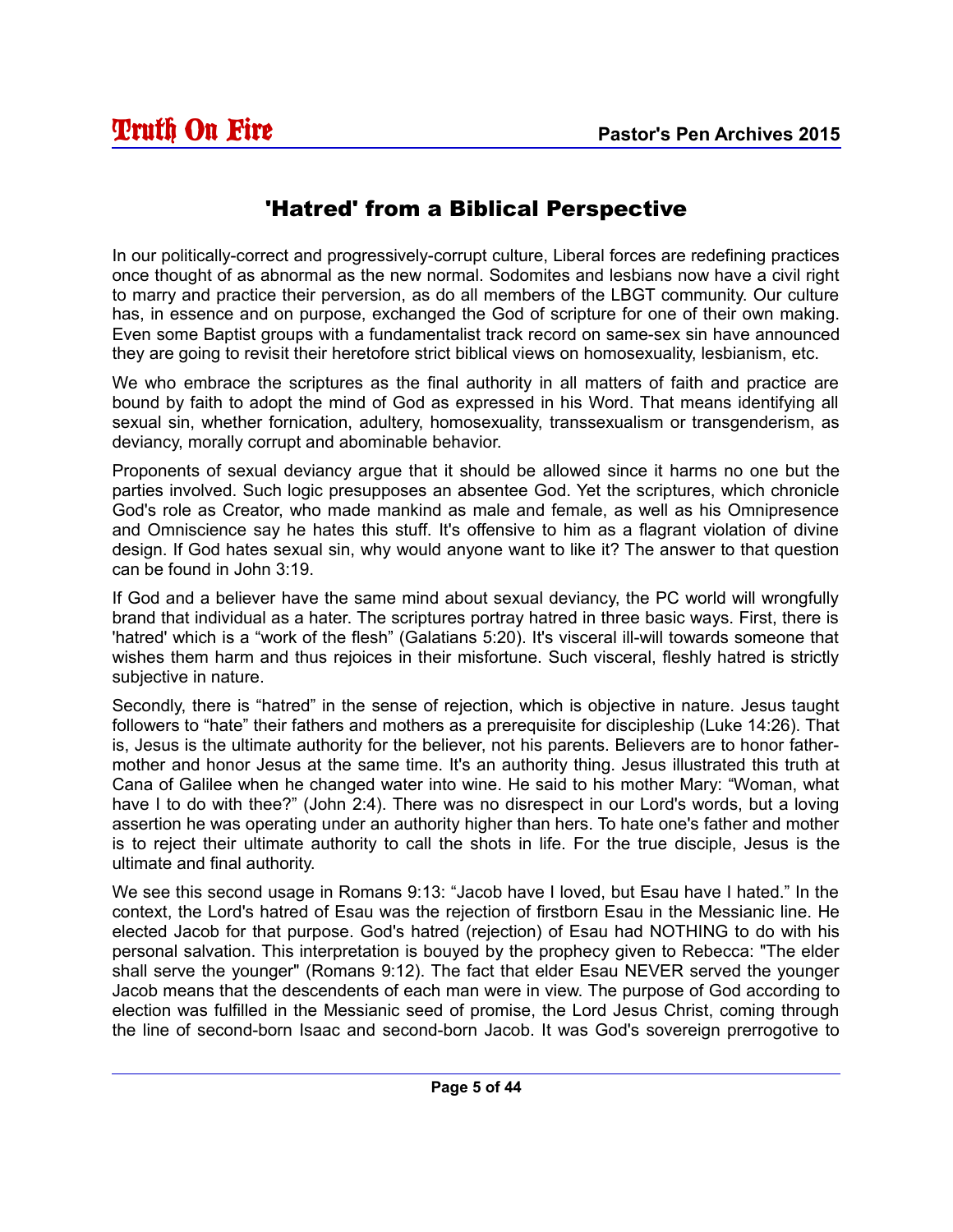reject Ishmael and Esau, both firstborns, in bringing Messiah to Israel and a Saviour the world.

Thirdly, there is "hatred" that flows from the holiness of God and has to do primarily with sin. It is neither subjective nor objective, but integral to the very person of a Holy God. The old adage "God hates sin, but loves the sinner" is absolutely true. The scripture admonishes the believer: "Keep yourselves in the love of God, looking for the mercy of our Lord Jesus Christ unto eternal life. And of some have compassion, making a difference: And others save with fear, pulling them out of the fire; hating even the garment spotted by the flesh" (Jude 1:21-23). This abhorrence of sin is rooted in the indwelling Spirit of God. In fact, the verse makes this divine disdain for sin a motivating factor for true evangelism.

In considering these three types of biblical hatred, we conclude that only one is negative, the fleshly one. The other two types of biblical hated are totally legitimate and requisite to a life committed to serving Christ and saving men! We should NEVER expect a politically-correct world EVER to buy into the biblical view of hatred for same-sex sin as a reflection of the mind of God.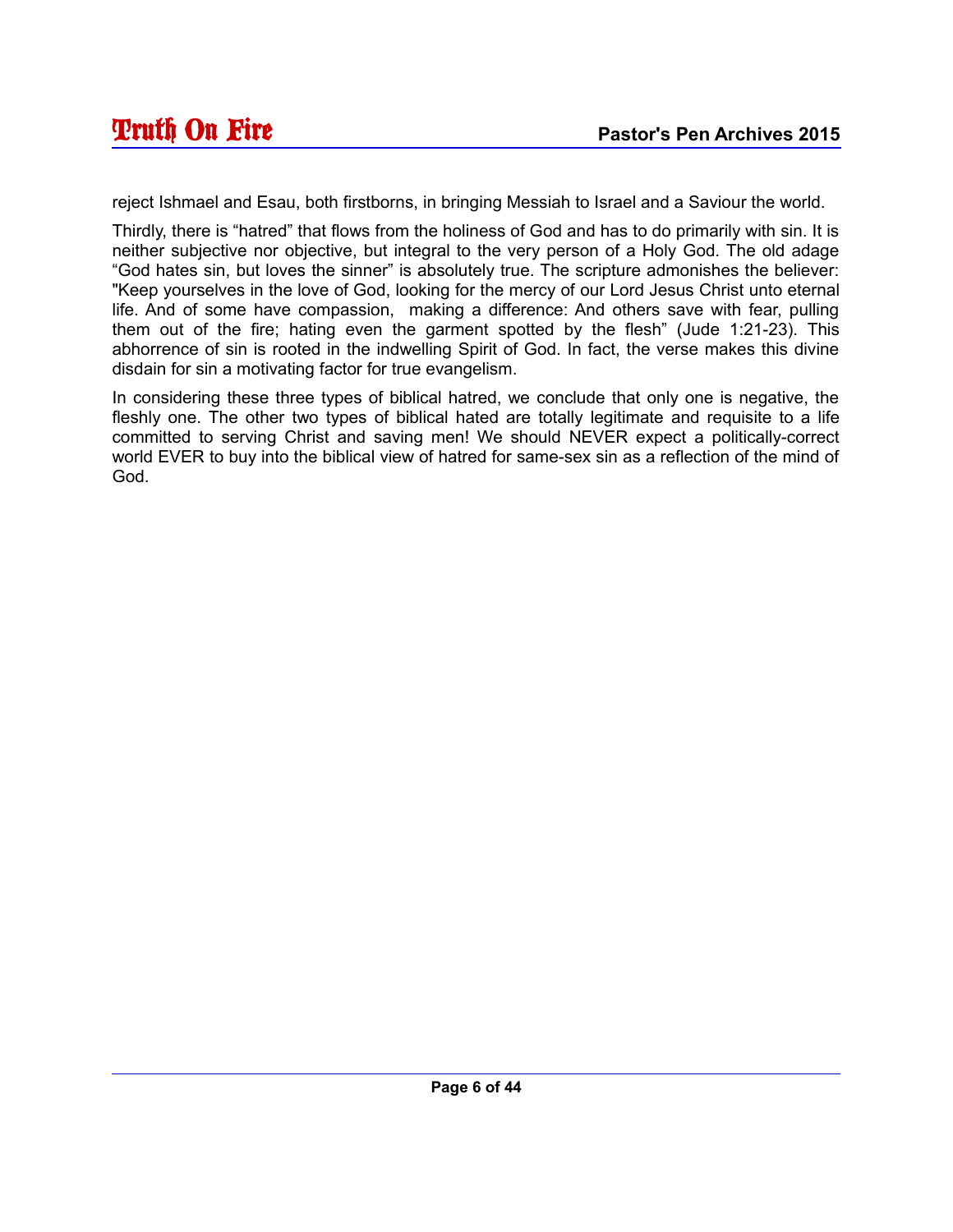#### Classroom on the Sea

For most of us, at least twelve years of our lives are spent in the classroom. For those seeking graduate degrees, medical degrees, Ph.D.'s and others, tack on an additional four years or more. A man in pursuit of a Th.D., for example, can expect to spend ten classroom years beyond high school. In the Christian life, God has classrooms for his children. They're not made with typical building materials, like brick, mortar, carpet, etc. They're seldom air-conditioned. God's classrooms can be church services, one's job, heavy rush-hour traffic, athletic contests, doctor's offices, hospital beds and funeral homes. They defy conventionality. But they are both practical and strategic. When God desires to teach his children a lesson or provide a refresher course, he knows exactly how to set up the classroom to achieve his aim.

In Mark 4:35-41, we find a classroom on the sea. The context demands we see this text as a classroom setting. Jesus had been teaching a multitude from a ship for most the day while his audience crowded the shoreline. He taught them in parables (4:33-34). After the multitude dispersed, he expounded these parables to his disciples. "Expounded" is **epiluo** (**epi** = upon, **luo** = to loose). It means (1) to unloose or untie that which is knotted, bound, or sealed up; (2) to explain (what is obscure, hard to understand). The verb is imperfect. Literal translation: "Jesus kept on explaining to his disciples the meanings that were knotted up in his parables." Class may have been over for the multitude, but not for the disciples. They were simply changing classroom venues for a different kind of class. Let's call it a 'Pop Quiz' to test their response to truth in the context of trouble.

We can make at least four observations about this classroom experience. The first is demonstration. The demonstration of which we speak involves a great storm in contrast with a great calm and great power to make that transition. If you can visualize a three-linked chain with great storm on one end and great calm on the other, the connecting link would be great power. The force of nature was subservient to the word of the Creator. Fundamental to discipleship is gaining full appreciation of exactly WHO Jesus is, not merely WHAT he says and does.

Faith in the Lord Jesus based on 'What' he does is inferior to faith based on 'Who' he is. John 2:23-25 says: "Now when he was in Jerusalem at the passover, in the feast day, many believed in his name, when they saw the miracles which he did. But Jesus did not commit himself unto them, because he knew all men, and needed not that any should testify of man: for he knew what was in man." Jesus was unimpressed with miracle-based (what-based) faith. But believing on Jesus as the Lamb of God, which taketh away the sin of the world (John 1:29), is who-based faith. With such faith God is well-pleased. This massive demonstration of power was designed to teach the disciples eternal truth about their Lord.

The second is that of accusation. It's rather difficult to imagine anyone accusing Jesus of unconcern or indifference to the troubles of his children. Nevertheless it happened. "Carest thou not that we perish?" was the accusation the disciples leveled at Jesus. Humanly speaking, their fear was understandable. The boat was filling with water. The water was ballast. Ballast is the prime enemy of a ship in rough seas. It allows waves to inflict greater damage as they pound on the sides of a ship. There might have been as many as fifteen men on board, including Jesus.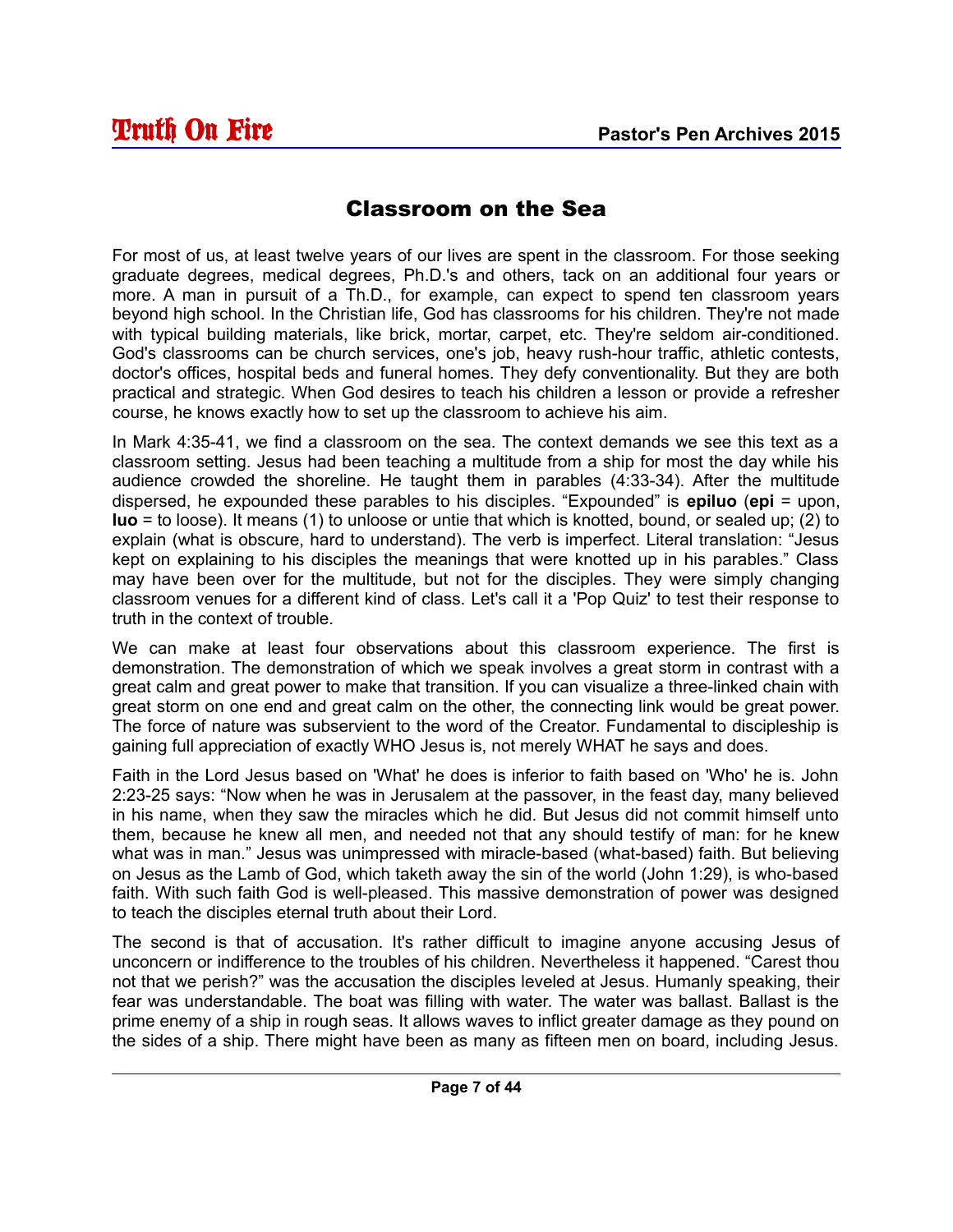Jesus was sleeping (catching a well-deserved nap) after a long and exhausting day of preaching and teaching. He was literally 'redeeming the time', taking the occasion to rest a little before the next encounter with the multitudes, but was accused of unconcern.

With this false accusation, we see the utter shortsightedeness and selfishness of the faithless life. In the story, Mark gives us an instructive detail in his acccount of the event. There were "other little ships" (4:36) in the floatilla that followed Jesus. If the disciples felt themselves in grave danger because of the strom, how much more were those other little ships in peril? Yet there was no mention made of "others" when they awoke the Lord. No one said: "Lord, we know we're OK because you're on board OUR ship. But those OTHER little ships have no such protection." The lesson learned is those who dare accuse the Lord of unconcern are themselves totally void of concern for others.

For you and me, who have the benefit of hindsight and our Lord's passion and suffering on our behalf, the accusation of unconcern ought NEVER to be a consideration when trouble comes. The cross is the ultimate proof of God's everlasting love and compassion for mankind. Even so, the Lord is still on the receiving end of false accusations.

The third is that of revelation. "How is it that ye have no faith?" That's quite a revelation coming from Jesus. These men had heard the word all day. Since faith cometh by hearing, and hearing by the word of God (Romans 10:17), the absence of faith on their part cannot be attributed to a lack of truth on our Lord's part. To what then shall we attribute this 'no faith' condition? This where the context provides the answer.

Our Lord's first parable was about the sower and soils. There was wayside (hard, fallow) ground, stony ground, thorn-ridden ground and good soil. The revelation was there was not one heart on board that ship that constituted good soil. One could argue the storm choked out the word or that the word had no root. The bottom line, according to Jesus, was NO FAITH. No faith meant no fruit. No fruit meant no good soil. That's the bad news. The good news is that fallow ground, stony ground and thorny ground do NOT have to stay in that condition. All the men in that ship three years down the road would be full of faith, Spirit-filled and abundantly fruitful men. Post-Pentecostal fruit meant good soil that had to go through a three-year process of being broken up and prepared to yield much fruit. Another truth not to be overlooked is that all good soil is not the same. Some good ground is more fruitful than other good ground.

If there had been just one good-soil heart aboard that ship, what would faith (fruit) have looked like? Well, we might have seen that disciple say to his fearful comrades: "Hey guys, don't you realize we have the Son of God on board? We are in no more peril than he is despite indications to the contrary! As long as he's OK, we're OK! Let him sleep!" Perhaps we might have seen that individual stand up and command the storm, saying: "Cease and desist in the name of Jesus!" I am inclined to think Jesus had this second scenario in mind. But either response would have been a faith response.

The fourth is that of fascination. Upon hearing Jesus rebuke the wind and still the storm, their response was: "What manner of man is this, that even the wind and the sea obey him?" While the storm raged, they were "fearful" (4:40). After the great calm, they "feared exceedingly"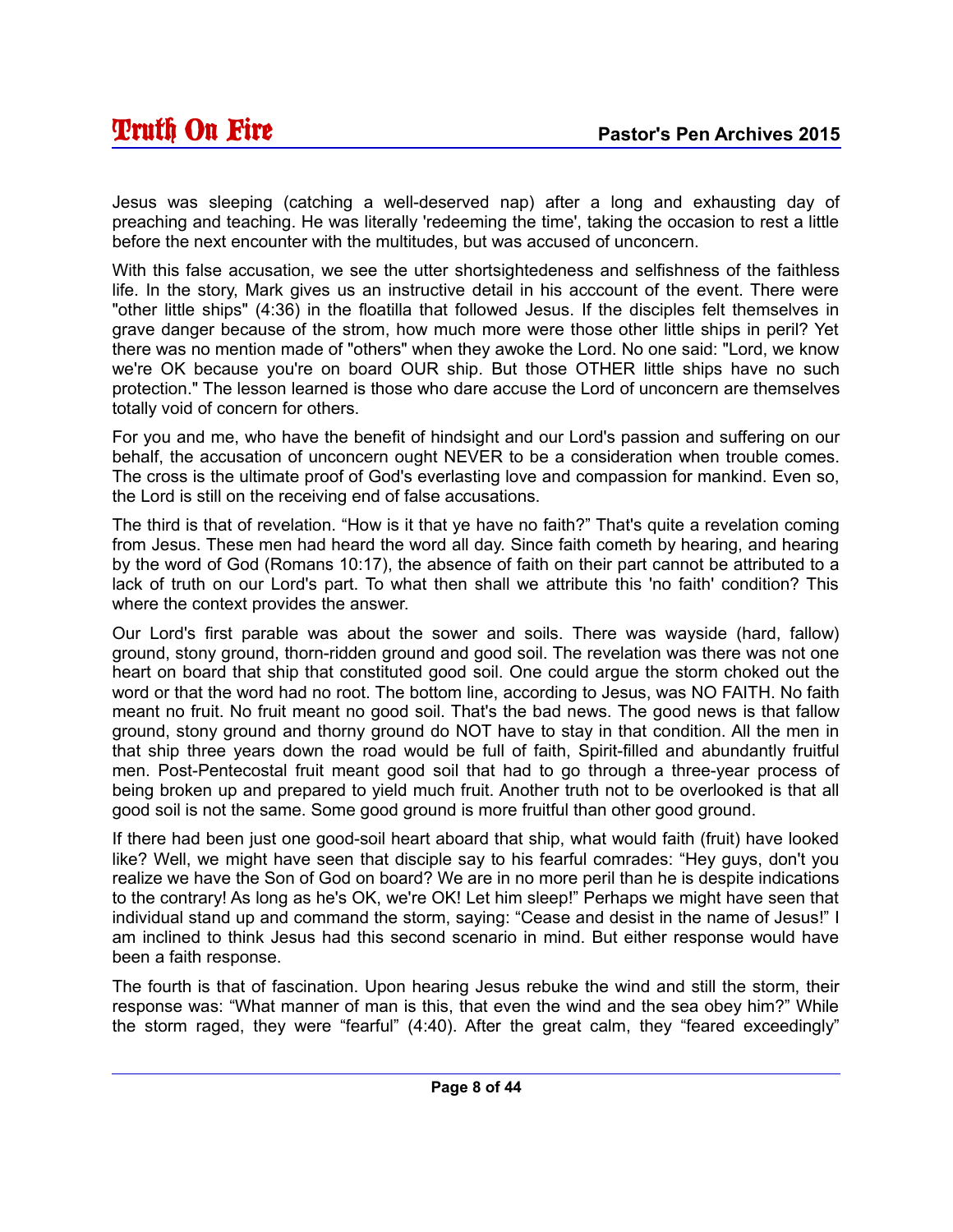(4:41). The disciple's fear of the supernatural now overshadowed their fear of the natural. This is exactly the kind of fascinating effect all demonstrations of our Lord's power should have on his disciples! Their focus went from the peril of the storm to the person of Christ. Now that's a healthy fascination for all of God's people!

The phrase "what manner of" is from the Greek particle **ara**, which comes from a verbal root with the sense of "to join, to be fitted." The particle itself conveys the idea of drawing a conclusion as to what is being inferred. The disciples were literally wondering what conclusion they might draw from what they had seen Jesus do? What kind of man could fit or join with this display of supernatural power?

We've all heard the adage about "the punishment fitting the crime!" After this classroom episode, the disciples were contemplating "the kind of man fitting the miracle!" This unique, one-of-kind man, sleeping in the ship's hinder parts while the storm was raging, whose word stilled the storm, was none other than the God-Man, God in the flesh, the God of creation. This is the ONLY manner of man that could possibly fit the miracle he performed. It's a classroom lesson worth learning, both for them and for us.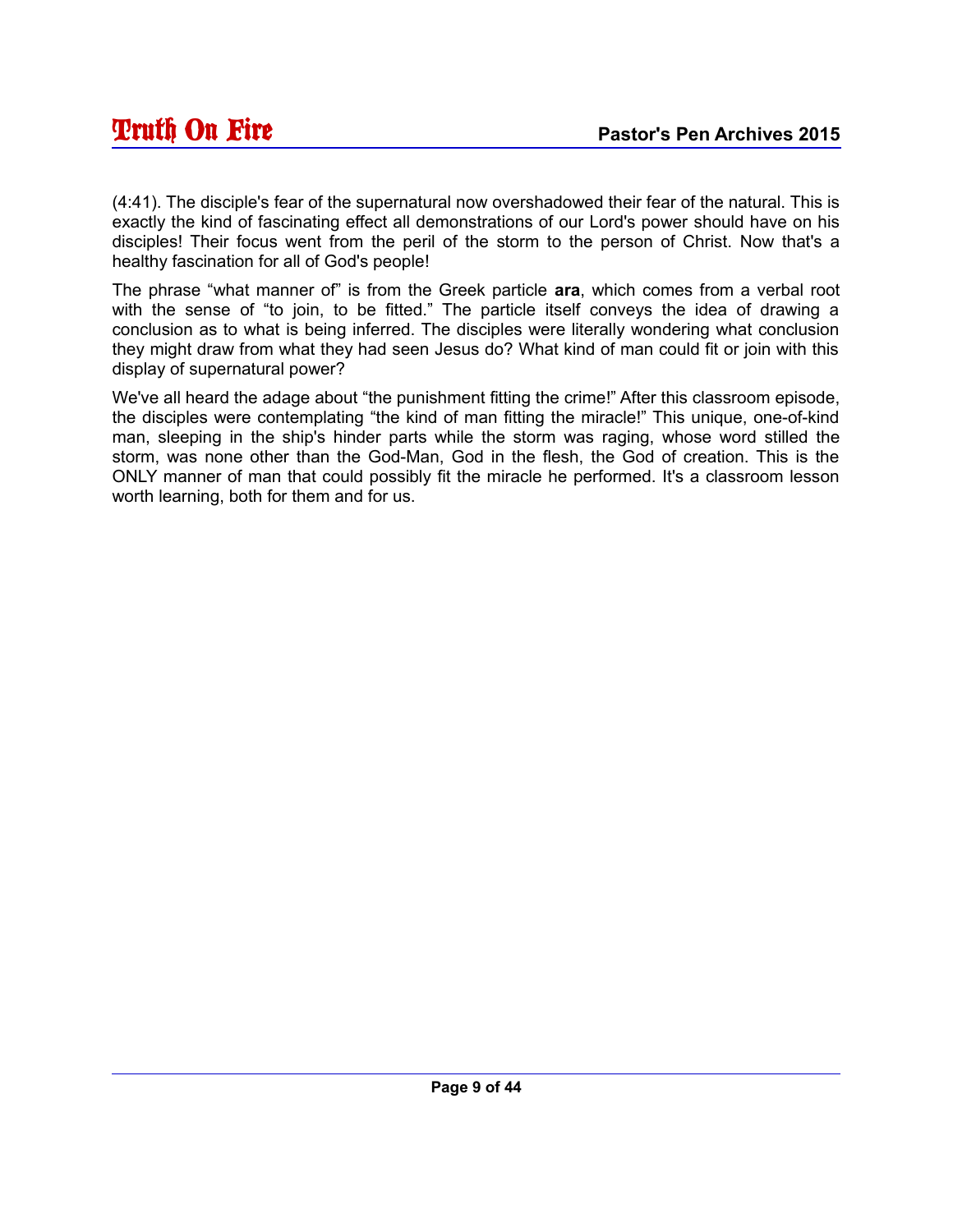#### Classroom on the Sea: The Sequel

Since the last classroom episode on the Sea of Galilee (Mark 4:35-41), wherein the disciples were left scratching their heads, wondering what manner of man could command obedience from both the wind and sea, the apostles have experienced (1) the deliverance of a demonpossessed man, (2) the healing of a woman with a twelve-year blood issue, (3) the resurrection of Jairus' daughter from the dead, (4) the power to cast out demons and heal physical infirmities, and (5) the feeding of five thousand men plus women and children using just five loaves of bread and two fishes with twelve baskets of leftovers. You would think by now that the "what manner of man?" question would have been long since answered.

In 6:45-53, Mark records a second classroom on the sea episode. There are similarities and differences. What remained exactly the same after all that had transpired in the disciples' lives was a heart problem, a hardening of their hearts. Mark sets up this second classroom by telling us Jesus "constrained" them to enter the ship and head for Bethsaida on the other side while he sent a satiated crowd away (6:45). As they embarked upon the voyage, he departed into a mountain to pray (6:46). After darkness had set in, Jesus returned to the shore while the disciples were in "the midst of the sea" (6:47).

I would love to have been a bug on a blade of mountain grass and heard Jesus talking with the Father. It was no doubt a time of sweet fellowship, a spiritual respite from the rigors of the day. But I'm certain the disciples were also part of his prayer time. It might have gone something like: "Father, I've got just a few short years to prepare these twelve men for ministry. Right now they're struggling to get it in their heads exactly who I am. Any advice on next steps?" The Father responds, "Son, let's give them another dose of the supernatural. Their future usefulness depends on whether the supernatural becomes second nature to them!" So Jesus descends back to the seashore after nightfall to re-engage the Twelve.

This second classroom episode involves three distinct themes: focus, fear and failure. Notice first of all the focus of our Lord on his disciples. He saw THEM toiling in rowing against a contrary wind (6:48). He cometh unto THEM about the fourth watch of the night walking on the water (6:48). He would have passed THEM by had they not seen him and cried out (6:48-49). This episode was all about THEM and preparing THEM for ministry. It reminds us that being in the perfect will of God, which the disciples were, can sometimes involve "toiling" under tough conditions. Being in the center of God's perfect will does NOT always mean smooth sailing. The verb "toiling" is **basavizo** ("to vex with grievous pain, to torment). The verb is a present passive participle. Literal translation: "Ones being continuously tortured (vexed) in rowing." This was not a fun cruise. These guys were hurting! The "fourth watch" suggests to us they had been at this for hours!

It's important for us to note that while we may lose focus from time to time and have our spiritual goals obscured by rough sailing, our Lord NEVER loses his focus on those he loves. Whether he's sleeping in the ship or watching from the shore, his people are ALWAYS the apple of his eye. Remember that Jesus did a little toiling of his own in ascending and descending the prayer mountain. As gym rats might say, the Lord was engaged in a serious cardiovascular workout of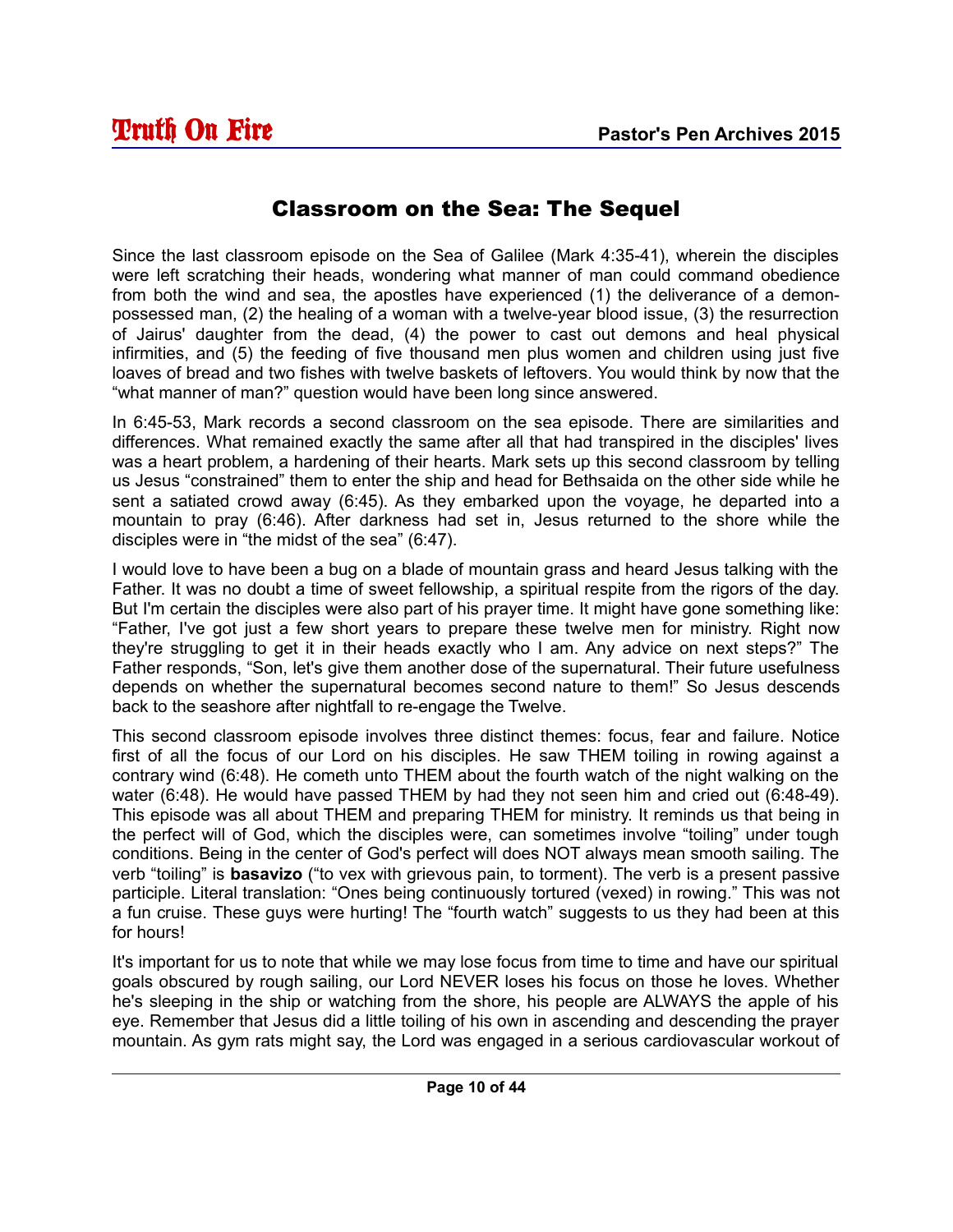his own on behalf of his men. That same spirit of toil was prevalent as he walked up Calvary's hill a few years later.

The second theme is fear. Jesus walked close enough to the ship to be seen of the disciples. The fact that he "would have passed by them" is no indication he was unconcerned about or dismissive of their plight. He was there to help. He needed only to be summoned by the helpless. When they all saw him walking upon the sea, they were "troubled." They were not elated, thrilled or relieved, which is what faith would have produced. "Troubled" is **tarasso** (to agitate, cause inward commotion, to strike one's spirit with fear and dread). They thought they had seen a "spirit" (lit., a phantom) There was NEVER a thought that the One who turned a 'great storm' into a 'great calm' with a word could also command the sea to provide supernatural bouyancy for its Creator's feet. The "what manner of man?" question that ended the first classroom episode seems to have remained unanswered. There were no dots connected, no faith conclusions drawn. The words "sore amazed", "beyond measure" and "wondered" describe the overwhelming shock value of our Lord's supernatural walk on water on these men. It should have been, by this time, second nature to them.

Another point of comparison between the two classrooms is our Lord's words. In the first, he spoke to the wind first, which brought the calm. In the second, he spoke to the disciples first. When he stepped into the ship, the sea calmed of its own accord, In BOTH episodes, he spoke to a storm. There is NO storm so great as fear that has gripped the heart of a follower of Christ. And to this storm of fear, the Lord said: "Be of good cheer: it is I; be not afraid" (6:50). The verb "Be of good cheer" is **tharseo** ("to be encouraged, to have courage"). The phrase "It is I" is **ego eimi** (lit., "I AM"). It is the same phrase Jesus used in telling the Pharisees: "Before Abraham was, I AM" (John 8:58). It's the same two words Jesus used often to identify himself as Jehovah, the Great I AM, the eternally existing One. According to Jesus, when a disciple takes encouragement from his presence, there is no place for fear to hide. It's one thing to be toiling in the will of God and hurting because of it. It's quite another to experience the vexation of soul that fear can bring to a disciple's heart, in whom the supernatural is not, or has ceased to be, second nature.

The third theme is failure. According to Mark, the failure suffered by these men was a hardening of the heart (6:52). Fear always produces spiritual failure. Spiritual failure is rooted in the lack of proper consideration of things supernatural. "Considered" is suniemi (sun="together" + iemi="to bring or place"). It refers to the mental exercise of bringing together in one's mind certain facts that produce sound conclusions. In this case, it was "the loaves" the disciples had failed to consider. In the hands of Jesus, the five loaves supernaturally fed five thousand. The disciples were first-hand witnesses to the supernatural proliferation of those loaves as Jesus broke them, a supernatural wonder that should have stuck in their minds and caused serious reflection. While toiling in rowing, they should have reflected upon the miracle of the loaves and drawn conclusions about the Christ who performed it. If they had done so, they would NOT have been shocked to see his supernatural water walk. After all, which is harder? Turning five loaves into vittles for five thousand or taking an evening stroll on his own sea?

The word "heart" is singular. Mark views the individual hearts of these men as a collective unit. It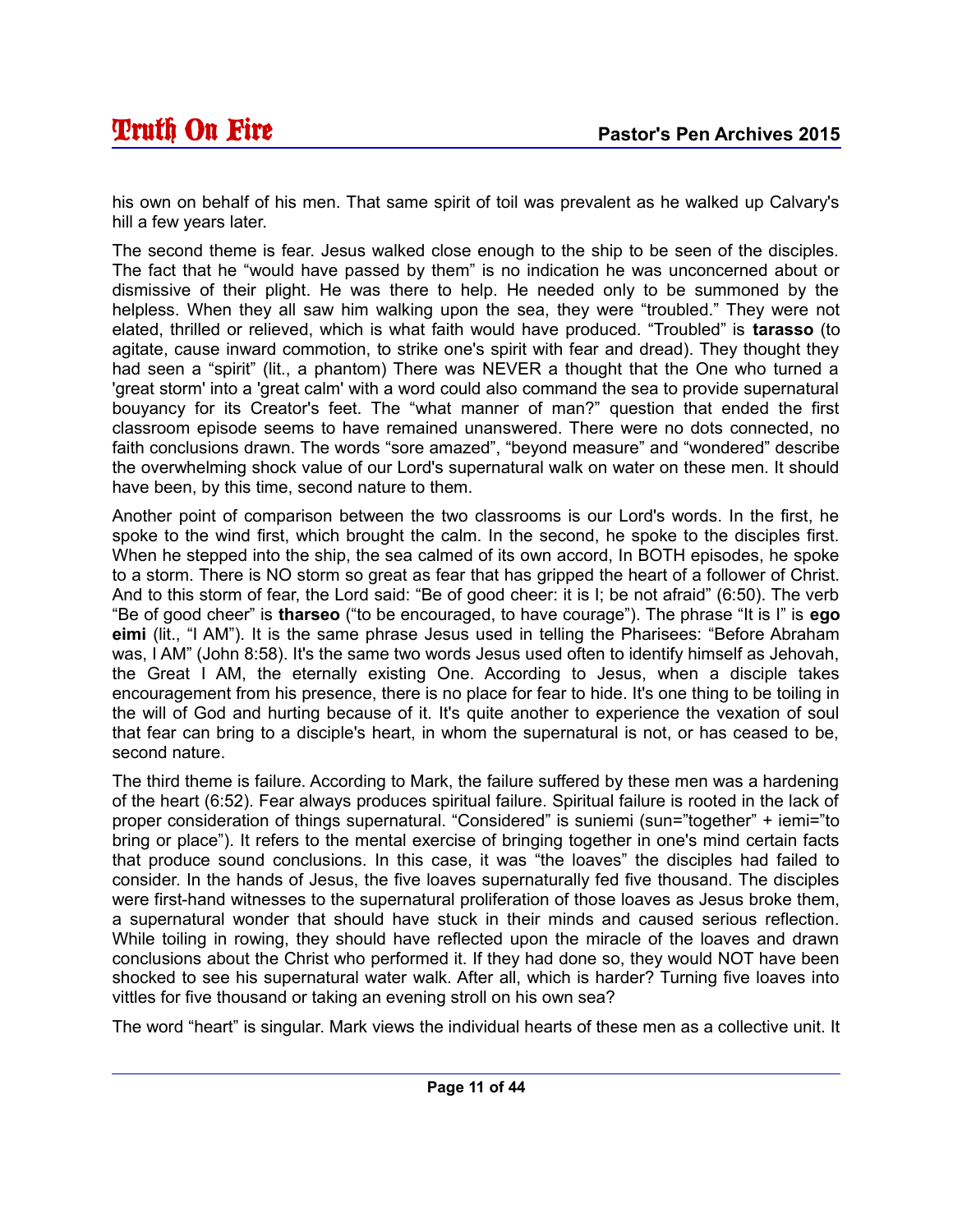tells us something very important about influence. It reminds us of the twelve Israeli spies, ten of whom had a single heart of unbelief, united in their evil report. Joshua and Caleb had one heart as well, united in a good report of faith. It makes me think that if just one of those disciples had struck up a dialogue about their Lord's supernatural work with the five loaves, it might have made all the difference. Folks whose minds are FIXED on the supernatural when they SEE the supernatural have a tendency to EMBRACE the supernatural. If you're one who's toiling, allowing life's difficulties to raise calluses upon (harden) your heart, the supernatural will likely come as a complete surprise and throw you for a spiritual loop.

The word "hardened" is **poroo** ("to cover with a thick skin, to callus"). The picture is that of a callus that renders one calloused, insensitive. The verb tense is a perfect passive participle. Literal translation: "Their heart, one that had been hardened with a residual callousness." Mark's use of the perfect tense is profound. It bids us ask: How could their heart become calloused after witnessing so many supernatural events, including a feeding of five thousand with five loaves less than a day ago? The prophet Jeremiah well stated: "The heart is deceitful above all things, and desperately wicked: who can know it?" (17:9). Is our heart any less wicked or any less susceptible to callusing? If you, as a member of XYZ Baptist Church, on a given Sunday, witnessed a supernatural resurrection, a supernatural demon exorcism and a supernatural healing, would it be possible for your heart to become hardened (callused over) before the next Lord's Day? According to this second classroom episode, it is entirely possible if you failed to give the proper consideration to the supernatural events you had witnessed a week earlier!

This classroom on the sea sequel should stir our heats and minds to consider (reflect upon) what God HAS done as an indication of what he CAN do! The supernatural should never take a child of God by surprise, or elicit fear. The Lord Jesus is the great I AM, the all-powerful, selfexisting One. Therefore his supernatural presence and power should always be second nature to us. It's impossible for good cheer and great fear to inhabit the same heart at the same time!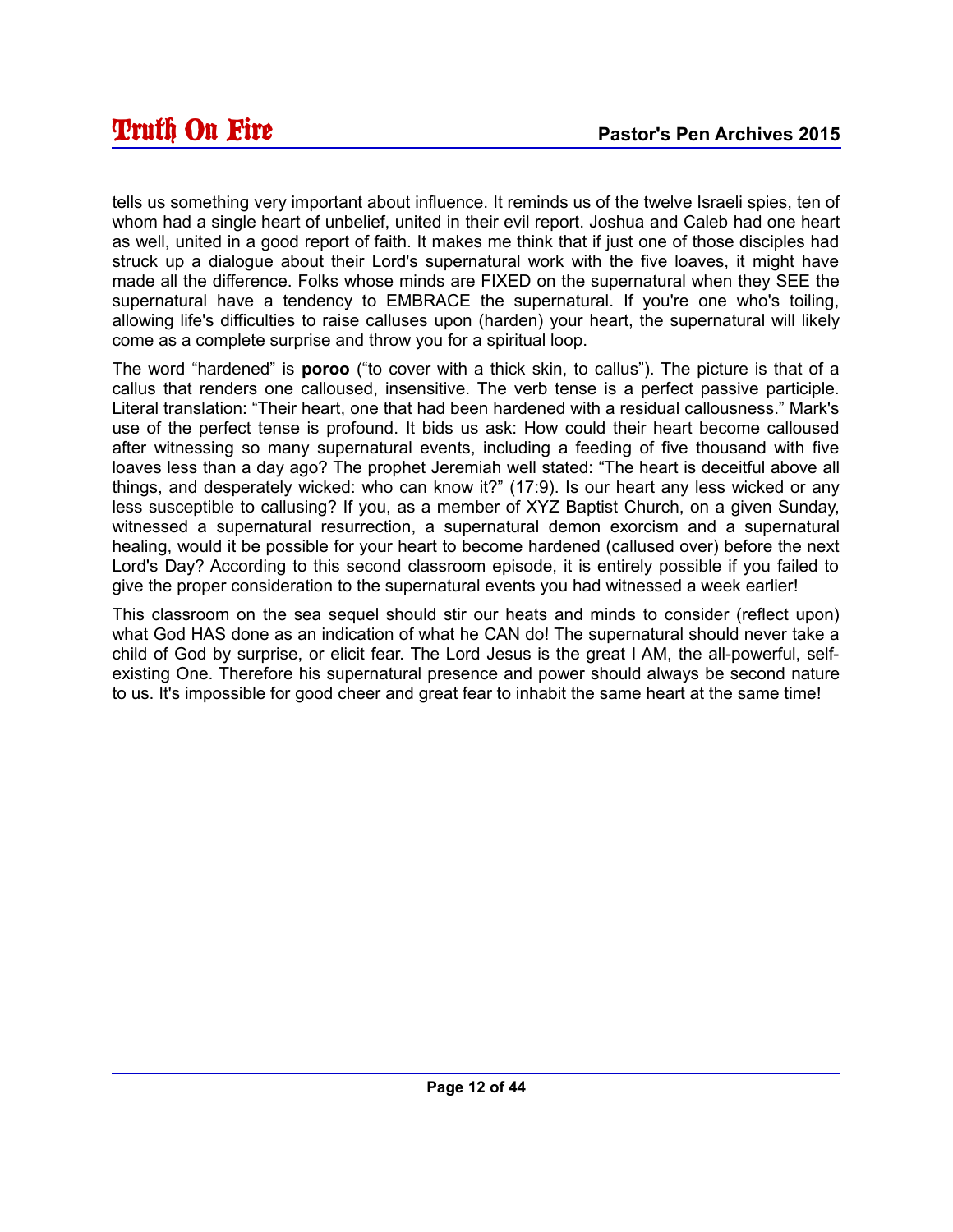# Expository Preaching: A Dying Craft

The seven churches of Revelation, to which Jesus through John delivered both individual and personal messages, represent seven literal churches. Most Bible scholars see these messages as representing (1) seven types of churches that would manifest themselves during the Church Age at any given time, and (2) the seven consecutive eras of Church history, culminating in the coming of Christ. The Laodicean church is the era in which we live. The most remarkable trait of the Laodicean church is the Lord Jesus himself on the outside, standing and knocking at the door, desiring entry into his own church. One reason why Jesus, the embodiment of truth, is on the outside is the virtual absence of truth on the inside. Pulpits in this nation have all but abandoned the exposition of truth. Expository preaching is a dying craft.

How did this dearth of exegetical-expository preaching become the norm? First, the proliferation of watered-down Bible translations has managed to eviscerate the venerable King James of its theological and doctrinal themes. The KJV, with an almost slavish faithfulness to the original text, demands some discipline while doing the excavation work of researching etymologies, grammar, syntax, verb tenses et al. Such painstaking study rewards a student with interpretive gems. But serendipitous translations and paraphrases that 'dumb down' scripture for 'easy reading' often sacrifice key theological concepts in the process.

Secondly, seminaries and Bible colleges often fail to teach young preachers expository skills. During a three- or four-year course, students usually get their OT and NT survey courses along with a handful of electives. Professors typically teach from a course outline, discuss content from 30,000 feet and then require students to reproduce course notes on exams. When the graduate gets to his first church, he is often dependent on commentaries written by other men for his 'insights' and illustrations. It may be that there was a mentor in his past to serve as an example of the expository craft. But such men are the exception rather than the rule. It is even possible for a KJV loyalist to be virtually exposition-free and think he's actually 'preaching the word' by embellishing KJV text with a plethora of illustrations and stories. Even sheep in a KJV church can starve spiritually for a lack of Bible exposition.

Paul's admonition to Timothy, as a pastor-preacher, is encapsulated in 2 Timothy 4:2: "Preach the word; be instant, in season, out of season; reprove, rebuke, exhort with all longsuffering and doctrine." The Word Timothy had at his disposal consisted primarily of OT scriptures – the Torah, Historical books, Psalms, Proverbs and Prophets – and what Paul taught him concerning the revelation of Jesus Christ. Therefore the content of Timothy's preaching would have consisted of OT texts as a platform to preach Christ and godly living. As NT books were penned, copied, circulated and accepted as part of the canon of inspired text, so would the boundaries of that Word expand.

The essence of expository preaching has roots in the OT. Nehemiah took this responsibility seriously, as revealed in Nehemiah 8:8: "So they read in the book in the law of God distinctly, and gave the sense, and caused them to understand the reading." The adverb "distinctly" means "to distinguish or define, to separate." Nehemiah provided, in addition to reading the text of scripture, an analysis that broke down the law into its individual components, distinguished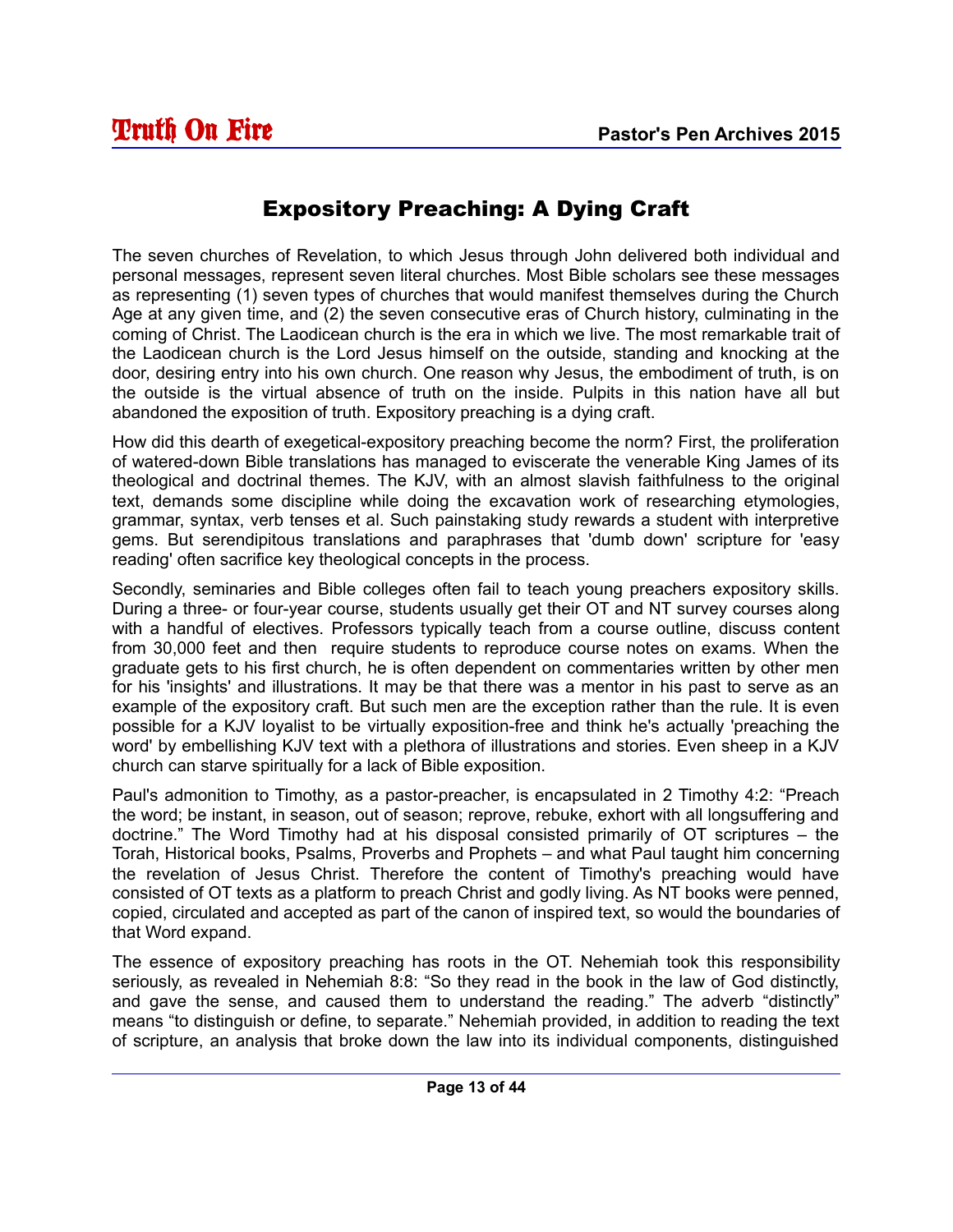them. He "gave the sense" of those things he defined. The word "sense" means "understanding, insight." As he broke down and separated out the elements of the inspired text along with insights, he "caused them to understand the reading." In other words, the people learned from Nehemiah WHAT the word meant and HOW to apply it to their daily lives, both as a nation and as individuals. In expository preaching, it is NEVER enough to impart mere knowledge of a text. That knowledge MUST be accompanied by an element of wisdom – insight on how truth learned translates into truth obeyed. This is what Nehemiah did.

Another biblical word that supports the expository concept is "expound." We find the first usage of this word, and the only OT usage, in Judges 14. Samson told this riddle to thirty Philistine men: "Out of the eater came forth meat, and out of the strong came forth sweetness" (14:14). The scripture says that after three days of effort, they could not "expound" the riddle. The Hebrew **nagad** means "to front, expose, make known." Think of a student sitting in the back of a classroom being asked by the teacher to come to the 'front' of the class to read something. In 'front' of the class, the student can now be seen easily by other students. The thirty Philistine men were unable to bring the enigmatic meaning of the riddle to the forefront of their thinking. Expository preaching does just that – brings the underlying truths of the biblical text to the forefront of a congregation's thinking.

The Lord Jesus himself is said to have "expounded" the scriptures as well as his own parables (Mark 4:34; Luke 24:7). The word "expounded" in Mark 4:34 is **epiluo**, "to unlose or untie what is knotted or sealed up, to explain." The verb is imperfect tense, signifying ongoing activity. It suggests that perhaps the disciples needed more than a one-time explanation before 'getting' it. So must expository preachers be persistent, repetitious if needed, to ensure the sheep 'get' what God is saying through the scriptures.

On the road to Emaeus, Jesus employed Moses (Torah), the prophets et al and "expounded" to two of his disciples things concerning himself (Luke 24:27). The word is **diermeneuo**, a combination of **dia** ("through") and **hermenueo** ("to expound, interpret, translate what has been spoken or written in a foreign language into the vernacular"). Our Eng. 'hermeneutics' (science of interpretation) comes from this root. The verb is imperfect, signifying an ongoing interpretive session during the long walk to Emaeus. Like his Lord, the expository preacher is tasked with taking the language of scripture and breaking it down, thoroughly interpreting it, so the people of God can consume it. How long has it been since you heard a truly interpretive message from the Word of God?

After Jesus parted from the two disciples, they said to one another: "Did not our heart burn within us, while he talked with us by the way, and while he opened up to us the scriptures?" (24:32). Here is yet another dynamic in genuine expository preaching. The 'burn' was the result of Holy Ghost power that mingled itself with our Lord's interpretive content. When true expository preaching takes place, hearers will feel a burning while they're learning. The mandate for expository preaching is literally 'learn and burn'. When was the last time you sat in a church pew that was a learning and burning environment?

The book of Acts tells us Aquila and Priscilla "expounded" the way of the Lord more perfectly unto a Jew named Apollos (18:26). The apostle Paul "expounded" to Jews at Rome things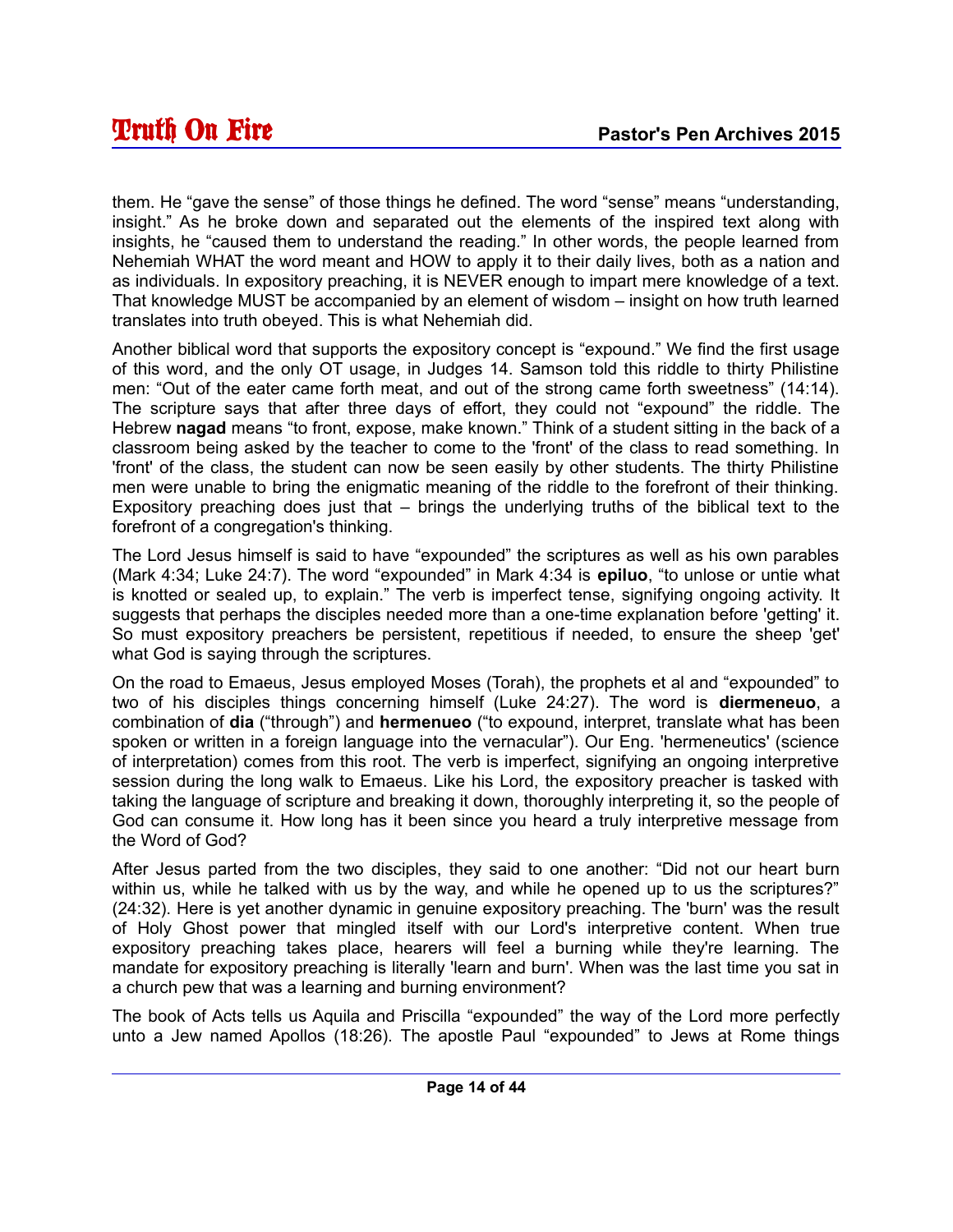concerning "the kingdom of God, persuading them concerning Jesus, both out of the law of Moses, and out of the prophets, from morning to evening" (28:23). The verb in both instances is **ektithemi**, a combination of **ek** ("out of") and **tithemi** ("to place, put"). It is imperfect tense. For twelve hours, Paul kept on 'putting out' in open view the meaning of scripture that confirmed Jesus was Messiah. Here we see two more characteristics of 'learn and burn' expository preaching. First, it is meant to persuade. Secondly, Paul's audience was willing to give a whole day of their time to soak it up. This is not a proof-text to justify long-winded preaching (see Acts 20:7, where Paul preached till midnight). But it's a poor reflection on both pulpit and pew in the modern era when a 30-minute ditty is about all a congregation can endure.

Expository preaching is legitimate work. The man of God who gives himself to the study of the Word and prayer, attends to the flock and does the work of an evangelist, making full proof of his ministry, is worth his salt and earns his keep (2 Timothy 4:5). His congregation will be blessed, fed and grown as he digs up and exposes spiritual nuggets week-by-week in 'learn and burn' fashion. I wish I could say most churches have this kind of pulpit ministry. But, alas, expository preaching is a dying craft!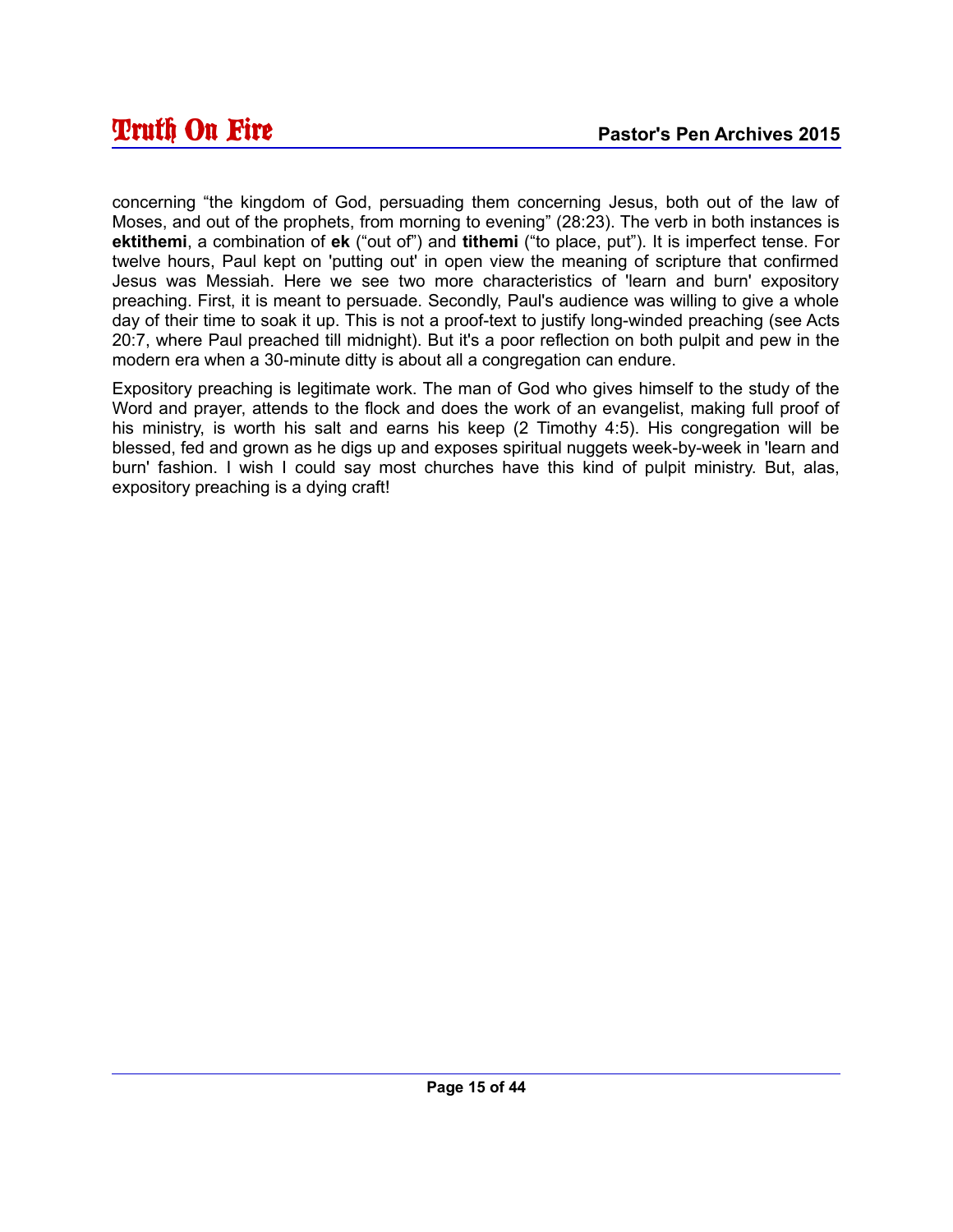# The Goliath in Your Life

Journey far enough down the road of life and you will encounter obstacles or challenges that appear to be insurmountable—mountains that are just too steep to climb. Israel encountered one of those roadblocks while under the leadership of Saul, its defunct king (1 Samuel 17:1-54). The challenge was embodied in Goliath, a champion in the Philistine army (17:4). We all remember well how young David rose to the challenge and destroyed that God-defying heathen.

The apostle Paul told us that "whatsoever things were written aforetime were written for our learning, that we through patience and comfort of the scriptures might have hope" (Romans 15:4). Our learning may not be the sole purpose of the OT scriptures, but it is certainly a solemn purpose! A reading and ingesting of the OT writings promotes patience (an abiding under the loads of life) and comfort (a lending of encouragement from a God who is close at hand). These two virtues in turn bring hope (a confident expectation) to the heart.

Since the episode involving Goliath was made part of the biblical record, we can therefore assume he represents or symbolizes an obstacle or challenge from which the people of God can learn and be encouraged. If there is a Goliath in you life, dear friend, there is much to be learned from this Philistine giant.

So, what does Goliath represent to you and me? First, it goes without saying that Goliath represents the mortal enemy who sets himself against all that is God-related. He is the opposition—formidable opposition! In fact, his very name means "one who treads down" other men. It is noteworthy that Goliath touched upon two distinct themes while addressing the armies of Israel—death and servitude (17:8-10). Goliath was asking for one man to fight him to the death. When he said, "Give me a man, that we may fight together' (17:10), he was saying in essence, "Send out Saul!" Saul turned out to be a no show. The proposed outcome of this oneon-one battle would be servitude (17:9). The death of one would result in the servitude of many. Goliath teaches us that Satan—our mortal enemy and that of the gospel—is perfectly willing to bring into servitude that which he does not (or cannot) ultimately destroy.

Secondly, he represents intimidation. The scriptures paint for us the picture of a colossus. At "six cubits and a span" he stood between nine and ten feet in height. The plethora of protective brass armor from head to foot created the illusion of invincibility. For offensive weaponry, his sixhundred-shekel iron spearhead was a sledgehammer on steroids, equating to roughly fifteen pounds! The reaction of Saul and all Israel to the words that proceeded from the giant's mouth is recorded for us: "They were dismayed, and greatly afraid" (17:11). Total intimidation was indeed the order of the day.

But consider this question: Was intimidation in and of itself the real problem? I think not! At various points in our Christian walk, each of us has encountered some challenge or form of opposition that has caused feelings of intimidation at first blush. No, the real problem with Saul and his army was prolonged intimidation. We are told that Goliath issued his challenge twice a day (morning and evening) for forty days (17:11). Basic math tells me this infidel issued eighty challenges over the course of a month and a half. And not once during this time is there the first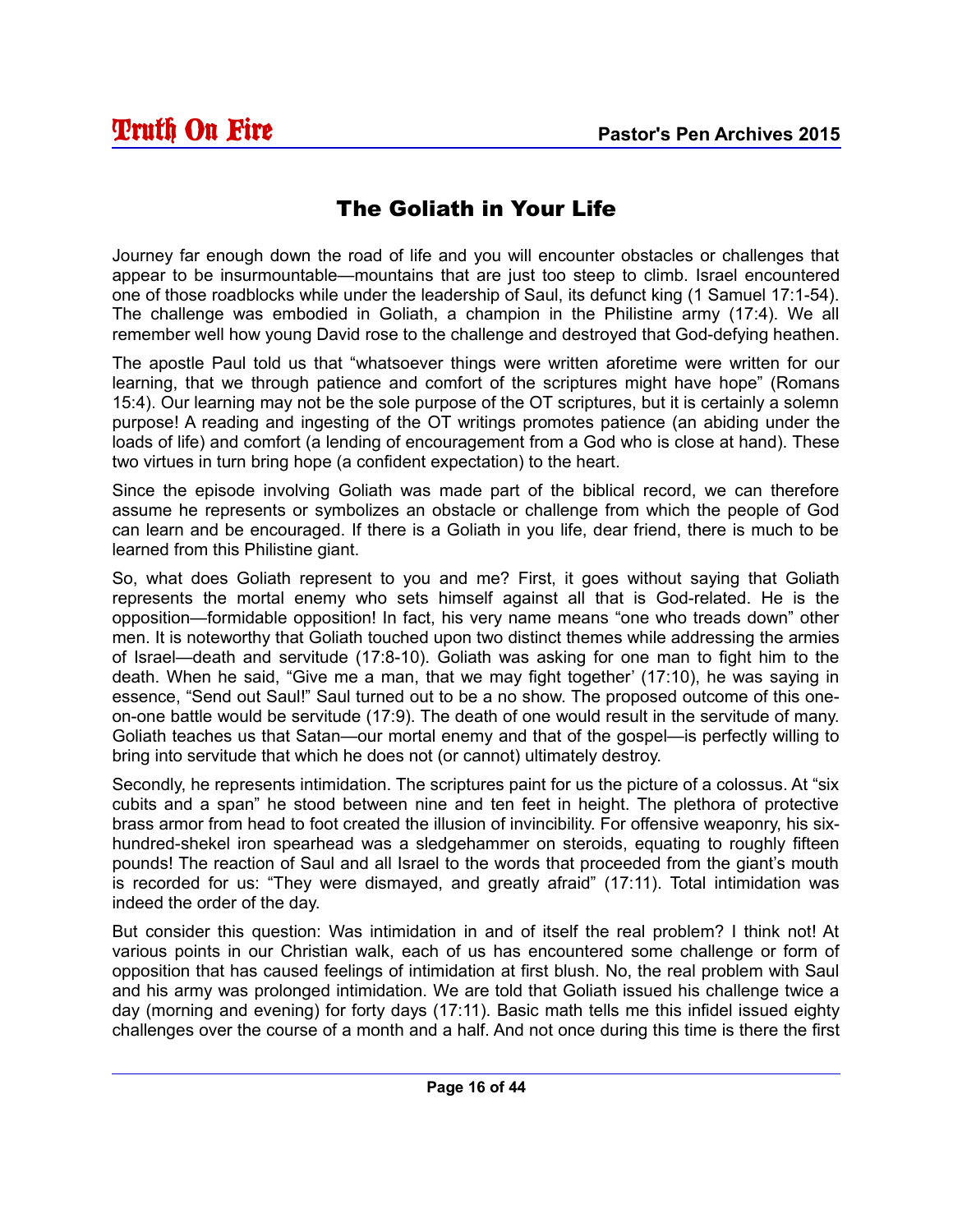mention of prayer or praise being directed toward the living God by the people of God. Intimidation can be our friend if it drives us to the throne of grace. It can, however, wreck our lives if all we do is prolong our focus on the magnitude of our problem.

Thirdly, Goliath represents revelation. God often designs tough situations to reveal something of his own power and glory through his servants. In the previous chapter, Samuel had anointed David to be the next king of Israel, so that "the Spirit of the Lord came upon David" and "departed from Saul" (16:13-14). God had now set the providential stage to reveal to all Israel the favor with which he had graced this young man, and to demonstrate for the ages to come what a man filled with faith and the Holy Ghost can accomplish against insurmountable odds! David was simply a man who understood the God-honoring cause at hand (17:29), and gave himself to it.

Is there a Goliath in your life? Has the enemy raised his ugly head to create fear and intimidation within you? If so, remember that the real danger is prolonged intimidation that can ultimately destroy our resolve to fight the good fight of faith. Consider also that the Author and Finisher of our faith may have set the stage to reveal his power and glory through you as you trust him and continue to walk in obedience. The Goliath in your life may well be the steppingstone to the next level of your experience with the living God.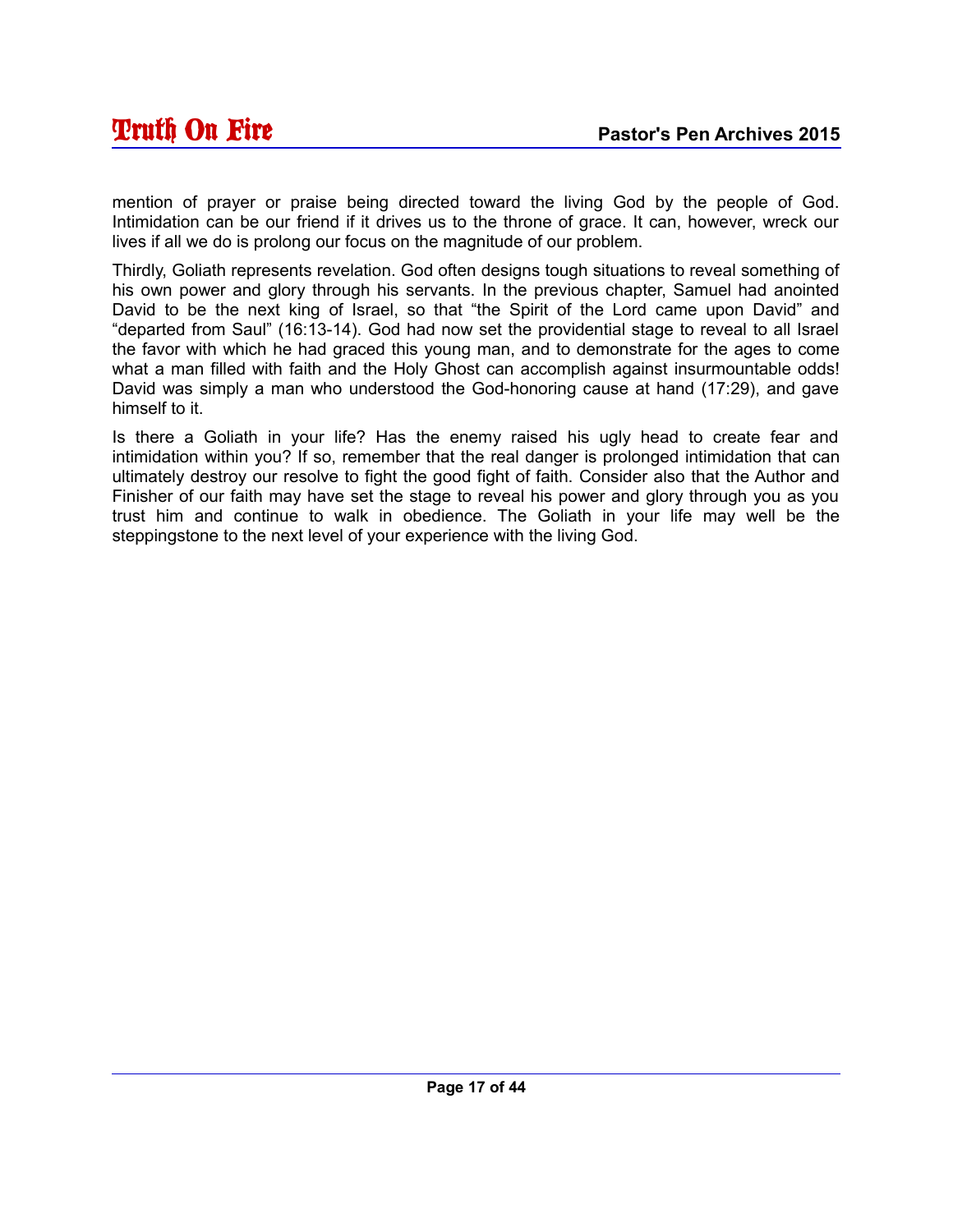#### The Importance of Hearing and Being Heard

One of fundamental needs of the human psyche is the desire to be heard. When a divorce filing cites irreconcilable differences as the cause, quite often one or both partners believe the other simply does not listen to them. When a plaintiff files a civil suit against another, from whom they believe they've incurred harm, there's a desire to have their complaint heard and an appropriate remedy applied. They want to have their day in court. When the Supreme Court hears a watershed case, litigants for both sides of an argument want to be heard by the Justices with the hope a ruling will come down in their favor. All of us would agree that there's nothing quite like being heard when it matters.

Hearing involves more than just auditory function. It means the mind is creating word pictures as the listening process takes place. When a listener becomes a hearer, there arises an expectation that action is forthcoming on behalf of the one heard. Hearing can be direct or indirect, first hand or second hand. The critical factor is that hearing takes place with an appropriate response to the thing heard.

The scriptures have a lot to say about hearing and being heard. The word "hear" is used 550 times in the KJV. The past tense "heard" is used 641 times. In biblical terms, hearing occurs on five distinct levels. First, the scripture speaks of men hearing other men. Secondly, it speaks of God hearing men. Thirdly, it addresses perhaps the most fundamental form of hearing: men hearing God. A man who makes the appropriate spiritual adjustments to hear the voice of God will most likely get the first two hearing functions right. Fourthly, God the Father hears God the Son. Lastly, God the Father hears God the Spirit, who resides in every believer, as an integral part of a believer's prayer life. These last two hearing levels are absolutely essential because the entire plan of eternal redemption rests upon them.

Let's consider first the hearing of men by other men. The third biblical use of "heard" tells of Abram when he heard that his brother's son Lot and all his goods were captured (Genesis 14:14). Abram's reaction to hearing this bad news was to arm and train three-hundred eighteen of his servants, pursue the captors to Dan, defeat them, recover Lot and all his goods (14:15- 16). Fortunately for Lot, uncle Abram did far more than merely listen to the bad news. He heard Lot's plight and took action necessary to mount a rescue.

Another poignant instance of hearing took place Ezra heard reports that the people of Israel, after God had graciously turned their captivity and returned them to their homeland, had intermarried with the heathen in surrounding countries and adopted their idolatrous customs. Ezra 9:3 records his response: "And when I heard this thing, I rent my garment and my mantle, and plucked off the hair of my head and of my beard, and sat down astonied." This evil news of unequal yoking did far more than impact Ezra's eardrums. It impacted his heart inasmuch as he understood how much it must have impacted the heart of God. Oh that news of ungodliness in our fellow man could evoke a similar response from us!

Then there are references to God hearing men. Perhaps no biblical character was more aware of God hearing him than David. References abound. "I cried unto the LORD with my voice, and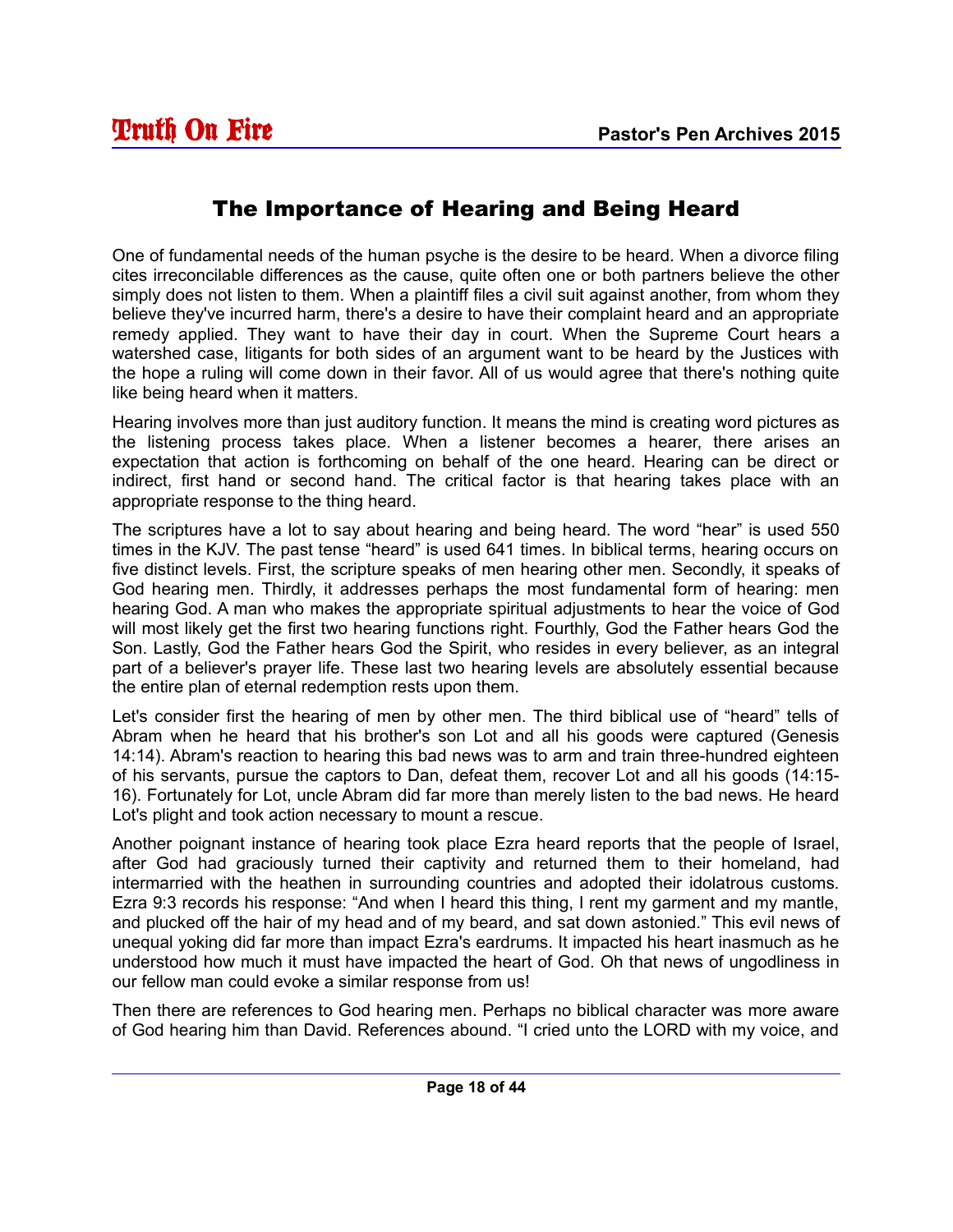he heard me out of his holy hill" (Psalm 3:4). "Depart from me, all ye workers of iniquity; for the LORD hath heard the voice of my weeping. The LORD hath heard my supplication; the LORD will receive my prayer" (6:8-9). "In my distress I called upon the LORD, and cried unto my God: he heard my voice out of his temple, and my cry came before him, even into his ears" (18:6). "This poor man cried, and the LORD heard him, and saved him out of all his troubles" (34:6). John revealed a vital key to prayer when he wrote: "And this is the confidence that we have in him, that, if we ask any thing according to his will, he heareth us: And if we know that he hear us, whatsoever we ask, we know that we have the petitions that we desired of him" (1 John 5:14-15). The fundamental effectiveness of a man's walk with God is dependent upon God hearing him when he prayers.

Before a man can expect God to hear him, he must first tune his spiritual ears to hear God. The first two instances of "heard" occur in a context describing the reaction of Adam and Eve in the Garden of Eden upon hearing the voice of God walking in the cool of the day after they disobeyed him (Genesis 3:8-10). Their reaction was one of fear and aversion for God's presence, the sine qua non of spiritual depravity. Depravity, contrary to the thinking of some, does not signify the inability to hear the words of God. It is rather the distaste for them, a reluctance to abide them. The first couple indeed heard the voice of God, but found it unwelcome, unpalatable due to their fallen state. God's plan of reconciliation through his Son, the Second Adam, was designed to restore broken communion and turn an aversion for the words of God back into fellowship. It would take nothing less than the blood of God Incarnate to bridge that gap.

The phrase "Hear, O Israel" is found five times in the scripture (Deuteronomy 5:1; 6:4; 9:1; 20:3; Mark 12:29). Every hardship and affliction God's people Israel endured was due primarily to a failure to heed this admonition, hear the words of God and obey them. On numerous occasions, Jesus followed up an instruction or admonition with these words: "He that hath ears to hear, let him hear" (Matthew 11:15; 13:9; 13:43). On the Mount of Transfiguration, the Father spoke this words to the disciples of Christ: "This is my beloved Son: hear him" (Mark 9:7; Luke 9:35). To all seven churches Jesus addressed in Revelation, he included the following admonition in each message: "He that hath an ear, let him hear what the Spirit saith unto the churches" (2:7; 2:11; 2:17; 2:29; 3:6; 3:13; 3:22). An individual or church whose ears are indifferent toward God has no expectation of securing the ear of God!

When it comes to men hearing God, the young Samuel, whose mother Hannah had committed him to the tutelage of Eli, serves as the perfect model (1 Samuel 3:1-10). When the Lord began to call Samuel by name, he thought Eli had called him, and said to his mentor, "Here am I." After three of these calls, Eli finally figured out it was the Lord who called Samuel. He instructed Samuel that, upon hearing his name called again, to say, "Speak Lord, for thy servant heareth." Samuel did exactly that upon hearing the Lord's voice again (3:10). That submissive response launched Samuel's ministry and usability as a prophet of God. It seems to me that every youth ministry in every local church should aspire to infuse this kind of attitude in its young people. Such a vision presupposes the same attitude is operative in its adults, beginning with its pastor. Show me a church growing in holiness, obedience and the salvation of sinners, and I'll show you a church with a core of Samuel-like members!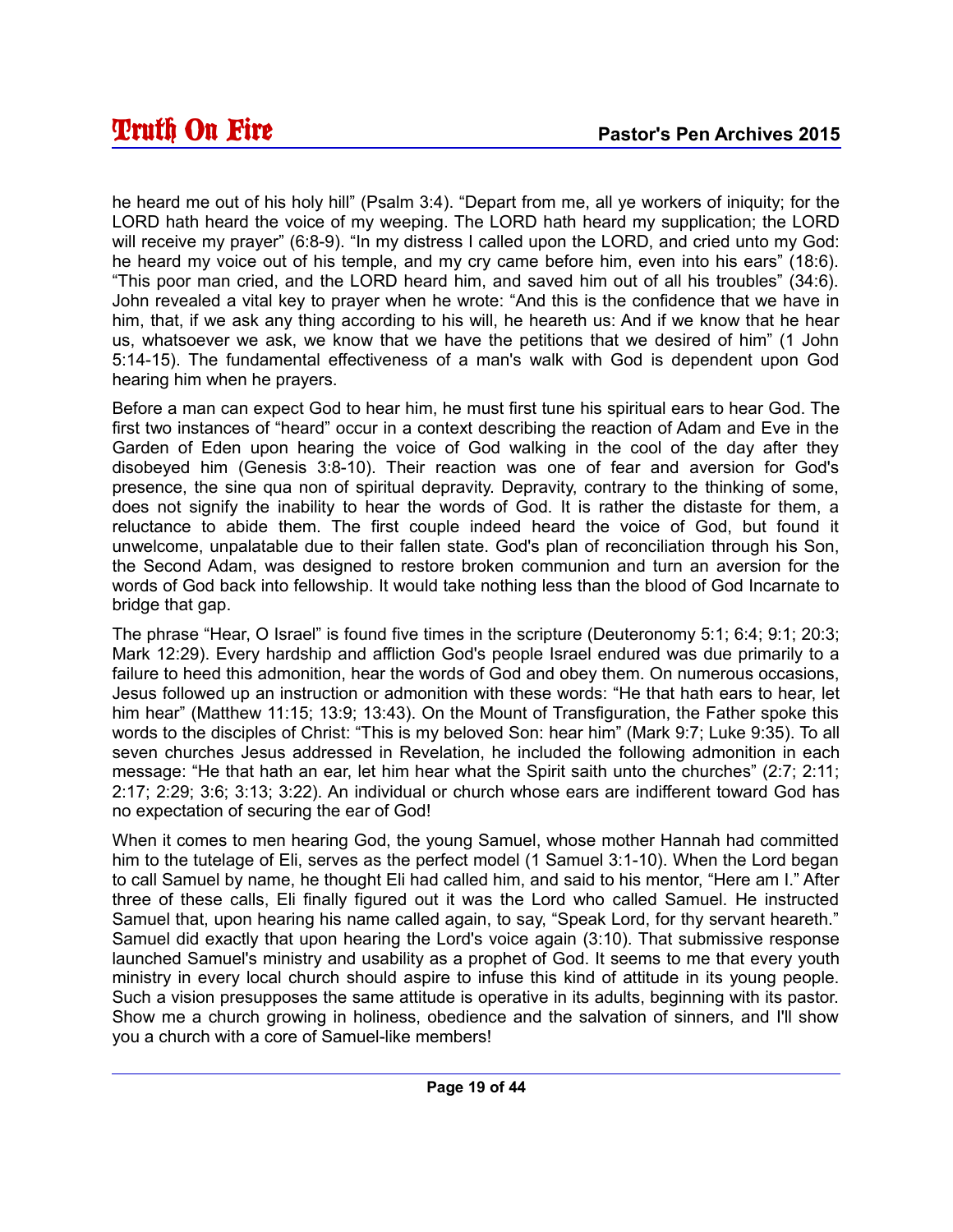The fourth and fifth levels of hearing are perhaps the most critical because the whole of our redemption rests upon them. The fourth level pertains to God the Father hearing God the Son. The fact that the Son was heard by the Father on EVERY single occasion of prayer secured the vicarious value of his death for sinners. After the friends of deceased Lazarus had removed the stone from his four-day old tomb, Jesus lifted up eyes toward heaven and said: "Father, I thank thee that thou hast heard me. And I knew that thou hearest me always..." (John 11:41-42). In another text, we read this of Christ, who was made a priest after the order of Melchisedec: "Who in the days of his flesh, when he had offered up prayers and supplications with strong crying and tears unto him that was able to save him from death, and was heard in that he feared" (Hebrews 5:7). It is important to note that although Jesus was heard by the Father, the Father did not deliver him from the suffering of the Cross. What the Father hearing the Son DID provide was supernatural grace to endure his suffering and accomplish the Father's will. You and I are the benefactors of that hearing.

The fifth level of hearing is a subset of the fourth. It involves God the Father hearing God the Son and God the Spirit on behalf of believers. John wrote: "My little children, these things write I unto you, that ye sin not. And if any man sin, we have an advocate with the Father, Jesus Christ the righteous" (1 John 2:1). An advocate is an attorney for the defense, one who pleads the cause of another. While a believer in Jesus is justified by faith, he or she will NEVER live a sinfree life as a child of God. If and when the believer misses the mark, his Advocate pleads his cause before the Father. When the Son defends one of his own before the Father, who is the Finder of fact, the Father finds in favor of the Defense EVERY time because he is heard EVERY time as the Satisfaction for our sins. Jesus Christ, who IS righteous, makes the case for our eternal security on behalf of those he MADE righteous by faith.

One of the vital roles of the Spirit of God is intercession on the part of believers. "Likewise the Spirit also helpeth our infirmities: for we know not what we should pray for as we ought: but the Spirit itself maketh intercession for us with groanings which cannot be uttered. And he that searcheth the hearts knoweth what is the mind of the Spirit, because he maketh intercession for the saints according to the will of God" (Romans 8:26-27). This text accentuates the infinite holiness of God. Crude illustrations of the Spirit's intercession might be a signal booster for a TV antenna and a final filter in any number of applications. In our prayer lives, the Spirit performs both these functions, filtering the heart desires of a believer and delivering, with appropriate divine strength, our petitions in accord with the will of God. When the Father hears the prayers of believers, it's because he hears both the Son and Spirit, who are advocating and interceding their behalf.

Hearing and being heard are fundamentals of life. There are none so miserable as those who will not hear or cannot be heard. When was the last time you knew you were heard, either by your fellow man or by God himself. Moreover, when was the last time you knew you heard God speaking to you? The first stanza of an old Fanny J. Crosby hymn comes to mind: "Pass me not, O gentle Savior, Hear my humble cry; While on others Thou art calling, Do not pass me by."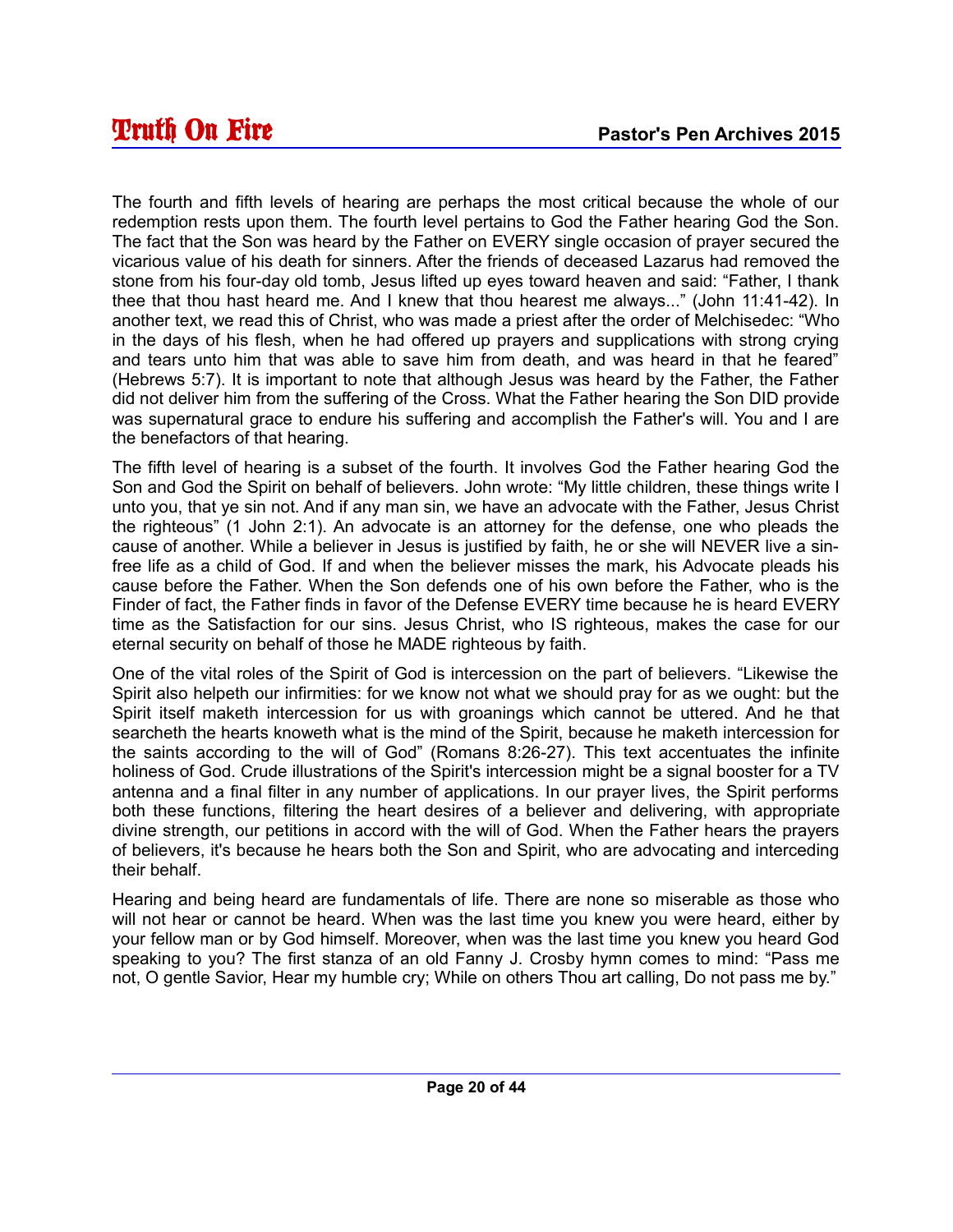# The Irrelevent Preacher

The New Testament pastor-preacher, whom the scripture admonishes to ""speak as the oracles of God" (1 Peter 4:11), has become a less and less relevent commodity in the local church. Christian apologist Josh McDowell, a number of years ago, aired some opinions about truth and relationships with regard to youth, parents, and the church. One of his profound insights, in my opinion, had to do with the subjective approach to the study of Scripture.

In making his point, Josh began with this statement: "I would say that roughly half of the Bible preachers in America today are culturally irrelevant to their congregations." That is, the pulpit has lost its influence upon the pew! God's men are preaching, but the people are indifferent to the message. He further pointed out that the "me" culture of our day, and its effect on how we study the Scriptures, was a major contributing factor.

The goal of true Bible study is the discovery of truth and the application thereof to the life. Every effort is made to determine exactly what the inspired writer meant to say by examining the historical context, word meanings and usage, grammar, and other related Scriptures. Having established the clear intent of the writer, and thus the mind of God, the truth discovered can be declared with authority, and applied to the life. This is true Bible study. This is how disciples are made!

The dangerous alternative to discovering the truth is creating it! This is a subtle phenomenon that has infiltrated modern-day churches. It takes place when God's people gather together, a passage is read, and the leader asks, "What does this mean to you?" The matter is then open for discussion. The objective process of diligent study, discovery, and exposition is tabled in favor of the more subjective method of opinion. Each individual thus determines for themselves what the truth is, and what is relevant. One opinion is as good as another. There is no need for a teacher of doctrine, only a facilitator of discussion.

The potential for such subjectivism lies within the increasingly popullar 'Home Group' approach. While many churhces now use Home Groups as an alleged means for growing disciples, the exact opposite could very well be the outcome IF the teacher of objective truth, discovered and applied, is supplanted by the facilator of subjective opinion.

This method is fast becoming the modus operandi among Baptists and other denominations. One of the largest SBC churches in Florida is currently replacing long-time teachers with facilitators. Biblical discussion is a healthy exercise, as long as it involves the application of discovered truth. An extraction of subjective opinion, without the discipline of discovery, puts the truth up for grabs.

This is why, according to Josh McDowell, Biblical preaching in our culture is in serious trouble. "Thus saith the Lord!" leaves little room for "I feel that God is saying…" In many cases the pew believes that its opinion is as viable as that of the pulpit. It is this subjective mind-set that renders the pastor-preacher of objective truth virtually irrelevant, both culturally and practically, in our present society.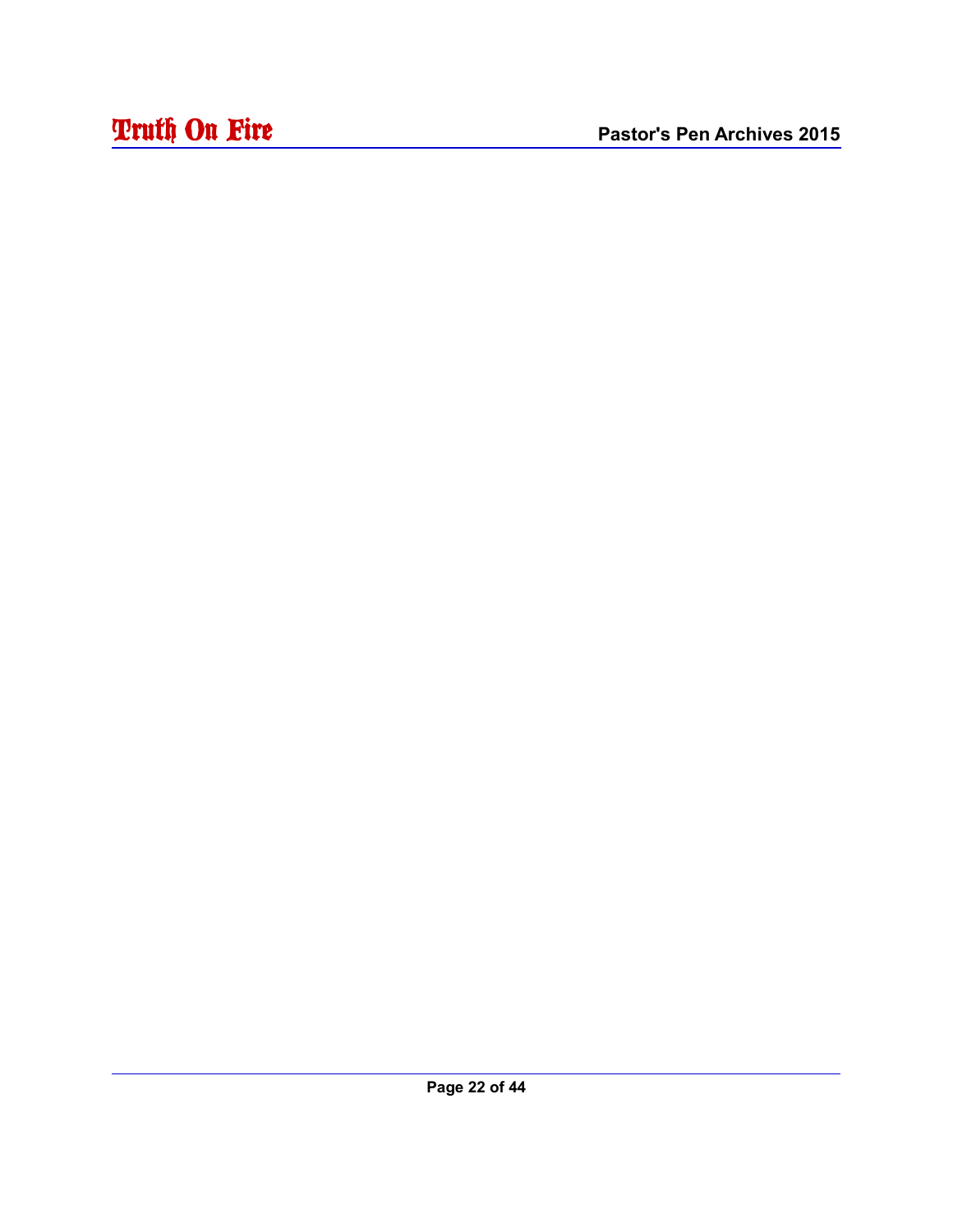## It Ain't Over 'Til It's Over!

Yankee great Yogi Berra is often credited with the saying, "It ain't over 'til it's over!" How many times have we heard that phrase used to describe a hard fought athletic contest where a victorious individual or team managed a last-minute comeback against great odds? How many premature predictions have been revised due to last-hour turnarounds? Examples abound!

Our first witness is a convicted felon whose crime was theft. He was scheduled for a pre-Passover execution with Barabbas and another unnamed malefactor. Because he was tried and convicted under Jerusalem jurisdiction, I am inclined to believe that, within the last three years of his criminal career, he had been exposed occasionally to the ministry of Jesus of Nazareth. At the very least, he was aware that a miracle worker was in the area, Who claimed to be the Son of God. Perhaps the memory of former contacts provided the basis for his assessment of Christ in admonishing the other thief who blasphemed, saying, "This man hath done nothing amiss" (Luke 23:41).

The nature of crucifixion, with its excruciating torments that made breathing so laborious, must have made the uttering of these words most difficult. He was not finished! The grace of conviction had obviously gripped his soul! With what appeared to be his next breath, he delivered this petition to Jesus: "Lord, remember me when thou comest into thy kingdom" (23:42). Jesus responded with a guarantee of paradise before sundown! Only an hour or so remained until his damnation would have been sealed. O, the power of his petition! Remember me! Whatever you do, Lord, don't forget me! Include me in your kingdom! Never have brevity and urgency found so powerful a union! This compelling witness affirms to us the truth that it ain't over 'til it's over!

Our second witness lived in the realm of royalty. His name means the strength of God. He became the twelfth king of Judah at age 25, and died at age 54 after serving his nation faithfully for 29 years. He is best known for his opposition to idolatry. His intercessory prayer offered on behalf of Judah, and against the king of Assyria, turned back the most powerful army of its time, and delivered a nation from captivity. He is also credited with a major infrastructure project that brought precious drinking water inside the walls of Jerusalem. The success of his reign can be explained in five words: "he clave to the Lord" (II Kings 18:6). We are, of course, speaking of king Hezekiah.

At age 39, this godly man with an exemplary track record became sick with a boil (20:7). Apparently the infection spread throughout his body, so that he was "sick unto death" (20:1). The prophet Isaiah delivered the word of the Lord, saying, "Set thine house in order; for thou shalt die, and not live" (20:1). Now, if a doctor pronounces you terminal, a second opinion is immediately sought. If the man of God says it's over, no other opinion matters!

Hezekiah turned his face to the wall, and wept sore as he made his case before the Lord in prayer (20:3). Before Isaiah could get out of the building, the Lord responded, instructing the prophet to deliver (among other things) the promise of an additional fifteen years of life (20:5-6). That, my friend, is prayer power! The experience of Hezekiah teaches us that effectual fervent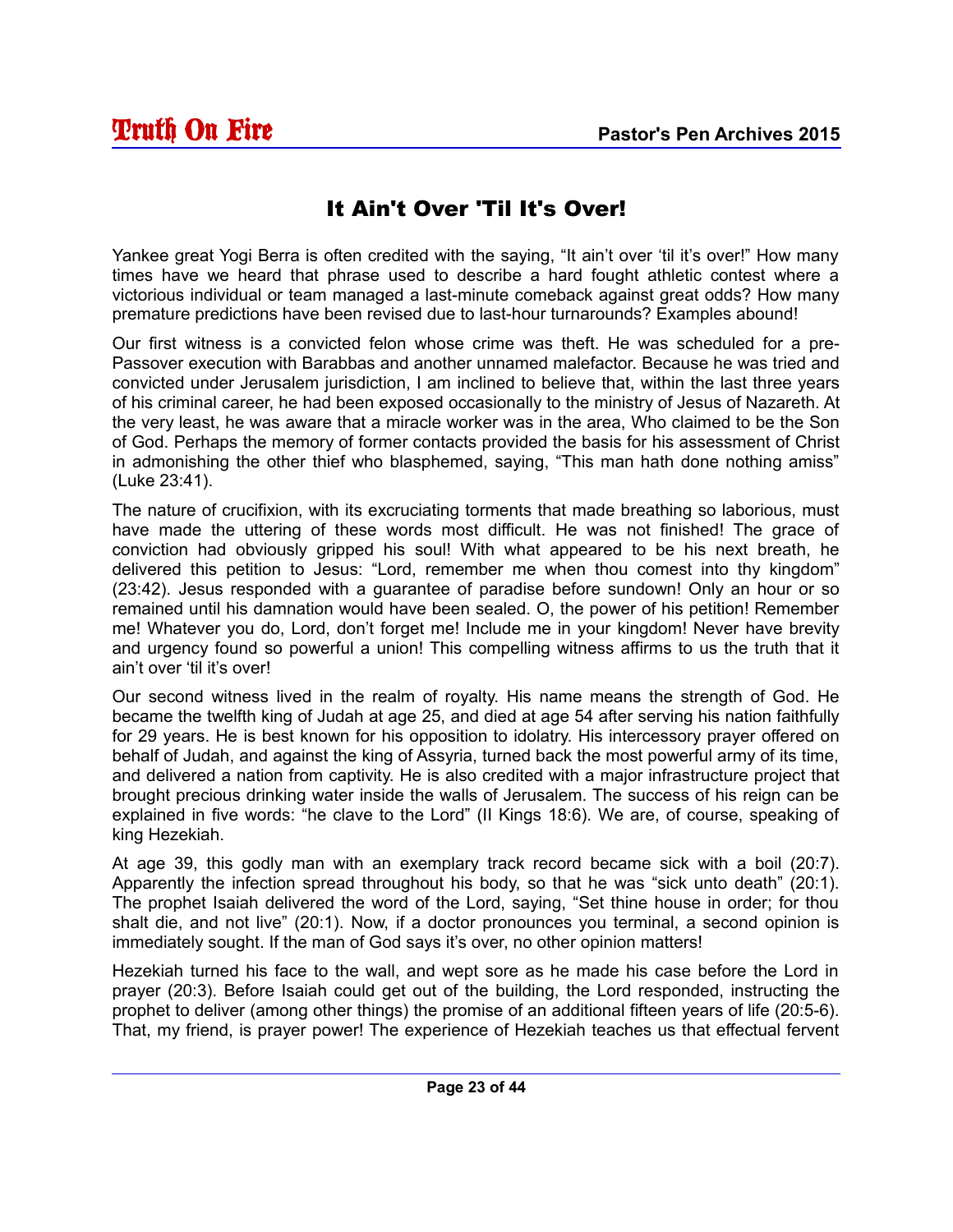prayer can still tap the omnipotence of God where no other options exist, and that our last recourse is often our best resource!

Brethren, the truth is that as long as prayer and supplication stand between an individual and death's door, it ain't over! This truth should not be offered as an argument for sinners to wait until their dying breath to embrace the Lord Jesus. Nor does it prove that God will cure every terminal disease if the right prayer is offered. What it does argue for, however, is the infinite love and compassion of God toward sinners, which can deliver the petitioner from the impending jaws of both death and hell!

Pilgrim, are you mired in the slough of despond? Take the word of a dying thief and a delivered king—it ain't over 'til it's over!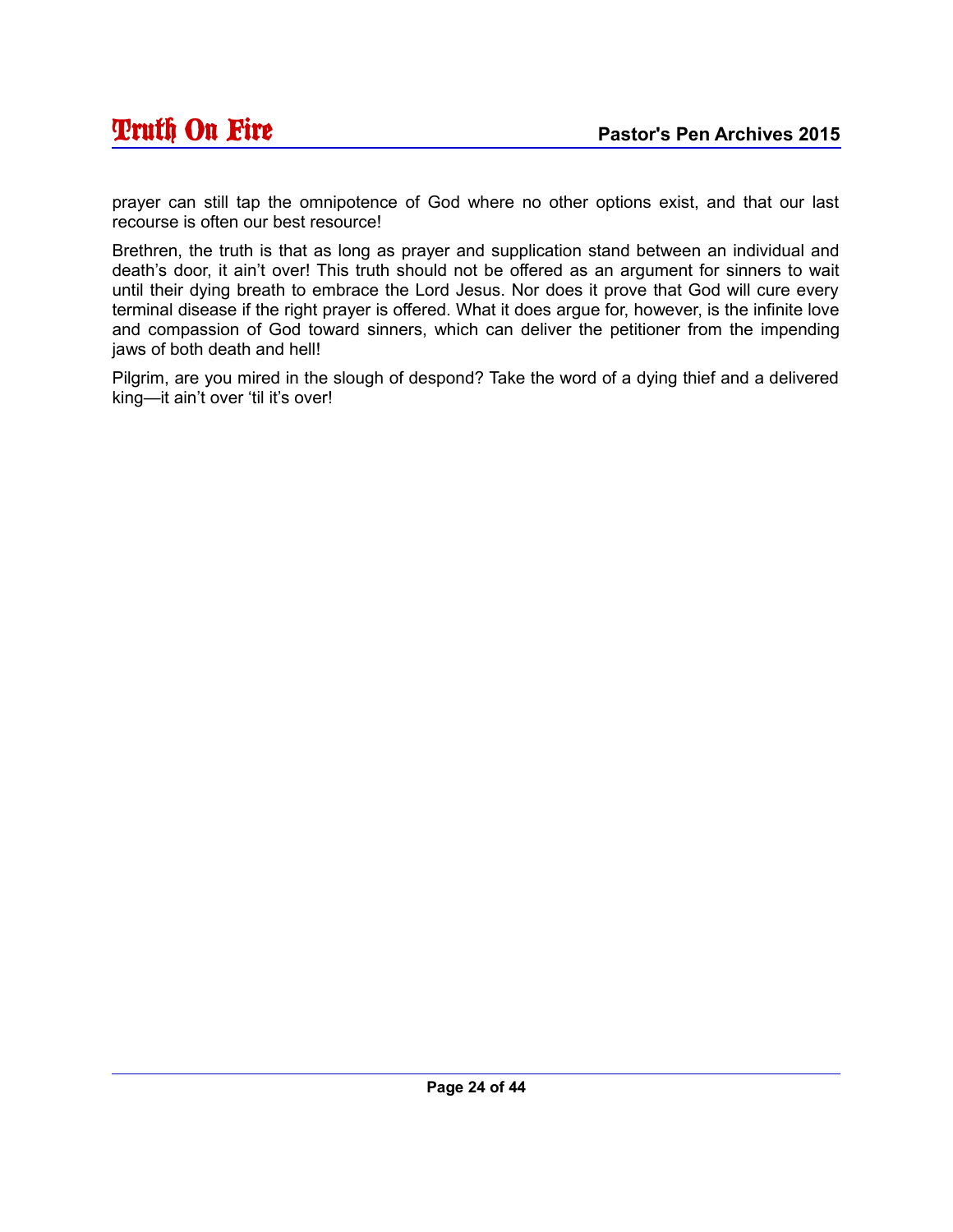# The Simplicity in Christ Jesus

Most of us like things that are simple, easy to understand, easy to use. Inventors and entrepreneurs have made billions of dollars developing products that make simple the complex. The Microsoft empire, for example, was built upon an Excel program, which allowed corporations and small businesses alike to develop spreadsheets with built-in formulas that could perform complex financial computations with the simple entry of numerical data into a spreadsheet. The Excel program itself is extremely complex, requiring years of development by software engineers. On the user side, that complexity is harnessed by a simple act of data entry. The WD40 product is another example. 'WD' stands for 'Water Displacement'. It took forty attempts by its developers to get the formula right; hence WD40. The complex chemical formula of WD40, which displaces moisture and applies penetrating lubricant in its place, is harnessed by the user with the simple push of a spray nozzle.

In 2 Corinthians 11:3, Paul wrote: "But I fear, lest by any means, as the serpent beguiled Eve through his subtilty, so your minds should be corrupted from the simplicity that is in Christ." One of the prime objectives of Satan is to complicate gospel simplicity in the minds of sinners. He successfully corrupts a mind when he convinces a sinner that something more than Christ is required for salvation. Satan is not primarily about ALTERNATIVES to Christ, even though he'll gladly take it. Satan is all about ADDITIVES to Christ (i.e., 'Jesus plus something'). The word "simplicity" is haplotes ("singleness, sincerity, mental honesty"). The name 'Jesus' means salvation. Salvation is in Christ alone, plus nothing, minus nothing! Satan corrupts this simplicity by adding something to Christ (e.g., baptism, works, church membership and attendance; OT Law, Ordinances and Covenants; sacraments, etc.). Satan really doesn't care WHAT he gets men to add to Christ as long as he adds something. In doing so, he corrupts the mind from the simplicity that is in Christ Jesus.

The verb "beguiled" is **exapatao** (**ek**=out + **hapatao**=to seduce). The prefix **ek** intensifies the verb. The first temptation was out-and-out seduction. The word "subtilty" signifies cleverness, craftiness. The point of Satan's pitch to Eve was: "There's more to the simple 'Thou shalt not eat!' prohibition than meets the eye. There is something good to be gained from violating the prohibition. God is withholding that good thing from you!" The devil uses the same cleverness with sinners today, not only where the pleasures of sin are concerned, but where the gospel is concerned as well. He convinces them there's got to be MORE to full salvation than Christ alone through faith alone. Once he corrupts the mind of a man, he cares not what 'something' a man adds to Christ to blur the simplicity of the gospel.

As with our Microsoft and WD40 examples, the simplicity of salvation in Christ on the sinner's side is based on an infinitely complex operation on God's part. Consider the many genealogical requirements and the providential preservation of life from Abraham to David, culminating with Joseph and Mary. In the womb of that virgin maiden, the Spirit of God fused the eternal Son of God with an embryo, which began the process of Incarnation. From his miraculous birth to vicarious death, the God-Man traversed this earth in sinless perfection. His resurrection from the grave validated every word he ever uttered as true and every promise he ever made as certain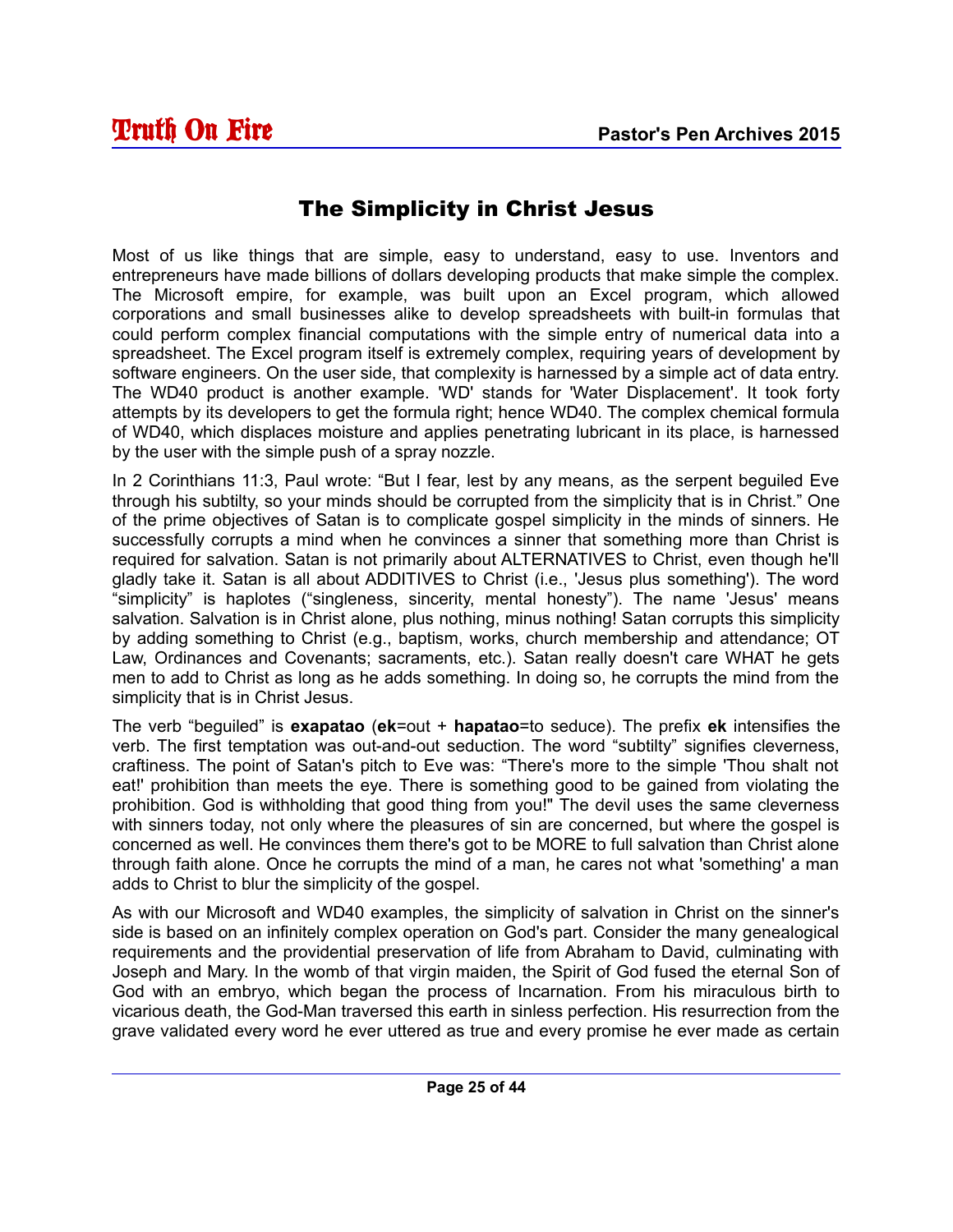of fulfillment. Perhaps the greatest promise where the sinner is concerned is the promise of forgiveness and eternal life for a simple look of faith to the One who died for them and rose again (John 3:14-15). All the complexity of the gospel took place on God's part. On the sinner's part, it is as simple as "believe on the Lord Jesus Christ, and thou shalt be saved" (Acts 16:31).

Let's lay a little groundwork. At the root of gospel simplicity is the role of God as Creator. "All things were MADE by him; and without him was not any thing MADE that was MADE" (John 1:3). John attributes the creation to Christ. "But when the fulness of the time was come, God sent forth his Son, MADE of a woman, MADE under the law" (Galatians 4:4). "For he hath MADE him to be sin for us, who knew no sin; that we might be MADE the righteousness of God in him" (2 Corinthians 5:21). We believers are MADE the righteousness of God because Christ was MADE sin for us. The righteousness of God is NEVER earned. "To the praise of the glory of his grace, wherein he hath MADE us accepted in the beloved" (Ephesians 1:6). "But of him are ye in Christ Jesus, who of God is MADE unto us wisdom, and righteousness, and sanctification, and redemption" (1 Corinthians 1:30). Even David of old understood this truth: "Know ye that the LORD he is God: it is he that hath MADE us, and not we ourselves; we are his people, and the sheep of his pasture" (Psalm 100:3). Can you see the pattern?

For the believer in Jesus Christ, God reckons to his account the merits of Christ, including complete compliance to EVERY OT law, sacrifice and ordinance. God nailed them ALL to the Cross of Christ. We are therefore COMPLETE in him (Colossians 2:10, 14). That's why there's not a single NT scripture requiring a believer in Christ to obey OT ordinances of any kind. Christ is the believer's wisdom. Christ is the believer's righteousness. Christ is the believer's sanctification and redemption. Christ is become the believer's Sabbath rest! The corruption of the mind that Satan seeks is 'Christ plus something' to make a believer wise, righteous, sanctified, redeemed and accepted. Satan corrupts the mind when he successfully convinces a man of salvation's complexity (i.e., 'Christ plus something'). But salvation, in all its biblical simplicity, is 'Christ plus nothing'. When a man adds ANYTHYING to Christ and simple faith in him as the way of salvation and acceptance, his mind is corrupted.

Paul wrote two inspired epistles, Galatians and Colossians, to combat this error. In almost every place where he planted a church, Paul and the congregations he established were harassed by Judaizers who insisted that faith in Jesus did not preclude obedience to Moses. Paul claimed it did! According to Paul, Christ was the END of the Law for righteousness to everyone that believes (Romans 10:4). Whether one prefers the word 'Covenant' to 'Law' is irrelevant. If it's OT in nature, Christ fulfilled it. A believer needs nothing more than Christ to be reckoned 'complete' in the sight of God! When the believer embelishes his life with OT ordinances to attain what he thinks is a greater degree of righteousness, he insults the Christ whose righteousness is sufficient! Paul wrote to Timothy regarding such teachrs who had "swerved" from the faith unto "vain jangling; desiring to be teachers of the law; understanding neither what they say, nor whereof they affirm" (1 Timothy 1:6-7). Even so today there are articulate false teachers who corrupt the minds of believers with persuasive arguments about mixing the grace in Christ Jesus with some level of OT covenant compliance. These modern-day Judaizers are NOT the ministers of Christ. For why would an all-sufficient Christ need to add anything to himself?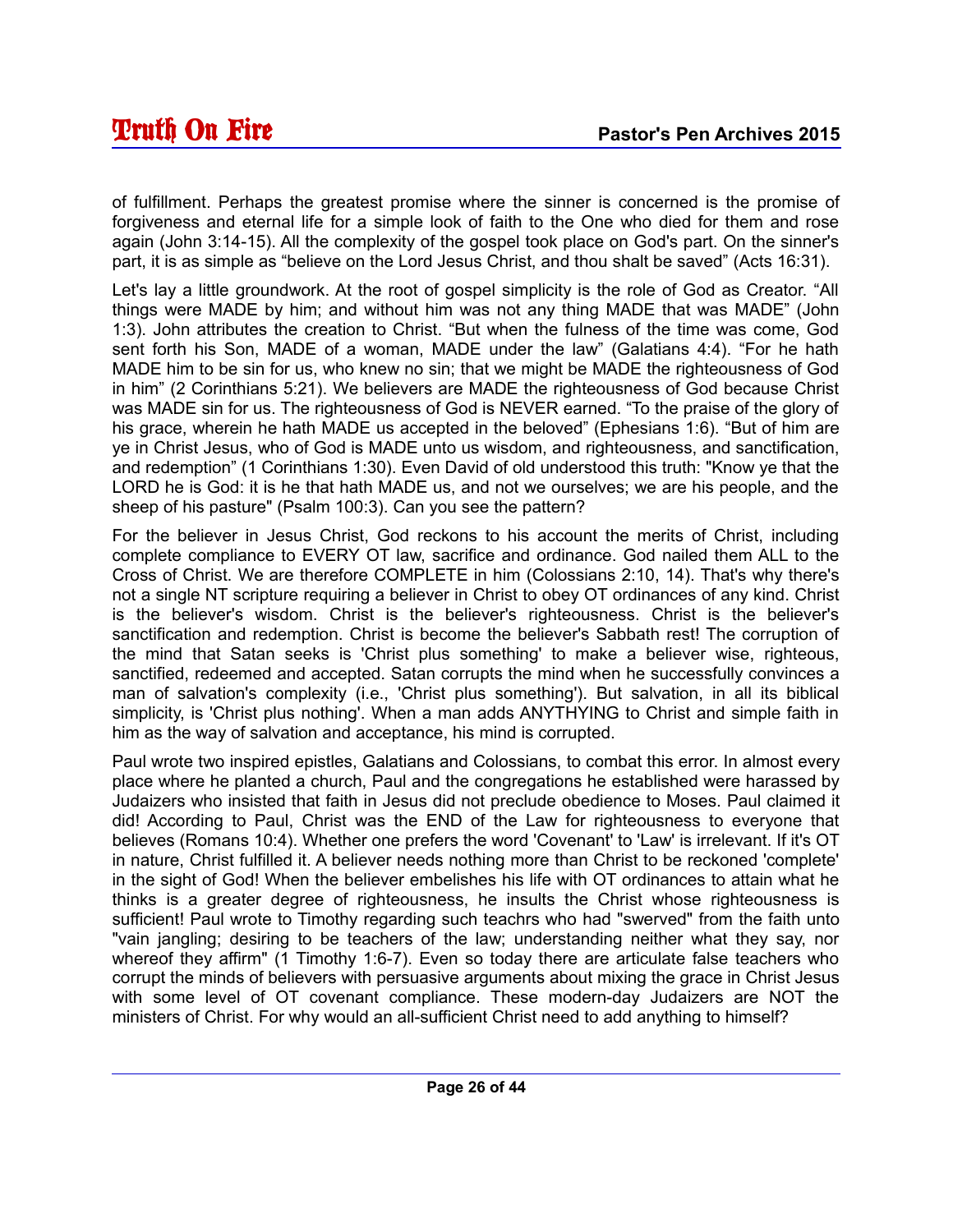In Galatians 5:4, Paul wrote these words: "Christ is become of no effect unto you, whosoever of you are justified by the law; ye are fallen from grace." Many have misinterpreted Paul's words here to teach that a believer would-could lose salvation by reverting back to OT Law with a view to being justified. A believer, once justified, can NEVER be unjustified! The phrase "fallen from grace" means to remove oneself from grace as an operating principle. For the lost man who seeks to be justified by keeping the Law, it means he will never experience the saving grace of God. He will remain lost. For a saved man, whose mind Satan has corrupted from the simplicity that is in Christ, it means he has forfeited grace as an operational principle in his spiritual life and growth. Nothing quenches and grieves the Spirit of God in a believer's life more than the embrace (or 're-embrace') of 'Christ plus something' as the means of finding favor with the Father. That's why Paul wrote to the Colossians: "As ye have therefore received Christ Jesus the Lord, so walk ye in him" (2:6).

The simplcity that is in Christ Jesus is apostolic doctrine. The early church embraced it as did EVERY local church Paul ever planted. The Catholic church corrupted it, but the Reformation rediscovered it. Every church I have ever belonged to or pastored has believed it. The colleges and seminary I attended taught that simplicity. The church we now attend believes it in like fashion as did the Jerusalem church of Acts 2. Such is the gospel simplicity that is in Christ Jesus. Please do not complicate it!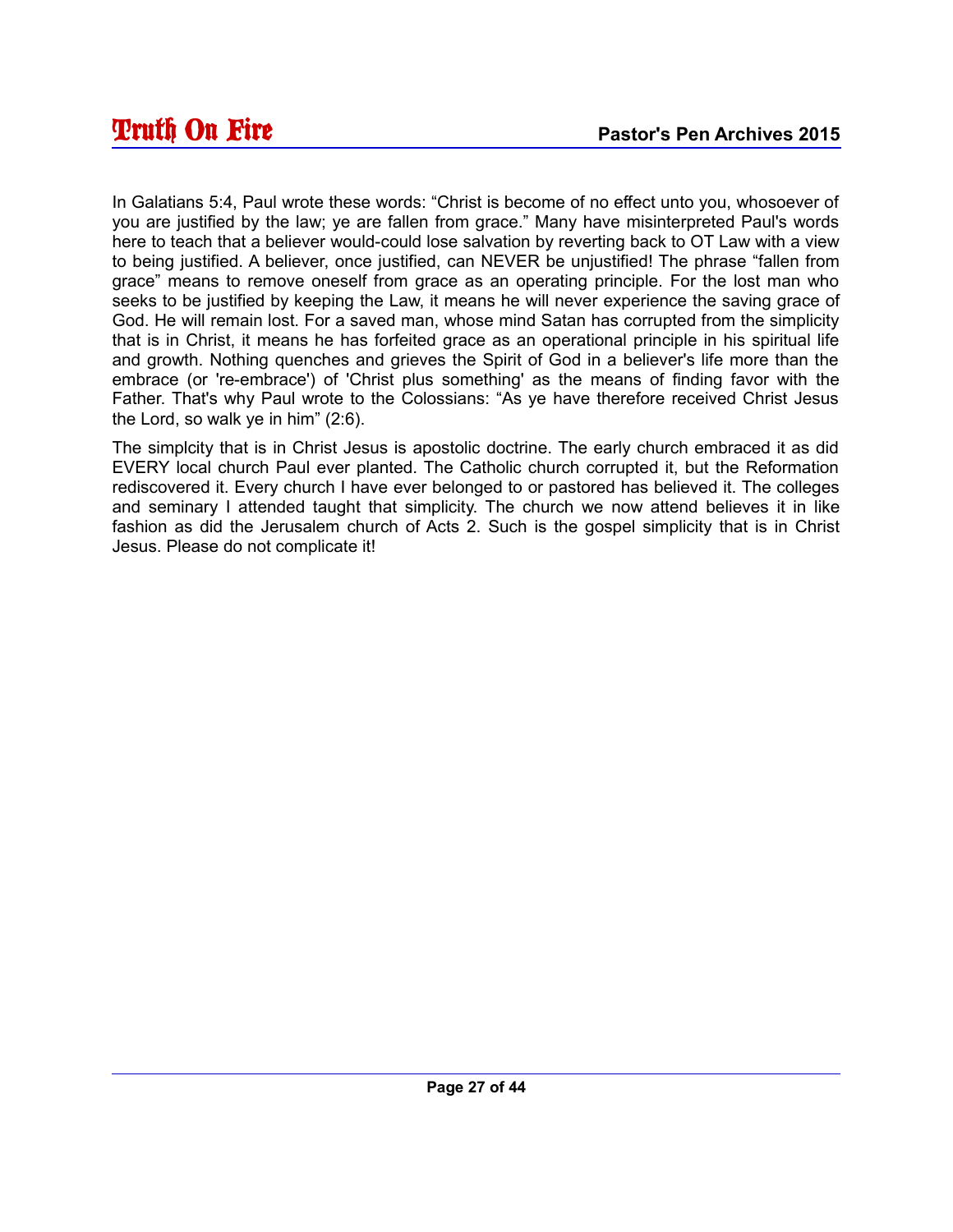# Subjection to Ordinances

Have you ever found yourself in violation of or in conflict with a city ordinance? An ordinance is any law, regulation or directive put in place by a municipality for compliance by both government officials and citizens. An ordinance can cover anything from using parking meters to wearing seat belts to hiring practices for city contracts to posted speed limits. Ordinances are enacted for the public welfare. Those who live in compliance with local ordinances are considered good citizens.

Ordinances were and are part of God's kingdom with both Israel and the Church. In the Old Testament, the word "ordinance" is the Hebrew **choq**, meaning "statute, limit, something prescribed." In the KJV, it is variously translated, the most common being "statute" (87x). Its first usage is Exodus 18:20: "And thou shalt teach them ordinances and laws, and shalt shew them the way wherein they must walk, and the work that they must do." These were the words of Moses' father-in-law Jethro, the priest of Midian, which he spoke to Moses regarding his leadership of Israel.

The Mosaic Law is an amalgam of ordinances, consisting of the Ten Commandments, the Passover and prescribed sacrifices, Sabbath days, feast days, festivals et al. The Lord directed Israel, custodians of that Law, as follows: "Ye shall do my judgments, and keep mine ordinances, to walk therein: I am the LORD your God" (Leviticus 18:4). These ordinances applied as well to divine service rendered in the Tabernacle (Hebrews 9:1). They were also "carnal" ordinances (Hebrews 9:10), which means they were fleshly, earthly, natural as opposed to supernatural.

It was the Lord's sovereign prerogative as Israel's Redeemer to demand compliance to his ordinances. When Israel was in compliance, they experienced God's blessing and protection. When they deviated from and forsook the ordinances, God brought his chastening hand. Every OT prophet brought stern and often cataclysmic messages for a non-compliant Israel. God's last prophet delivered these words: "Even from the days of your fathers ye have gone away from mine ordinances, and have not kept them. Return unto me, and I will return unto you, saith the Lord of hosts" (Malachi 3:7).

No matter how bad things got on a national level, there was always a fellowship of the compliant. Four hundred years after Malachi concluded OT prophecy, Luke said this about Zacharias and Elizabeth, the parents of John the Baptist: "They were both righteous before God, walking in all the commandments and ordinances of the Lord blameless" (Luke 1:6). Elizabeth was the cousin of Mary, who would bear Jesus the Christ. It's safe to say that Mary and Joseph were in that compliant fellowship as well. It's not within the scope of this article to discuss parenthood. But suffice it to say that parents who desire for their children to walk in God's paths must first walk aright themselves. Zacharias, Elizabeth, Mary and Joseph were justified by faith as was Abraham. God imputed righteousness to them in response to faith. Compliance to God's ordinances was an outgrowth of that faith.

This distinction is critical because the Mosaic Law could bestow neither forgiveness nor life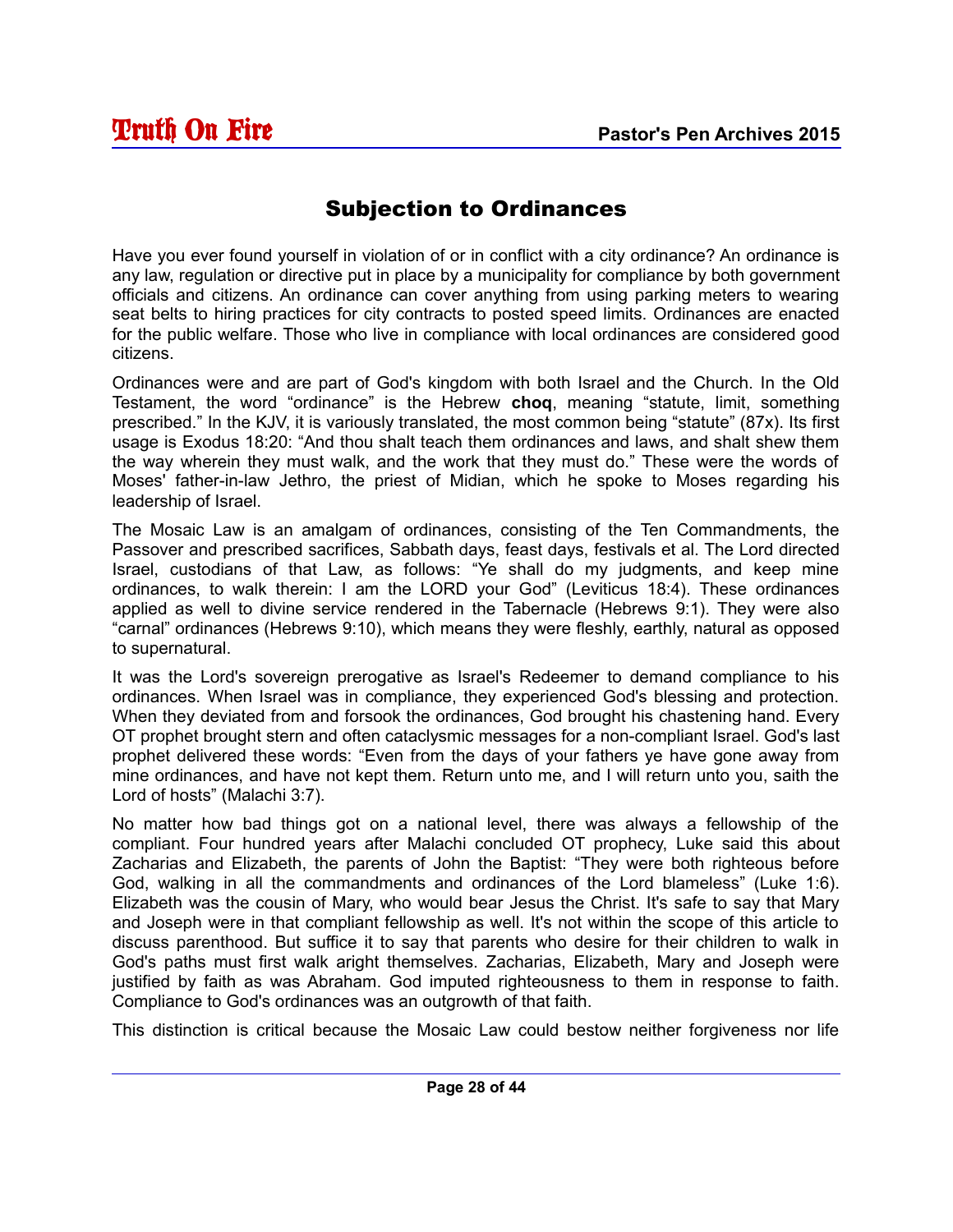(Galatians 3:21). Even if we assume that the natural man could one day achieve perfect compliance to the Law, he would still be spiritually dead and in need of forgiveness for sins past. The Law was our schoolmaster, to bring us to Christ (Galatians 3:24-25). Its divine design is to expose our spiritual destitution, prompt us to look outside ourselves, come to Jesus Christ by faith with empty hands and trust the Lord to save us. This is the lawful use of the Law (1 Timothy 1:8). The Law is holy, just and good (Romans 7:12).

Jesus came into this world to fulfill the Law. He lived a life of perfect righteousness and compliance to every ordinance. As the God-Man, he went to the Cross as the perfect satisfaction (propitiation) for our sins. In Ephesians 2:15, the apostle Paul wrote: "Having abolished in his flesh the enmity, even the law of commandments contained in ordinances, for to make in himself of twain one new man, so making peace." The word "ordinances" is the Greek **dogma** (Eng. 'dogma', a degree, doctrine, judgment). The 'dogma' of the Law was abolished by Jesus in the process of bringing Jew and Gentile into one body. The verb "having abolished" is an aorist active participle of **katargeo**, meaning "to render useless, to cause a person or thing to have no further efficacy, abolish"). Literal translation: "One having rendered the Law useless."

The theme of the epistle to the Colossians is the total sufficiency of Christ for the believer. As Paul traveled throughout Asia Minor, he constantly encountered Judaizers, some of whom followed him from city to city, who sought to ill-affect the minds of believers regarding salvation. Their contention was that the Law was still binding, that faith in Jesus was not enough for a righteous standing before God. While Paul encountered these loyalists to Moses in nearly every place, he took the occasion of writing to the Colossians to address the problem directly with inspired text.

In Colossians 2:16, we find some clues about what the Judaizers thought were essential ordinances that believers at Colosse were NOT observing (ordinances concerning food, drink, holy days, new moons and Sabbaths). An alarming trend in Christendom today is a renewed compliance to Torah ordinances by some as an expression of righteousness. It's Colosse all over again. God nailed every OT ordinance to the Cross of Jesus Christ, including Sabbaths (2:14). The trio of verbs is instructive. "Took it out of the way" is a perfect tense, indicating permanent results. It's modified by two past participles: "Having blotted out (erased) the handwriting of ordinances" and (2) "having nailed it to his cross." Notice the "it" is singular. The "it" represents the totality of Mosaic Law as one unit. Paul said all the ordinances as outlined in the Torah are a "shadow" or mere shade (2:17). Spiritual nourishment and increase come as a result of "holding the Head" (2:19), NOT the shadow. There is neither spiritual substance nor sustenance to be found in Torah shadows. Paul NEVER intended a co-mingling of Christ and shadows.

In Colossians 2:20, Paul asks a rhetorical question: "Why are you subject to ordinances when you died with Christ and to everything God nailed to his Cross?" This is the relevant question for every person who tries to make Torah compliance ancillary to Christ. The believer is "complete" in Christ (2:10), his head. This was Paul's whole purpose in writing this epistle. Interpreting the judgment of 2:16 as proof that the Colossian believers were being criticized for observing shadows is a total misread of the verse in its context. The Colossians, in accordance with Paul's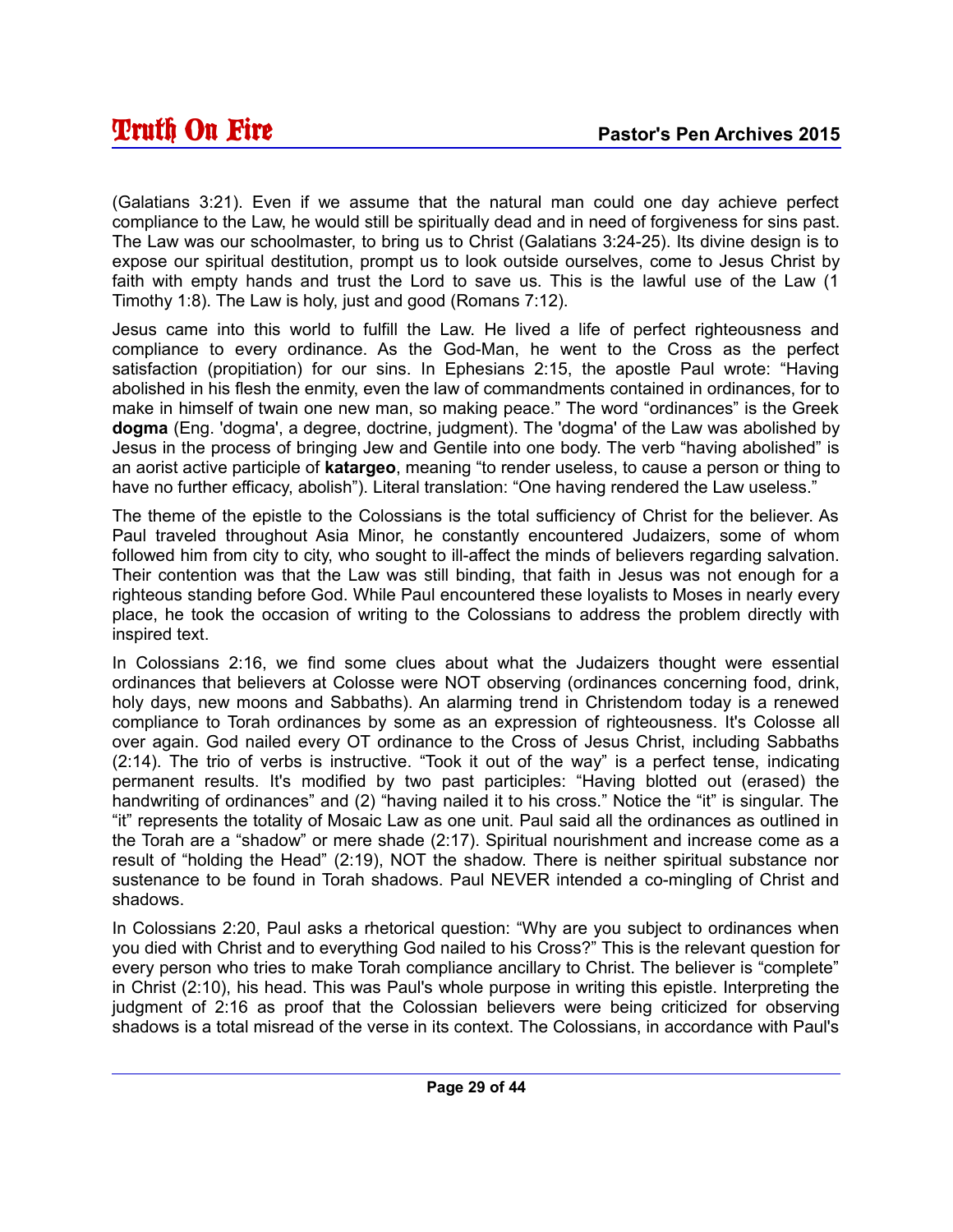teaching, left the shadow (Torah) on the Cross, where God nailed it. Judaizers criticized them for it. Why then resurrect what God erased in Christ, and call it righteousness? Being subject to Christ and subject to ordinances (shadows) at the same time is spiritual duplicity and a departure from apostolic doctrine. What is a Torah follower expecting to get from a shadow that he cannot get from Christ?

Another verse needs clarification. In 1 Corinthians 11:2, Paul wrote: "Now I praise you, brethren, that ye remember me in all things, and keep the ordinances, as I delivered them to you." "Ordinances" here is the Greek paradosis (a giving over, tradition handed over from one person to another, either orally or in writing). What were these ordinances delivered by Paul? In comparing scripture with scripture, we can conclude with certainty that NONE of them pertained to the Torah. They probably included water baptism by immersion, the Lord's Supper (11:23-31), use of spiritual gifts (12:1-31) and the gathering of offerings on the first day of the week, the post-Pentecostal standard for Church worship (16:1-2).

A false doctrine floating around these days is Replacement Theology, which teaches that the Church inherited from Israel all its privileges because of its rejection of Christ. This may or may not be a factor in worship driven by the Torah. That doctrine is false on its face. God has two distinct programs: Israel and the Church. When the Church Age ends with Christ catching away his Church, his program with Israel will resume (Daniel's Seventieth Week). One of God's major purposes for the Great Tribulation will be to draw Israel to himself in advance of his kingdom on earth. Failure to make this distinction between Israel and the Church opens the door to all manner of biblical error.

Consider Hebrews 10:19, which reads: "Having therefore, brethren, boldness to enter into the holiest by the blood of Jesus." Entrance into the holiest, the very presence of God once reserved for the high priest alone behind the veil of the tabernacle/temple, is now the reality for every believer by the blood of Jesus Christ. This is the highest and holiest privilege for a believer, and ONLY the blood of Jesus makes this access possible. It's what the Cross of Christ was all about. Question: Does reaching back into the Torah and augmenting the Christian experience with OT Sabbaths and holy days (shadows) improve or better facilitate entry into the holiest? Absolutely not! What then does a believer think he or she gains by adherence to OT ordinances? When a believer adopts the shadows that God nailed to the Cross of Christ as part of their Christian experience, he or she is like the owner of a Rolls Royce with gold-plated bumpers purchasing a \$1.00 bumper sticker, affixing it to gold plating and thinking the bumper sticker has enhanced the value of their Rolls Royce. It's an insult to the blood of Christ.

Finally, the scripture proclaims: "For Christ is the end of the law for righteousness to every one that believeth" (Romans 10:4). The word "end" is **telos** ("termination, the limit at which a thing ceases to be, that by which a thing is finished"). As far as scripture is concerned, at the moment God clothes a believer with the righteousness of Christ, the law ceases to have ANY relevance whatsoever other than for instructive purposes. For a believer to add Torah-based practices (Sabbaths, feasts, et al) to his or her life as a way of 'fulfilling righteousness' is in fact a practical denial of Christ's sufficiency.

For the believer who thinks he or she is really on to something with compliance to Torah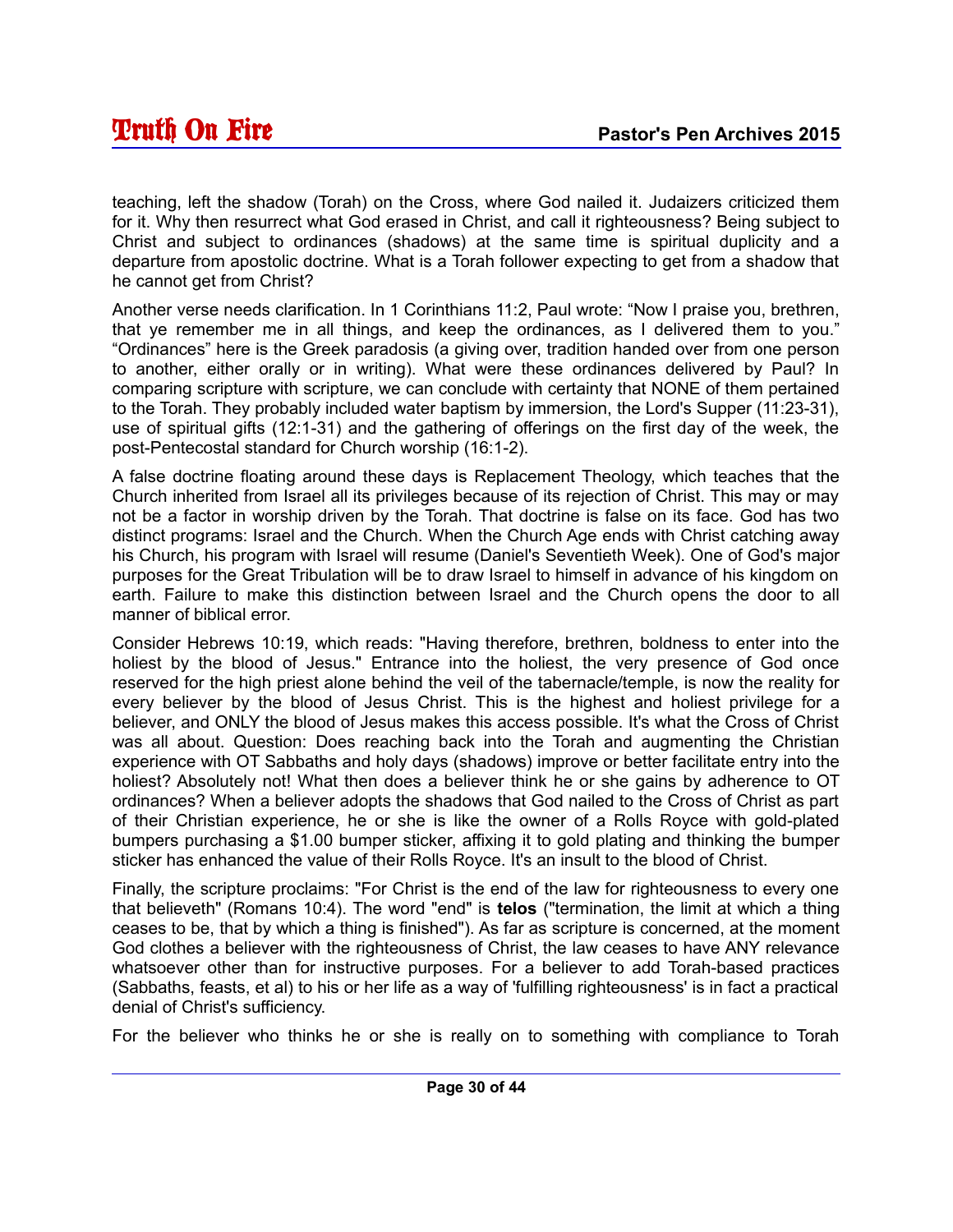ordinances, including worship on the Sabbath, they MUST be prepared to answer the following questions: (1) Why are you subjecting yourself to the ordinances that God nailed to the Cross? (2) What do you as a believer expect to get from a shadow that you cannot get from the blood and righteousness of Christ? (3) What part of "end" don't you understand?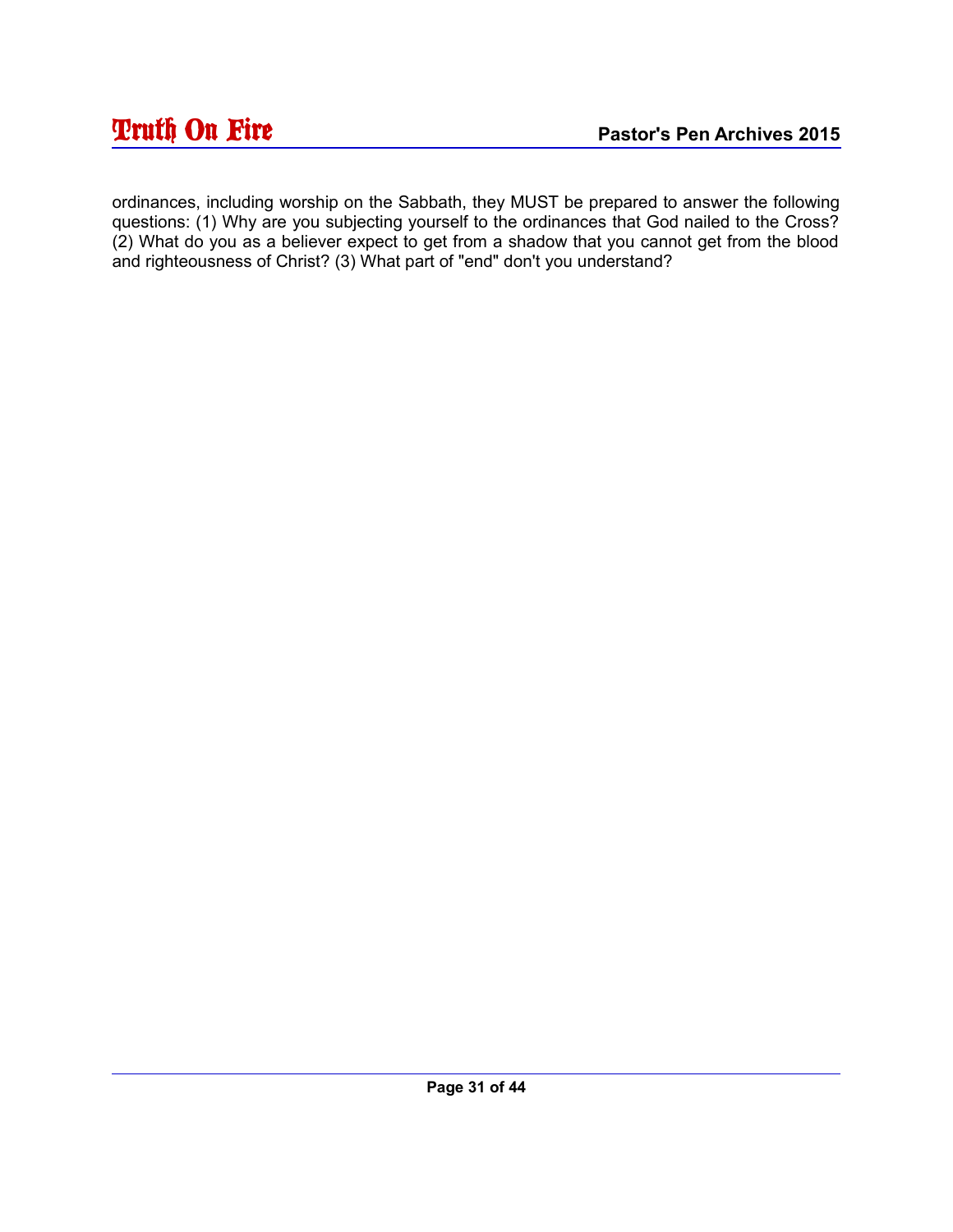#### The Two Sides of Reconciliation

The gospel of Jesus Christ, as we have painstakingly pointed out, is a coin with two sides. One side of the gospel coin is the PROVISION side, the good news that God in Christ has provided a remedy for our sin. The other side of the gospel coin is the APPROPRIATION side, the good news that God in Christ has provided for sinners the means to appropriate the sin remedy by a simple look of faith to the One Who died for them and rose again the third day. The provision side is encapsulated in: "Christ died for our sins, according to the scriptures" (1 Corinthians 15:3). Those scriptures would most certainly include Isaiah 53:6: "All we like sheep have gone astray; we have turned every one to his own way; and the Lord hath laid on him the iniquity of us all."

We have also pointed out that Calvinism, in gospel-deficient fashion, is philosophically bound to limit the gospel to one side of that coin, the appropriation side. For the Calvinist, the gospel essentially consists in one scripture: "Believe on the Lord Jesus Christ, and thou shalt be saved" (Acts 16:31). Now there's absolutely nothing wrong with declaring that promise of appropriation to a sinner. Here's the problem: A sinner CANNOT appropriate what God has not provided! If Calvinism's theory of Limited Atonement (or Particular Redemption) is true, then there are some for whom God made no provision for sin in the death of his Son. Therefore the promise of appropriation given in Acts 16:31 CANNOT apply to them. If Jesus did not die for your sins, God CANNOT save you despite ANY attempt on your part to appropriate salvation. No provision, no appropriation...period. This is not rocket science.

In 2 Corinthians 5:14-21, the apostle Paul wrote in eloquent terms about the two sides of reconciliation. In this passage we find yet again another truth that totally destroys the entire system of Calvinism. Paul writes: "For the love of Christ constraineth us; because we thus judge, that if one died for all, then were all dead" (5:14). With the phrase "we thus judge", Paul employs basic yet unassailable logic pertaining to the death of Christ. His argument is based on an Unlimited or Universal Atonement. "If one died for all, then were all dead." Can we agree that the first "all" and the second "all" both refer to the same group of people? Paul certainly thought so. Intellectual honesty demands it. If the Calvinist chooses to limit the first "all" to "all of the elect", then he must also argue that the second "all" does as well. In other words, if Christ died for the elect only, then only the elect were spiritually dead. It is clear that Paul did NOT subscribe to a Limited Atonement. He was NOT a five-pointer, as I have heard some Calvinists ludicrously argue.

The verb "constraineth" means "to hold together" (so that nothing falls away from the whole). The idea of compression or pressure is in view. The verb was used to describe the constraint that farmers would apply to their animals in order to administer medications. Paul uses the present tense to convey continuous, ongoing action. The love that constantly motivated the apostle and his co-laborers was that shown by Christ in his death for ALL, for EVERY sinner, for ALL who fell with Adam when he sinned.

The phrase "we thus judge" is an aorist active participle; literally translated, "ones having judged" or "ones having come to a reasoned conclusion." There was no theological debate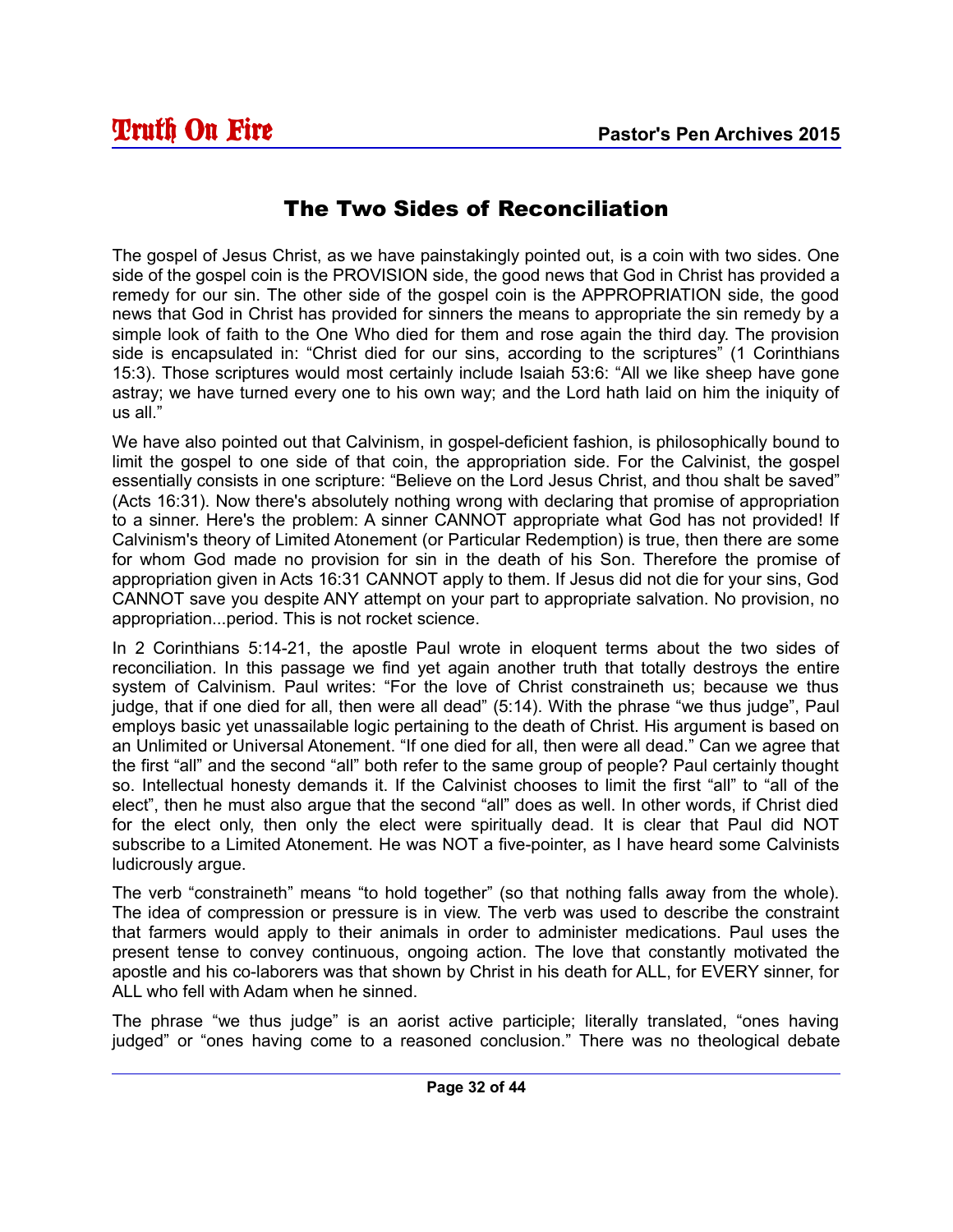among the apostles about the scope of Christ's death. That issue was settled. It was fundamental to the gospel. One cannot limit the atonement without limiting the gospel, which is why Calvinism, or Reformed Theology, is gospel-deficient. No preacher of a Limited Atonement has any right to call himself a gospel preacher. He is, in fact, a half-gospel preacher – bidding lost men to appropriate a salvation for which God may or may not have made provision. But this is exactly what many seminary Presidents and professors are training their students to do. Why not call them half-gospel seminaries and thus become theologically consistent and intellectually honest?

The verbs "one died" and "all were dead" are both aorist active in tense. The aorist tense is punctiliar and signifies a point in time. A literal translation of "then were all dead" is "then all died." It is a reference to the point in time at which humanity died spiritually, not necessarily to their subsequent spiritual state. That point in time is determinable by Romans 5:12: "Wherefore as by one man [Adam] sin entered into the world, and death by sin; and so death passed upon all men, for all have sinned." The verbs "death passed" and "all have sinned" are both aorist active tenses. The phrase "all have sinned" is literally "all sinned" at a point in time. When Adam disobeyed God and ate the forbidden fruit, ALL of humanity sinned with him. As a consequence, death passed, at the same point in time, upon ALL of humanity. All men sinned and all men died in Adam. Christ died for all of them.

Paul's entire gospel enterprise was driven by the reasoned conclusion that Christ had died for ALL who died in Adam. In order for the Calvinist to argue for a Limited Atonement, he must of necessity argue that only the elect sinned with Adam. You'd have to question the rightmindedness of any man that would attempt to make that argument. Expositor R. C. H. Lenski is spot when he writes: "The Calvinistic efforts to limit this word to 'all of the elect' constitute one of the saddest chapters in exegesis. The scriptures shine with the 'all' of universality, but Calvinists do not see it. Their one effort is to find something that would justify them to reduce 'all' to 'some'." Lenski adds: "The real assurance for me that Christ died for me is this alone, that he died for absolutely all" (Interpretation of I & II Corinthians, p. 1029).

Reconcile is the verb **katallasso**, meaning "to bring into equal value or exchange two entities that were at variance." The word was used of coin exchanges where equal value was in view. Paul said: "God was in Christ, reconciling the world unto himself, not imputing their trespasses unto them" (5:19). That is, on the PROVISION side of the gospel, God did his part in dealing with our trespasses. The atoning blood of Christ was the propitiation (satisfaction) for the sins of humanity. Our sins were dealt with in full.

Sinful men are admonished: "Be ye reconciled to God" (5:20). The verb is passive voice, which signifies that sinners must allow themselves to BE reconciled by God. God does all the reconciling. Man does not and cannot reconcile himself to God. Sinners must be MADE the righteousness of God in Christ (5:21). It takes God's perfect righteousness to reconcile a sinful man who is at variance with God. When a man submits himself to the gospel, which is the APPROPRIATION side, he simply comes to the Father through the Son with empty hands, confessing that Christ is Lord and trusting Jesus to perform the work of salvation, doing for the siner what he cannot do for himself. Faith is NOT a work. Saving faith is the appropriation of the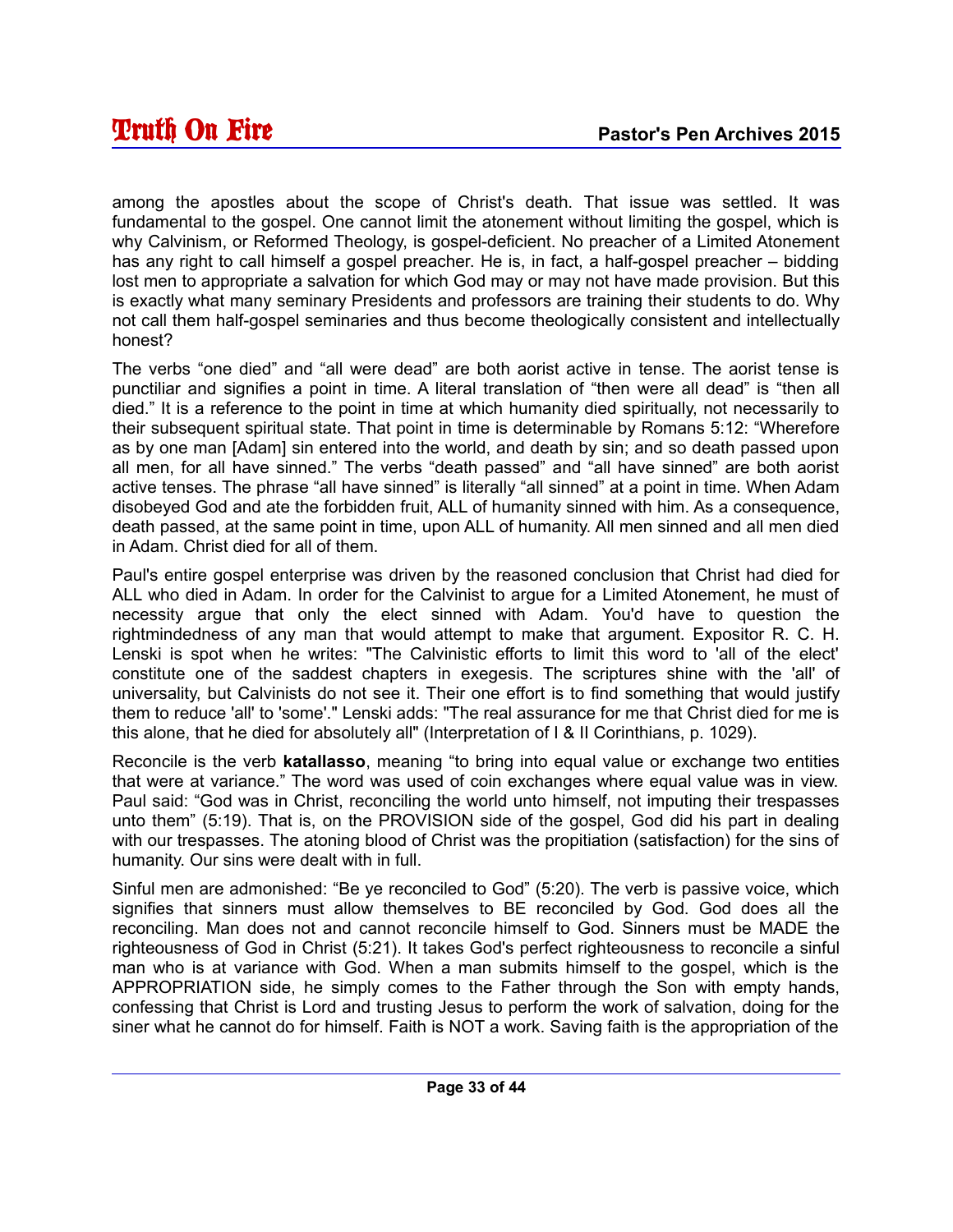# **Truth On Fire** Pastor's Pen Archives 2015

great reconciliatory work that God performed in Christ on the sinner's behalf. If God didn't PROVIDE it, the sinner can't APPROPRIATE it!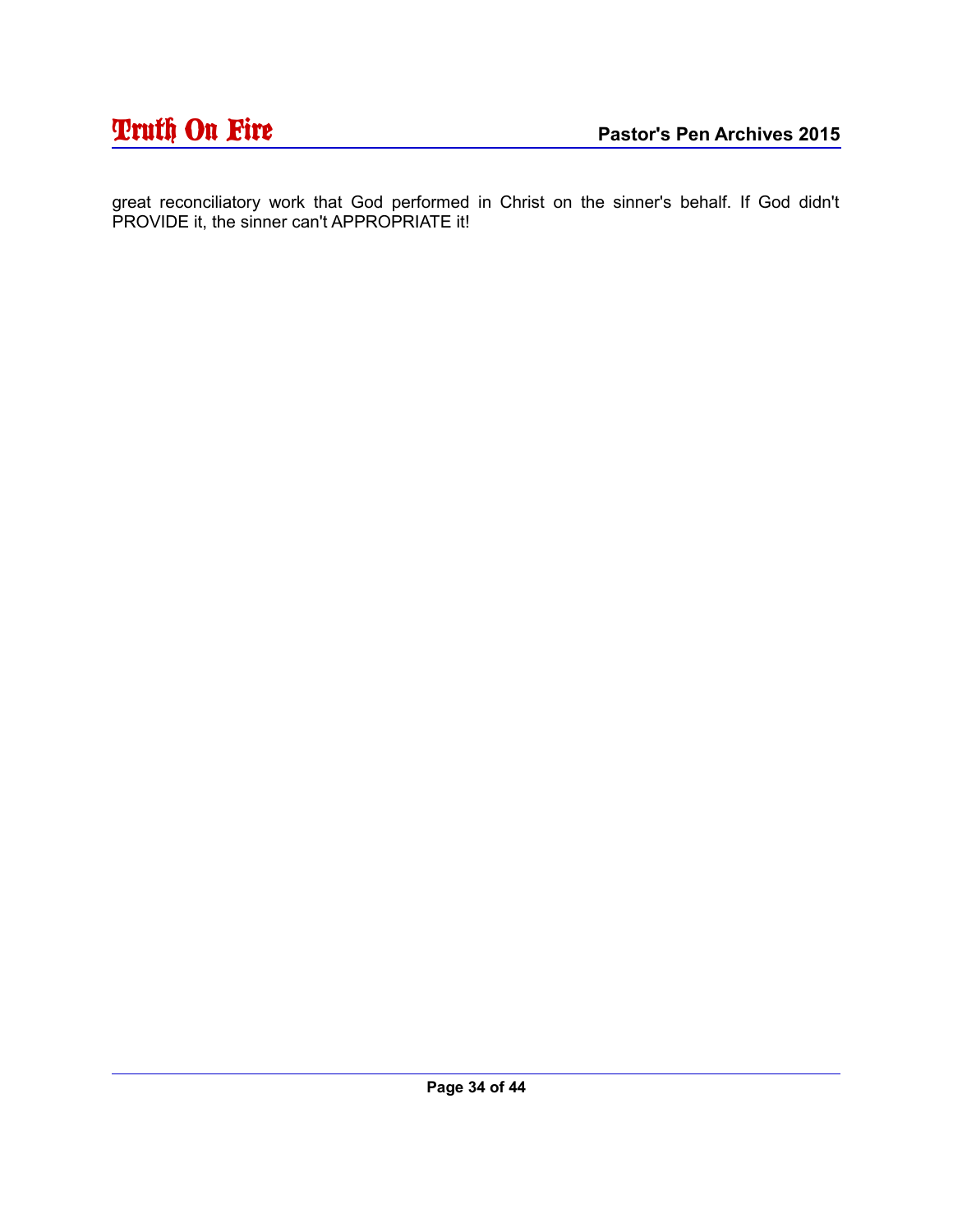## Under the Influence

One of the big problems on our national highways is drivers who get behind the wheel while under the influence of alcohol. While the phrase 'under the influence' typically has alcohol in mind, there are any number of drugs whose influence upon a driver could impair their ability to drive. The current national DUI standard is a blood-alcohol concentration (BAC) of 0.08. Members of the National Transportation Safety Board (NTSB) are lobbying many states to reduce that threshold to 0.05. In technical terms, intoxication and impairment begin with one drink. In legal terms, the number of drinks required to reach the drunk driving threshold varies according to body mass. For example, a 160-pound man is considered 'under the influence' with just one 12-ounce beer. The same 160-pound man, after consuming four beers, will reach the 0.08 BAC threshold, at which point the law considers him 'legally drunk'.

The purpose for setting forth these statistics is to establish a secular baseline for a discussion about the consumption of alcohol and Christianity. In my early twenties, I developed an addiction to alcohol. I occasionally drank wine and hard liquor, but beer was my beverage of choice. It became a daily habit that I found myself unable to break. I don't know if I was alcoholic, but I sure felt like one. On January 5, 1971 the Lord delivered me from drink in response to my surrender to him. After God called me to the ministry, I preached 'Total Abstinence' as my position on alcohol. Since then I've modified my stance a bit. Rather than advocating total abstinence, I believe the Bible teaches total temperance (self-control) as a fruit of the Spirit.

The first mention of wine in scripture is not a pretty one. It involves Noah, who drank wine to a state of drunkenness and was naked ("uncovered") in his tent (Genesis 9:21-24). It's safe to say that Noah was 'under the influence' to the point of impairment. The word "wine" is the Hebrew **yayin**, from a root meaning "to effervesce." The picture is a 'bubbling up' or fermentation. The wine that Noah drank had a level of alcohol content. In the third mention of wine, the two virgin daughters of Lot gave him wine to drink for the express purpose of producing an intoxicated state so he could impregnate them by means of incestuous sex (Genesis 19:32-35). The scripture provides us with multiple examples of the dangers of wine consumed in excess. Proverbs 20:1 is classic: "Wine is a mocker, strong drink is raging: and whosoever is deceived thereby is not wise." Proverbs 31:4 says: "It is not for kings, O Lemuel, it is not for kings to drink wine, nor for princes strong drink." Kings and princes, in their positions of authority with corresponding duties, need to maintain unimpaired judgment at all times. The biblical warnings against the influence of alcohol as it pertains to wine and strong drink are unmistakable and irrefutable.

The second mention of wine adds another perspective. Melchizedek king of Salem "brought forth bread and wine: and he was the priest of the most high God" (Genesis 14:17-20). In context, Abram had just finished rescuing his nephew Lot. Melchizedek provided Abram and his men with food and something to drink. The beverage was wine. While on the surface this may appear to be a contradiction, it is clear that the wine served by Melchizedek was in no way intended to produce intoxication. Abram consumed wine in moderation with the bread. It never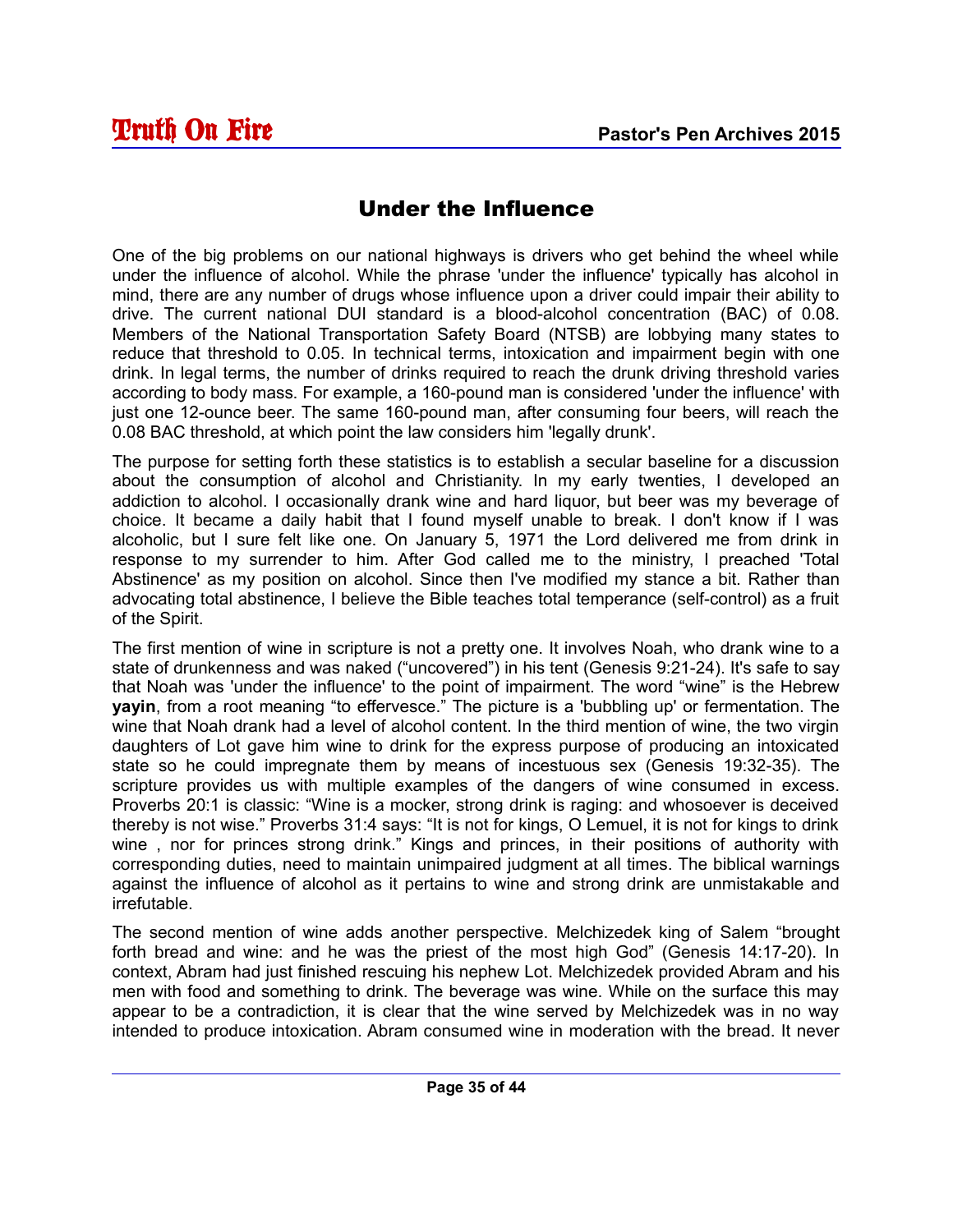produced intoxication or impairment of judgment in Abram or his men. We must remind ourselves that the final arbiter as to the meaning of a text is the context in which a word is found. While the word 'yayin' may suggest fermentation, its context with Melchizedek could very well mean the king of Salem served Abraham and his men freshly squeezed, unfermented wine to go with their bread.

The matter of intoxication (impaired judgment) is a gravely serious business with God, who instructed Aaron and his priestly descendants: "Do not drink wine nor strong drink, thou, nor thy sons with thee, when ye go into the tabernacle of the congregation, lest ye die" (Leviticus 10:9). God expected priests to have ALL their wits about them, unimpaired, in the business of Tabernacle service. A priest entering the tabernacle 'under the influence' of as much as a single cup of wine was struck dead by God. This OT prohibition has particular significance to Jesus as he hung on the cross. The scripture says: "And they gave him to drink wine mingled with myrrh: but he received it not" (Mark 15:23). Some say Jesus refused the wine so as not to diminish his suffering. The primary reason he refused it is linked to what he was doing at the time. He was performing his duty as our High Priest. On his cross, Jesus literally became the mercy seat upon which divine blood was sprinkled. In refusing the wine, Jesus complied with Leviticus 10:9.

The New Testament uses two different Greek words translated "wine." The first is **oinos**. It appears to be the more general word for wine. The context in which it's used, as with **yayin**, determines whether it refers to new wine (unfermented) or to wine that has intoxicating qualities (fermented). It is used 33 times in the NT. The second is **gleukos** (Eng. "glucose"). It refers to sweet juice freshly pressed from grapes. Again, its context can demand "the more saccharine (and therefore highly inebriating) fermented win" (Strong's). It is used only 1 time in the NT.

The single NT use of 'gleukos' is in Acts 2:13. The context is Pentecost. The Holy Ghost had fallen upon the disciples (Galilaeans). They were speaking in foreign languages (tongues) unknown to them. Some observers of this phenomenon mocked, and said: "These men are full of new wine." The mockers saw the disciples operating under a heavenly influence. But they could only assign an earthly cause, that of wine. The context here demands the meaning of gleukos to be fermented wine. Assigning a meaning of freshly squeezed grape juice would insult the intelligence.

Now for a few usages of 'oinos'. Of John the Baptist, the Bible says: "For he shall be great in the sight of the Lord, and shall drink neither wine nor strong drink; and he shall be filled with the Holy Ghost, even from his mother's womb" (Luke 1:15). The link with "strong drink" demands a fermented meaning of oinos. There would never be as much as a moment in John's life wherein he would experience impaired judgment or intoxication. He would have his wits about him at all times.

John 2:1-10 records for us the first miracle performed by Jesus in his earthly ministry. At a wedding feast he turned six waterpots of 2-3 firkins apiece into wine. Let's round off these numbers. A firkin is about 9 gallons. If the average size of those waterpots was 20 gallons, Jesus miraculously created 120 gallons of wine (oinos). The context demands a meaning of new (fresh) wine that has not undergone fermentation. The 120 gallons of wine produced by Jesus had NO alcoholic content whatsoever. At no time were the wedding guests at risk for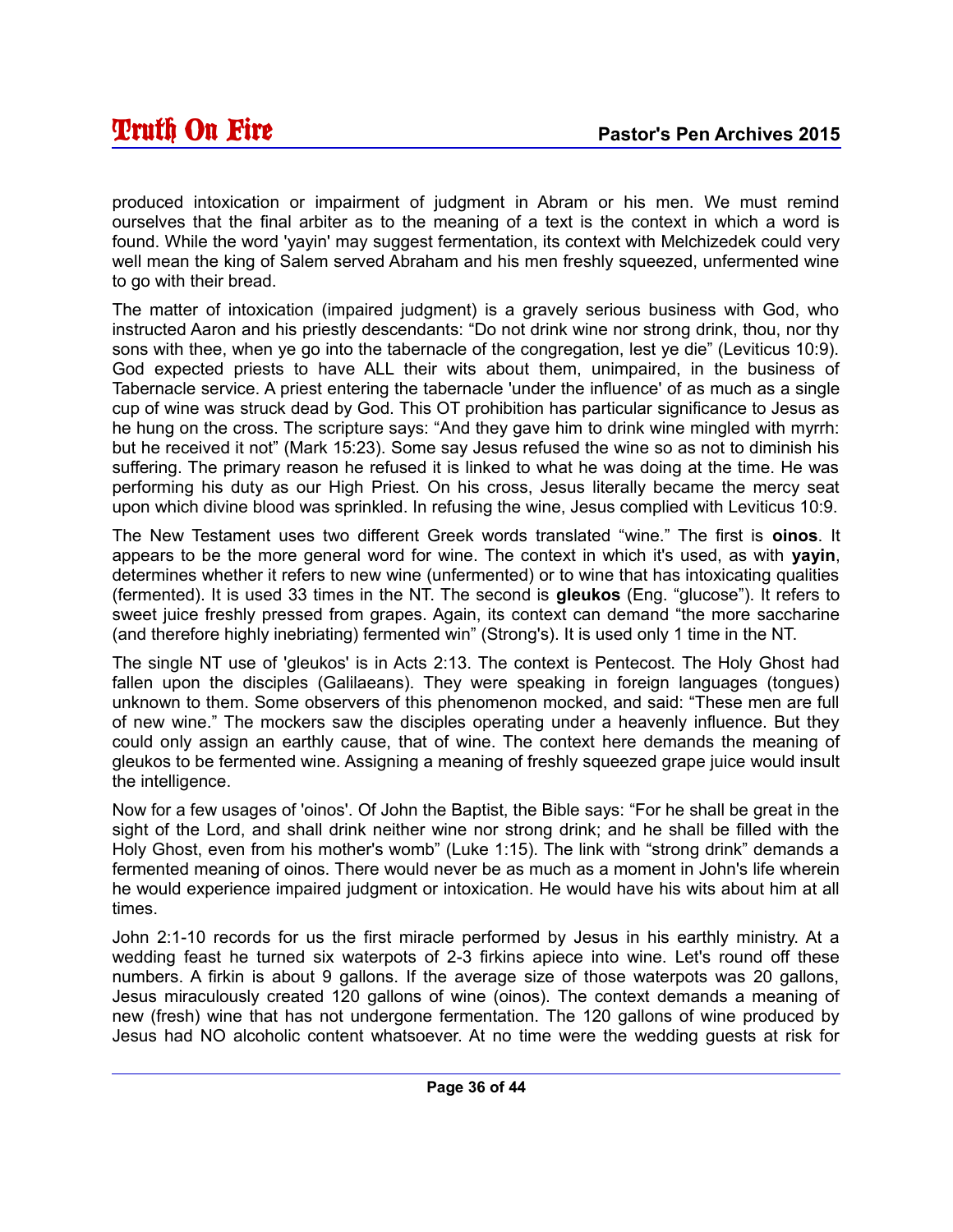intoxication or judgment impairment. Arguing that Jesus made alcoholic or fermented wine in violation of OT precepts is an exercise in futility.

A key scripture is found in Ephesians 5:18-21: "And be not drunk with wine [oinos], wherein is excess; but be filled with the Spirit; Speaking to yourselves in psalms and hymns and spiritual songs, singing and making melody in your heart to the Lord; Giving thanks always for all things unto God and the Father in the name of our Lord Jesus Christ; Submitting yourselves one to another in the fear of God." In this passage, Paul juxtaposes wine and the Spirit. The admonition has to do with the influence or control to which a man yields himself. The word "drunk" is **methusko** (to intoxicate, to become intoxicated). No specific level or degree of intoxication is implied. But we are told that intoxication due to wine is a breeding ground for excess.

The word "excess" is **asotia** (**a** = without + **sotia** = savability; lit., "without savability." Thayer's Lexicon adds a meaning of "incorrigibleness" (incapable of being corrected). The Bible does NOT teach here that a man intoxicated with wine (fermented drink) is unsaved or unsavable. What it DOES teach is that habitual intoxication lends itself to incorrigibility of spirit. That is, a regular coming 'under the influence' of wine (beer, strong drink) may be indicative of an underlying stubborness that makes one unsavable, incapable of bending or yielding to Christ's authority.

An incorrigible spirit manifests itself when a professing Christian seeks to justify his drinking. Whereas a man 'under the influence' of wine is prone to incorrigibility, a man 'under the influence' of the Spirit is prone to engage in scripture, singing, melody making, thanksgiving and submission to the proper authorities in his life. The logical deduction is that one cannot be 'under the influence' of (intoxicated with) both wine and the Spirit at the same time. In Paul's juxtaposition, the two conditions are mutually exclusive. We know for a biblical fact that ANY behavior by a Christian, including intoxication, that grieves or quenches the Spirit (Ephesians 4:30; 1 Thessalonians 5:19) is SIN! The lost man who refuses to let go of his wine may one day find himself unsavable, incapable of yielding to and being corrected by Christ. The saved man who gives himself to wine and intoxication is certain to endure the corrective discipline of his heavenly Father.

The proper biblical question then for a Christian who insists that it's no sin to drink should be: "How many drinks can I consume before I'm considered 'under the influence' of or 'intoxicated' with whatever it is I'm drinking?" According to NTSB standards, the answer is: "One beer!" For our aforementioned 160-pound man, he'd be 'legally drunk' after four beers. Do you think God's standards are stricter or more lenient than man's standards? Do you think God's OK with you being "buzzed" as long as you're not driving a motor vehicle? If you knew Jesus considered you to be 'intoxicated' after a single beer and 'legally drunk' after four, how would that knowledge affect your view of a six-pack? If an 'under the influence' or 'legally drunk' condition fails to meet YOUR 'sin' threshold, how drunk (intoxicated) would you have to be before it became sin for YOU? Remember, for the OT priest, entering the Tabernacle 'under the influence' of just one dose of wine was enough for God to strike him dead!

One of the many qualifications for a bishop (pastor) is that he is "not given to wine" (1 Timothy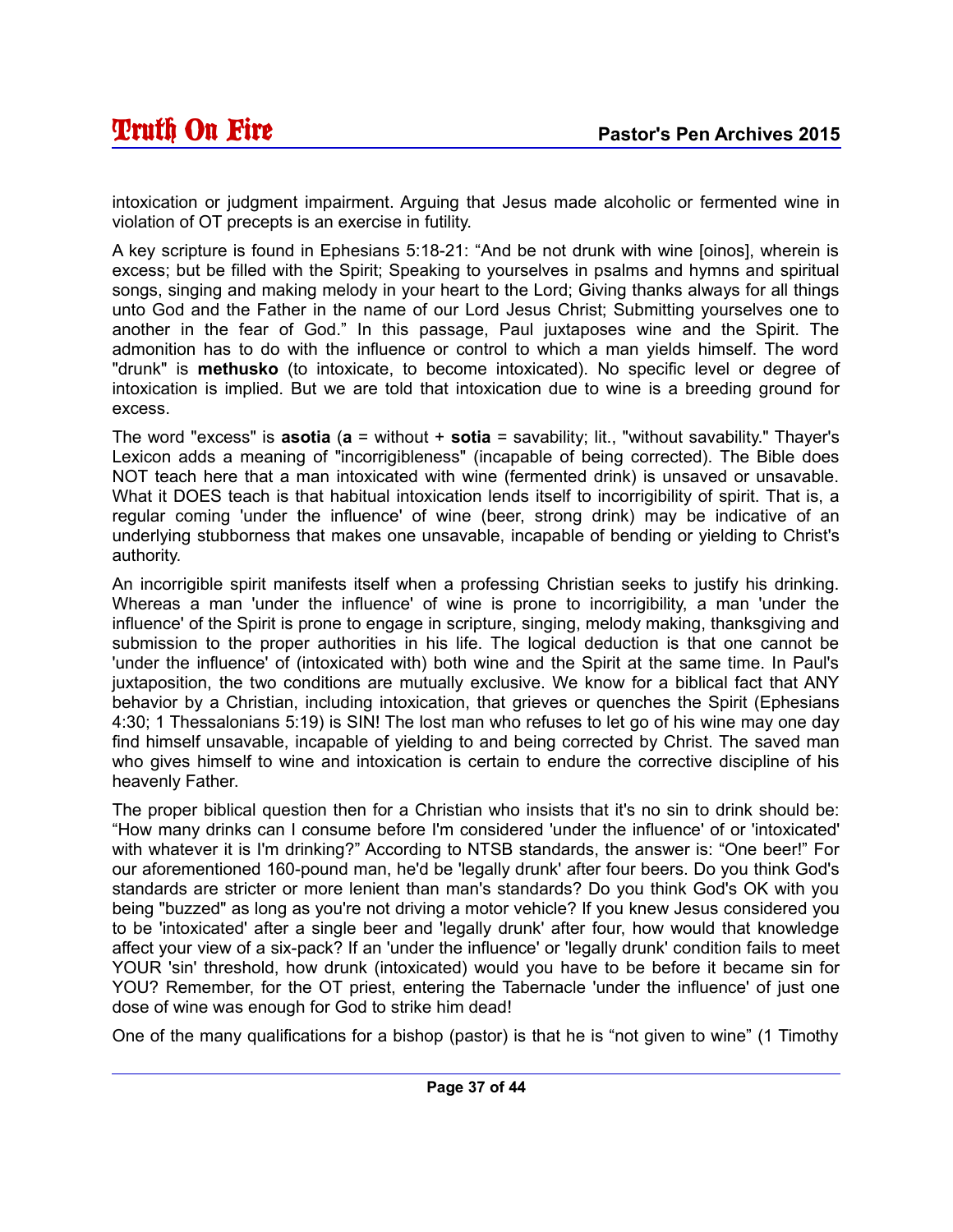3:3; Titus 1:7). The phrase "given to wine" is the translation of **paroinos** (**para** = to the side of, **oinos** = wine). It literally means one who keeps wine alongside, one who lingers with his wine and is thus given to wine. The man 'given to wine' comes 'under the influence' of wine and thus suffers from impaired judgment. Such a man is disqualified from being a pastor. Questions arise: (1) "Does coming 'under the influence' of wine mean one is given to wine?" (2) Is it possible for a man to consume wine and still meet the biblical qualification for pastor?" Some might say the time taken to consume as much as one glass of wine constitutes lingering time. If it IS possible for a man to drink a little wine without coming 'under the influence' of wine and having one's judgment impaired, then yes, that man is still qualified to serve as pastor. After all, Paul instructed Timothy to "use a little wine for thy stomach's sake, and thine often infirmities" (1 Timothy 5:23). As it pertains to deacons, Paul specified they likewise should be men "not given to much wine" (3:8).

The references here are clearly to fermented wine. No man, whether pastor or deacon, would be in any jeopardy of intoxication for consuming a gallon of fresh, unfermented grape juice. It's worth noting that the medicinal value of wine lies in the grape itself, not alcohol content. The oinos to which Paul refers in these contexts may very well refer to unfermented wine. But for the sake of argument, if Paul had fermented wine in mind, we can be certain Timothy would not have become intoxicated by using the 'little' amount Paul recommended. I know of pastors who have a glass of wine with their meals but never become intoxicated. There are churches around the world that use fermented wine in observence of the Lord's Supper where participants never become intoxicated. It is an exercise in futility to use these pastoral passages to justify general wine (alcohol) consumption. We're talking about fermented drink in the neighborhood of a few ounces, maybe a shot of NyQuil, not a six-pack of Miller Lite.

The preponderence of biblical testimony warns against wine and strong drink. By extrapolation, we can include any fermented beverage. The Bible may not yield itself to a doctrine of total abstinence. But it DOES make an ironclad case for no 'intoxication' and no 'under the influence' drinking. A Christian, to whom God has given a NT priesthood, who seeks to justify his or her drinking, social or otherwise, is mired in deception. Fortunately, the God of all grace and longsuffering gives addicted saints the opportunity to be delivered from addiction to drink. God's OT priests, on the other hand, never got a second chance!

Here's the bottom line: The man who regularly, habitually yields himself to the influence of alcoholic beverages CANNOT yield himself to the control of the Spirit. Any man who claims he can do both at the same time is deceived. Such a man is headed for 'excess', unsavability or incorrigibilrness, the mark of a lost man!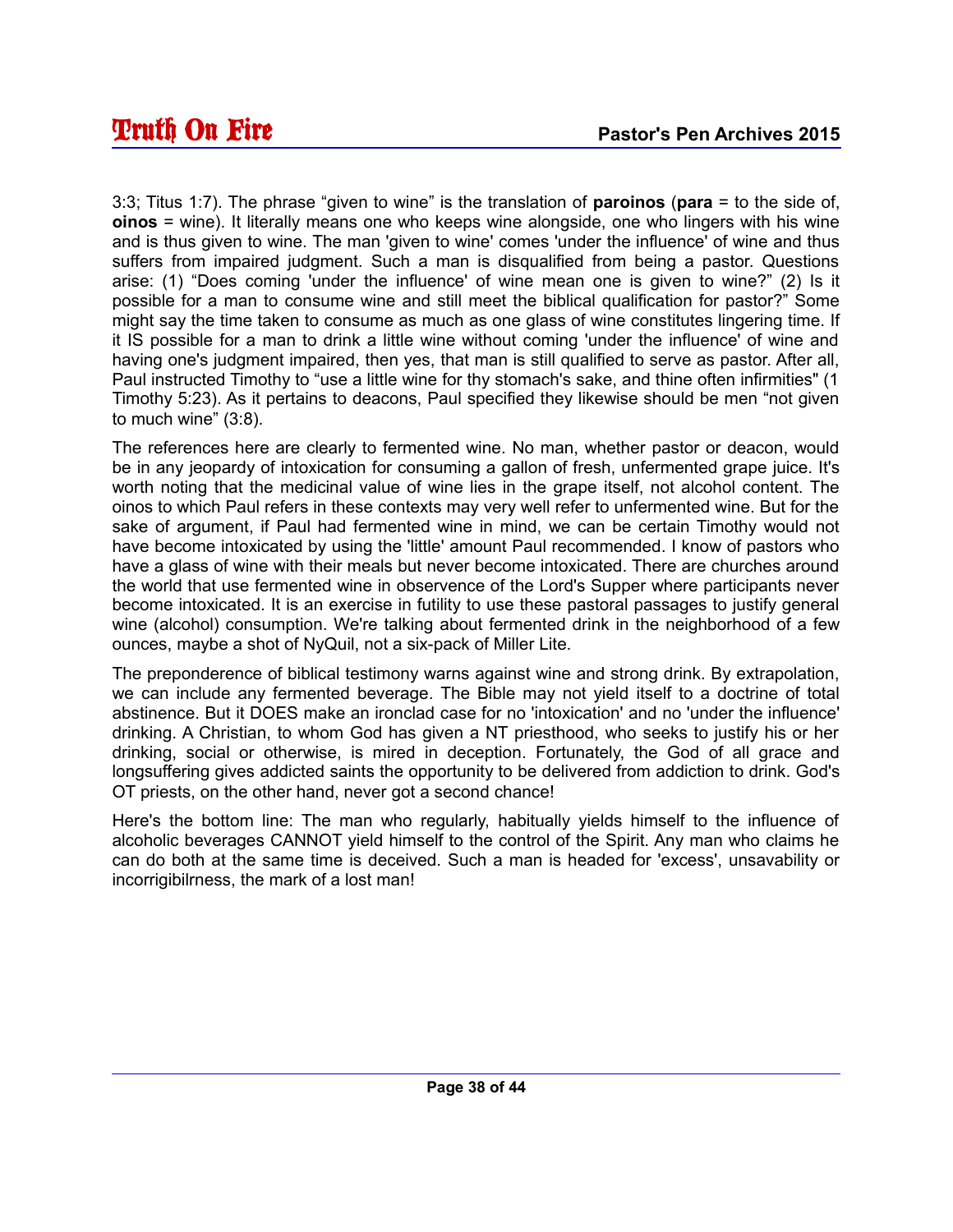## What Must I Do to Be Lost?

This is a question worthy of a response from a theological perspective. The world often gets caught up in discussions about what sins will send a man to hell. Drinking alcohol and getting drunk typically top the list, along with adultery, fornication. smoking, lying, stealing, cursing and lusting over material things. In short, violations of God's Law, whether overt or covert, are enough to send a man into everlasting damnation. While there's an element of truth to that, it fails theologically to provide the proper view.

The natural man needs do NOTHING to be lost. He's lost already inasmuch as he/she is born into a state of spiritual death and remains in a state of unbelief. Jesus said: "He that believeth not is condemned already, because he hath not believed in the name of the only begotten Son of God" (John 3:18). So the question, "What must I do to be lost?" is more correctly posed as, "What must I do to STAY lost?" A man or woman who lives in total rebellion against God's Law does not get MORE lost for doing so.

The Law of God is the natural man's friend, but not in the way he might think. The natural man has three great needs: (1) the forgiveness of his sins, (2) a righteousness that God will accept, and (3) spiritual life. The Law is NOT able to meet any of these three needs (Galatians 3:21). So while the natural man may consider the Law to be a measuring stick, the degree of compliance to which will determine his eternal destiny, he is deluded in so thinking. For the Law CANNOT give eternal life. Even if we assume (hypothetically so) that the natural man could one day achieve perfect compliance to the Law, he would STILL be spiritually dead and in need of forgiveness for past sins.

How then is the Law the natural man's friend? The Law exposes the sinfulness of the man, so that sin becomes exceeding sinful (Romans 7:13). The Law is a schoolmaster (Galatians 3:24- 25). Its divine design is to expose the natural man's spiritual destitution, prompt him to look outside of himself, come to Jesus Christ by faith with empty hands and trust the Lord to save him. This is the lawful use of the Law (1 Timothy 1:8).

Misgivings about what sins can send a person to hell stem primarily from a gross misunderstanding of grace. When Adam sinned and died spiritually, the entire human race, by God's reckoning, sinned and died with him (Romans 5:12). In his second epistle to the Corinthians, Paul set forth this theological truth: "We thus judge, that if one died for all, then were all dead" (2 Corinthians 5:14). Paul argued that all who died with Adam were died for by Jesus Christ. God's grace to sinners, who are dead in trespasses and sins, flows from the Gospel, the death of Jesus Christ for our sins and his resurrection from the dead (1 Corinthians 15:3-4). If one argues that Christ did not die for ALL, he must also argue that ALL did not die with Adam. If one is dull enough to attempt either one of those two arguments, he must also cede that there is NO Gospel and NO saving grace available to those for whom Christ did not die.

The first two offspring of Adam and Eve, Cain and Abel, were born spiritually dead. The events of Genesis 4 confirm that Adam taught the principle of blood sacrifice (forfeiture of life by a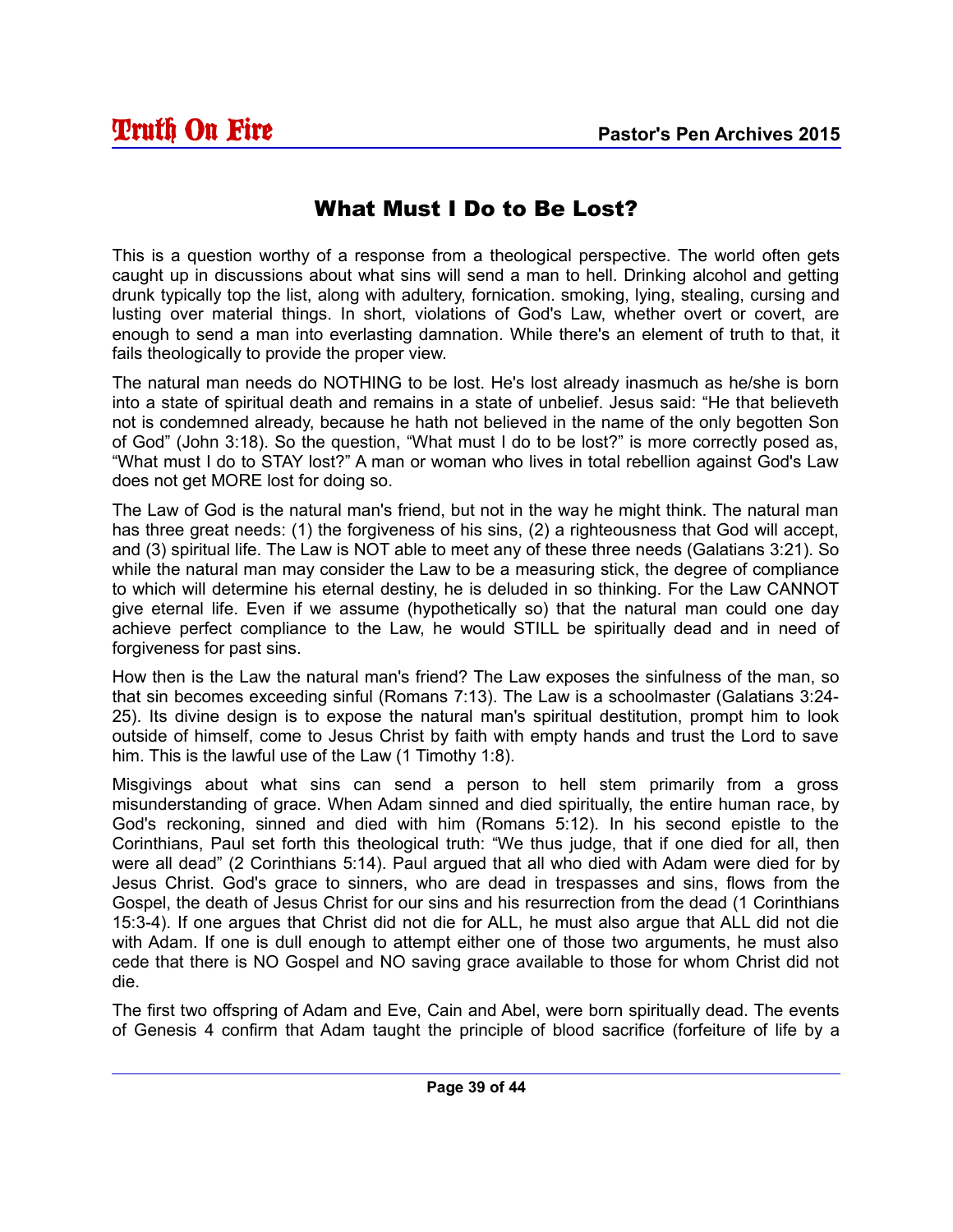substitute) to his sons. Acceptance by God was contingent upon a proper approach by blood. Abel sought and found acceptance by compliance to this principle. But Cain sought acceptance by his own self-styled method, which God rejected. A loving God reasoned with Cain – the first human to breech the womb of a woman – to do the right thing and find acceptance. But Cain rejected the divine appeal of grace and subsequently murdered his brother. Cain was not lost because he killed his brother. He STAYED lost because he rejected God's revelation and remained in a state of unbelief and spiritual death.

Unbelief is what sends a man to hell, keeps him lost and separated from God. While it's true that God will judge lost and saved men alike according to their works done in the flesh, those works are not ultimately determinative of their eternal destiny. Again, Jesus said: "He that believeth is not condemned; but he that believeth not is condemned already...He that believeth on the Son hath everlasting life: and he that believeth not shall not see life; but the wrath of God abideth on him" (John 3:18, 36).

The apostle Paul, in response to a lost jailer's query, "What must I do to be saved?" answered, "Believe on the Lord Jesus Christ, and thou shalt be saved!" (Acts 16:31). The salvation in view was first a matter of justification (the forgiveness of sins, imputation of Christ's righteousness), then sanctification (growth in grace and conformity to the Christ's image) and ultimately glorification (final perfection in God's presence). All of this comes from God's grace, God doing for sinners that which they CANNOT do for themselves.

Since there is NOTHING a natural man can do outside of faith in Jesus to save himself, it follows that there is NOTHING a natural man can do outside of Christ to lose himself. He is lost already. The answer then to the question, "What must I do to be lost?" can be stated with a single word: NOTHING!"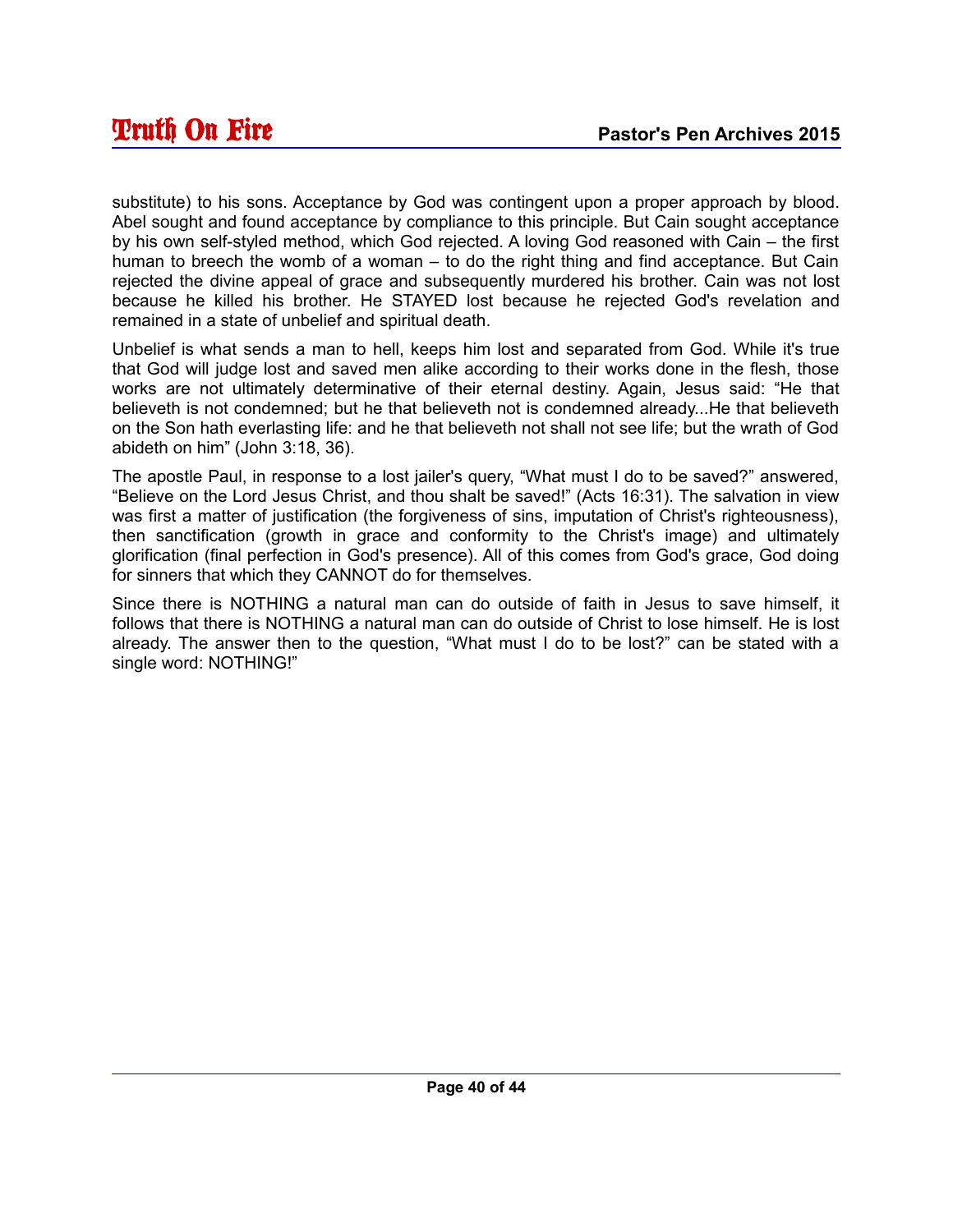#### The Wilderness and the Will of God

There are few occurrences in the life of a believer more perplexing than a wilderness experience, an unexpected hardship or trial, that comes as they walk in the perfect will of God. Wilderness episodes usually involve some degree of deprivation, whether finances, health, friends or comforts of life. But for the child of God, there is one valuable possession that no wilderness can deprive him of, and that is the love of God (Romans 8:38-39). That doesn't mean that believers don't experience 'perceptions' of love deprivation from time to time. But the believer must learn to allow the truth of God, divine reality, to bring into subjection any and all of his or her perceptions.

Wilderness experiences have no set time frame. They can last a few days, a week or so, months, years and perhaps a lifetime if the loss of a loved one is involved. Joseph, for example, spent a over a decade in prison and was deprived of his freedom for maintaining sexual purity. John was banished to the isle of Patmos for his faithfulness to Christ. The prophet Jeremiah spent hard time in a miry dungeon for his faithfulness in preaching the truth to Israel. Then there was the wilderness experience Jesus endured on the Cross, feeling 'forsaken' by his God and Father, while he became sin for us, who knew no sin, that we might be made the righteousness of God in him (2 Corinthians 5:21). Those six agonizing hours of pain for the Lord Jesus translated to an eternity of bliss in the very presence of God for all who would come to the Father by him. For Joseph, John, Jeremiah and Jesus, all endured wilderness experiences as they walked in the perfect will of God.

Our Lord's earthly ministry came to an end in a wilderness of suffering. But it began in a wilderness of testing. As soon as Jesus exited the baptismal waters and received a word of divine approval from his Father, Mark says: "And immediately the Spirit driveth him into the wilderness. And he was there in the wilderness forty days, tempted of Satan; and was with the wild beasts; and the angels ministered unto him" (Mark 1:12-13). The verb "driveth" is instructive. Mark could have used a simple aorist (or past) to describe the action of the Spirit (i.e., "drove" him). He might have used the imperfect to add a linear or continuous action (i.e., "kept on driving" him). But Mark used the present, as if he is watching the Spirit in real time driving the Lord Jesus into the wilderness (i.e., "is driving" him).

The verb "driveth" is the Greek **ekballo** (**ek** = "out", **ballo** = "to throw, cast"). The Spirit literally took Jesus and threw him out into the wilderness, almost violently. For over four thousand years of human history, Satan had had his way with mankind. The first man, Adam, went down in defeat to the wiles of Satan while enjoying pristine Garden conditions. The second Adam, the Lord Jesus, was on a mission to destroy the devil. He would meet Satan in the worst of conditions, and exit the wilderness victorious. In my mind, the Spirit was excited to set up this encounter and nail man's archenemy to the proverbial wall. The wilderness (desolate place) Jesus endured consisted of three elements: temptation, wild beasts and angelic help. When God's people endure a wilderness experience, they should expect to experience the same three elements.

The verb "tempted" is a present passive participle (lit., "the one being continually tempted") from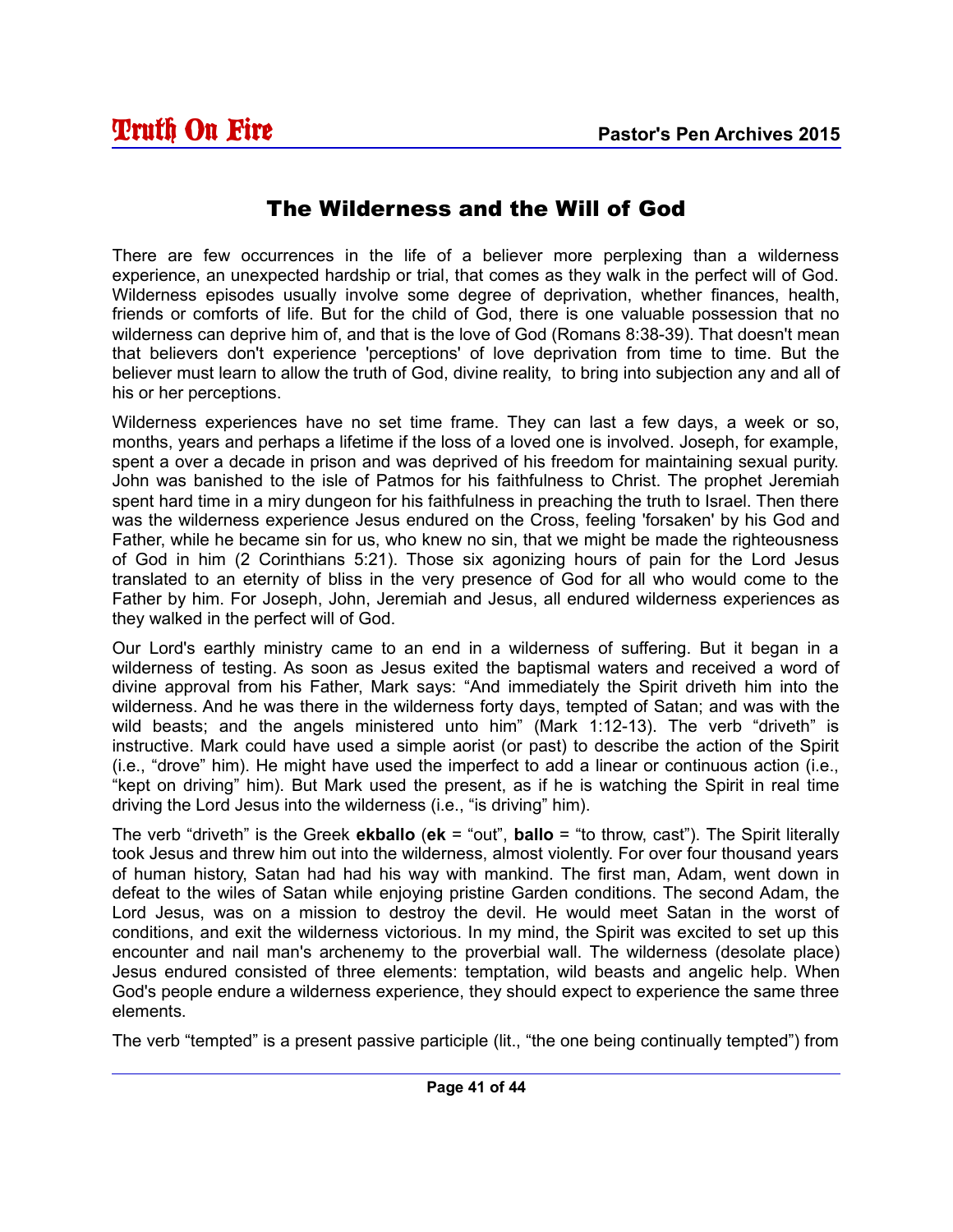the Greek **peirazo**, "to try or test, to assay" (good or bad sense). From the perspective of Satan, he may have indeed solicited Jesus to succumb to his wiles. But from God's perspective, he was there to reveal, bring to the fore, the spotless, divine character of Christ. Jesus told his disciples: "For the prince of this world cometh, and hath nothing in me" (John 14:30). Jesus said this anticipating the second wilderness, the Cross, in his immediate future. In this first wilderness experience, Satan may have solicited Jesus to commit sin, but there was no basis in Jesus from which sin could come. For you and me, a wilderness may come with temptation. Satan DOES have something in us to which he can appeal. But there is no solicitation involved on God's part; only Satan's. From God's perspective, a wilderness is a time of refinement, to assay our faith, to show it off, to build it. Can you say Job?

The phrase "wild beasts" sounds a note of hostility. Although Jesus was WITH them, he was in no way intimidated BY them. Those wild beasts were no more a threat to Jesus than the lions were to Daniel or the fiery furnace was to the three Hebrew children – Shadrach, Meshach and Abednego. Likewise the wild beasts (metaphorically speaking) have no power to harm the child of God UNLESS a sovereign God, for his own purposes, allows harm to come. The biggest danger to a child of God who undergoes pain and suffering while in the perfect will of God is NOT what might be lost in the process, but the resultant spirit that harbors resentment, bitterness, and blames God for the loss, questions whether God really loves them. Job is the classic example of a believer who loses it all and STILL blesses the name of the Lord, refusing to curse his God.

The verb "ministered" is from **diakoneo**, (**dia** = "through", **koneo** = "to serve." Our word "deacon" is a derivative of this root. The prefix denotes thoroughness of service. In other words, the angels gave to Jesus everything he needed, everything they could give him, to help him endure his wilderness ordeal. The verb is imperfect, meaning they kept on providing succor and assistance The angels knew Jesus in his pre-incarnation splendor. I'd say they were especially motivated to help. But we shouldn't think they would be any less motivated to assist us. Concerning the work of angels, the writer of Hebrews asked this question: "Are they not all ministering spirits, sent forth to minister for them who shall be heirs of salvation?" (Hebrews 1:14). The heirs of salvation are joint-heirs with Christ (Romans 8:17). As joint-heirs, the angels for Jesus' sake have every bit as much interest in our success as they did in that of the Lord Jesus! If that doesn't encourage you, then what will?

The wilderness and the will of God often find themselves as fellow travelers in the Christian life. We as believers should not be unduly alarmed to find ourselves from time to time simultaneously in both. But be forearmed. Just know that (1) God is up to something that transcends satanic wiles, (2) nothing you confront in your wilderness can harm you without God's express permission, and (3) heavenly help is abundantly available to you as an heir of salvation and a joint-heir with Jesus Christ!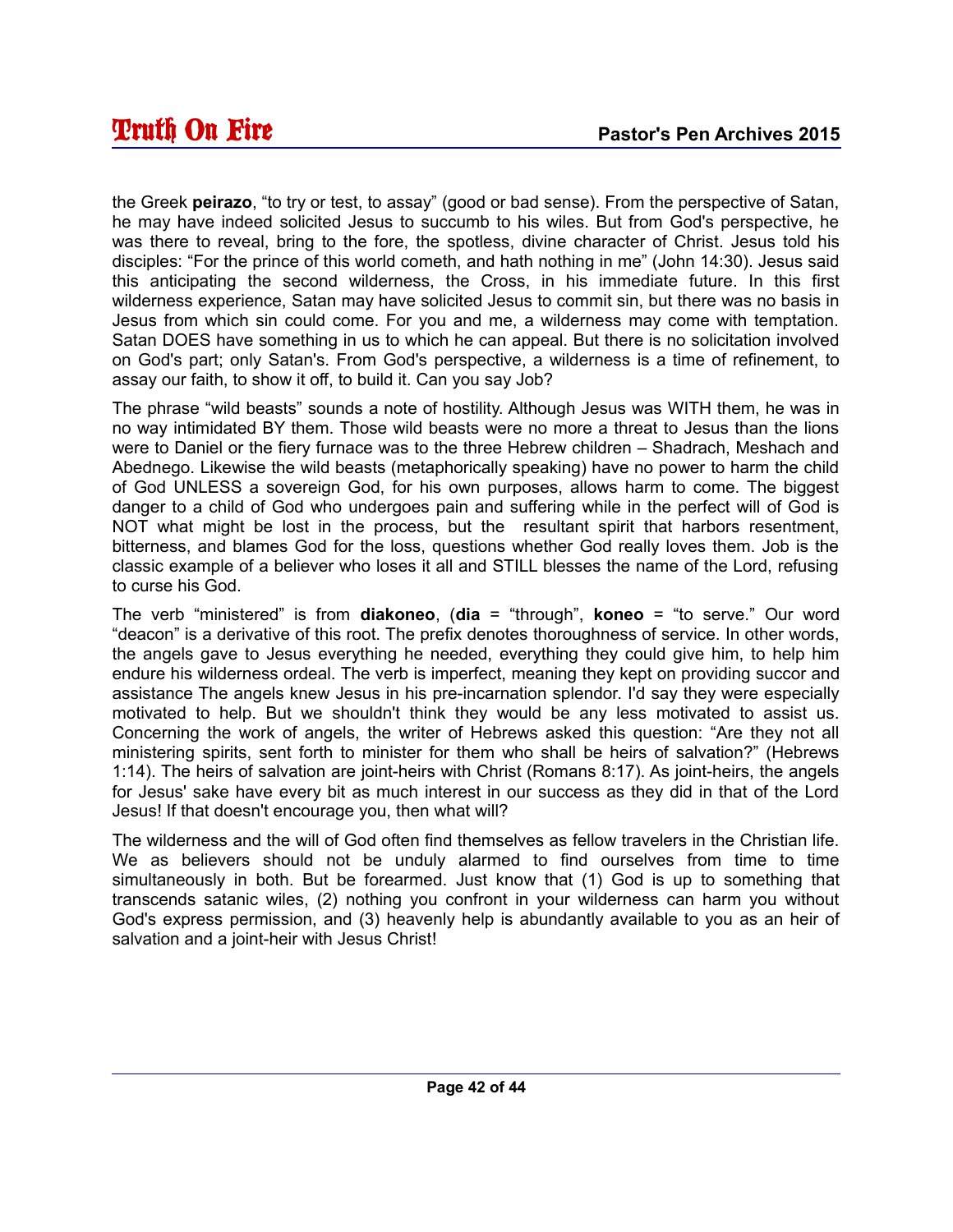#### Witness for the Defense

When someone becomes a 'person of interest' in a criminal investigation, there is no greater asset for that individual than to have a witness who can provide an iron-clad alibi regarding one's whereabouts at the time and place the crime was committed. If you're being considered a 'person of interest' in a bank robbery, for example, that took place on the east side of town at 10 a.m., and a witness, spouse or good friend, can place you on the west aide of town at the time of the robbery, police authorities would likely start looking elsewhere for the perpetrator. Every person of interest in a criminal investigation desires nothing more than a defense witness who can provide exculpatory evidence of innocence.

Criminal activity is not limited to the physical realm. From the first century A.D., infidels operating in the spiritual realm have assaulted the gospel of Jesus Christ. In some cases, they portray Jesus as a mere man whose impeccable character and martyrdom earned him an elevated status of Godhood. For these false teachers, the gospel is the good news that sinful men who follow the example of Christ may also achieve the status. Others who affirm the Deity of Christ alter the conditions upon which God saves man: namely, to some measure based on one's works or meritorious acts. Yet others seek to limit the scope of Christ's death to some rather than all. By limiting the scope of Christ's death, these false teachers unwittingly limit the gospel itself. For if Jesus died for some, and not all, there is no gospel for those excluded from the atonement.

The apostle Paul affirmed that he was "set for the defense of the gospel" (Philippians 1:17). The word "defence" is **apologia** (**apo**=from, **logia**=verbal word). The word signifies a verbal defence, speech offered in defence of something. The English words 'apology' and 'apologetics' have their roots in this word. Apologetics is not the art of saying "I'm sorry", but the art of crafting and verbalizing arguments to make the case for a position. Paul was perhaps the first real Christian apologist. Defending (making a case for) the gospel was job one for Paul. Luke's record of Paul's travels in Acts and all his epistles, especially those we call prison epistles, are replete with examples of Paul making a case for the gospel, both verbally and in writing. He was therefore able to declare unequivocally: "I am not ashamed of the gospel of Christ" (Romans 1:16).

The word "set" is **keimai**, "to put or place in a particular location." Its use here is metaphorical. The verb is present tense, passive voice. Literal translation: "God is continually placing me in locations of his choosing wherein his gospel and supporting arguments might take center stage." That's quite a perspective, is it not? Whether it was Mars Hill in Athens, Jewish synagogues, jail at Philippi, Mediterranean shipwreck or Roman prison, Paul envisioned them all as opportunities to make the case for Christ and his gospel. How does that mindset stack up with what we perceive when a little trouble comes our way? Do we accept the fact that God so located us for his gospel's sake? Or do we take the occasion to lament our circumstances with little or no thought of a greater gospel purpose?

The obvious question: "What does a Christian need to defend when he defends the gospel? From a high level, he needs to defend the following: (1) The bad news that sin and death